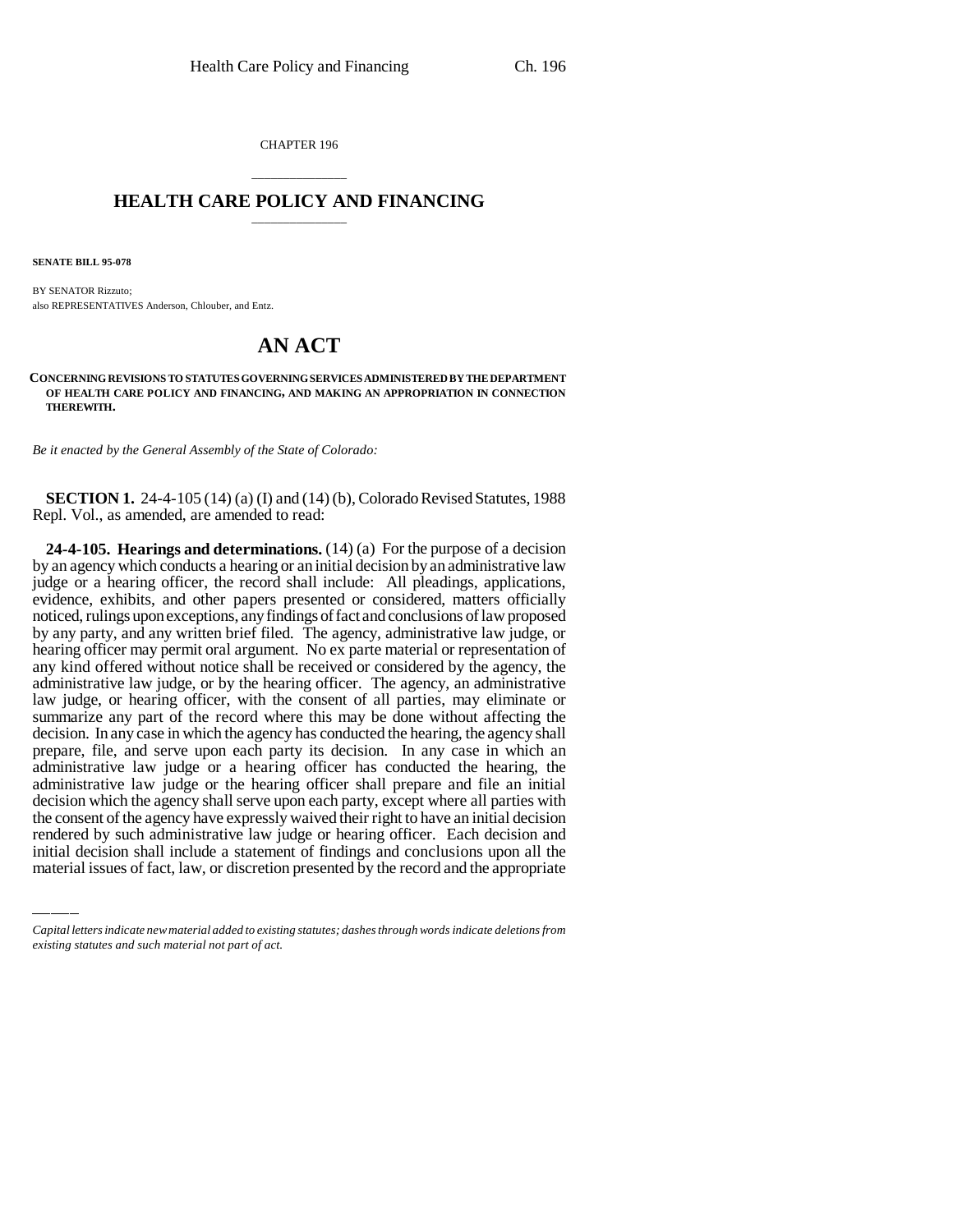order, sanction, relief, or denial thereof. An appeal to the agency shall be made as follows:

(I) With regard to initial decisions regarding agency action by THE DEPARTMENT OF HEALTH CARE POLICY AND FINANCING, the state department of human services, or county department of social services, OR ANY CONTRACTOR ACTING FOR ANY SUCH DEPARTMENT, under section 26-1-106 (1) (a) OR 25.5-1-107(1) (a), C.R.S., by filing exceptions within fifteen days after service of the initial decision upon the parties, unless extended by THE DEPARTMENT OF HEALTH CARE POLICY AND FINANCING, OR the state department OF HUMAN SERVICES, AS APPLICABLE, or unless a review has been initiated in accordance with this subparagraph (I) upon motion of the state APPLICABLE department within fifteen days after service of the initial decision. In the event a party fails to file an exception within fifteen days, the state APPLICABLE department may allow, upon a showing of good cause by the party, for an extension of up to an additional fifteen days to reconsider the final agency action.

(b) (I) IN THE ABSENCE OF AN EXCEPTION FILED PURSUANT TO SUBPARAGRAPH (I) OF PARAGRAPH (a) OF THIS SUBSECTION (14), THE EXECUTIVE DIRECTOR OF THE DEPARTMENT OF HEALTH CARE POLICY AND FINANCING SHALL REVIEW THE INITIAL DECISION REGARDING AGENCY ACTION BY SUCH DEPARTMENT IN ACCORDANCE WITH A PROCEDURE ADOPTED BY THE MEDICAL SERVICES BOARD PURSUANT TO SECTION 25.5-1-107 (1), C.R.S.

(II) In the absence of an appeal EXCEPTION FILED pursuant to subparagraph  $(I)$  of paragraph (a) of this subsection (14), the executive director of the state department of human services shall review the initial decision REGARDING AGENCY ACTION BY SUCH DEPARTMENT in accordance with a procedure adopted by the state board OF HUMAN SERVICES pursuant to section 26-1-106 (1), C.R.S.

(III) In the absence of an appeal EXCEPTION FILED pursuant to subparagraph (II) of paragraph (a) of this subsection (14), the initial decision of any other agency shall become the decision of the agency, and, in such case, the evidence taken by the administrative law judge or the hearing officer need not be transcribed.

**SECTION 2.** 25.5-1-103, Colorado Revised Statutes, 1989 Repl. Vol., as amended, is amended BY THE ADDITION OF A NEW SUBSECTION to read:

**25.5-1-103. Definitions.** As used in this title, unless the context otherwise requires:

(2.5) "STATE BOARD" OR "BOARD" MEANS THE MEDICAL SERVICES BOARD CREATED PURSUANT TO SECTION 25.5-1-301.

**SECTION 3.** 25.5-1-107 (1) (a) and (2), Colorado Revised Statutes, 1989 Repl. Vol., as amended, are amended to read:

**25.5-1-107. Final agency action - administrative law judge - authority of executive director - direction to seek waiver of single state agency requirement.** (1) (a) The executive director may appoint one or more persons to serve as administrative law judges for the state department pursuant to section 24-4-105, C.R.S., and pursuant to part 10 of article 30 of title 24, C.R.S., subject to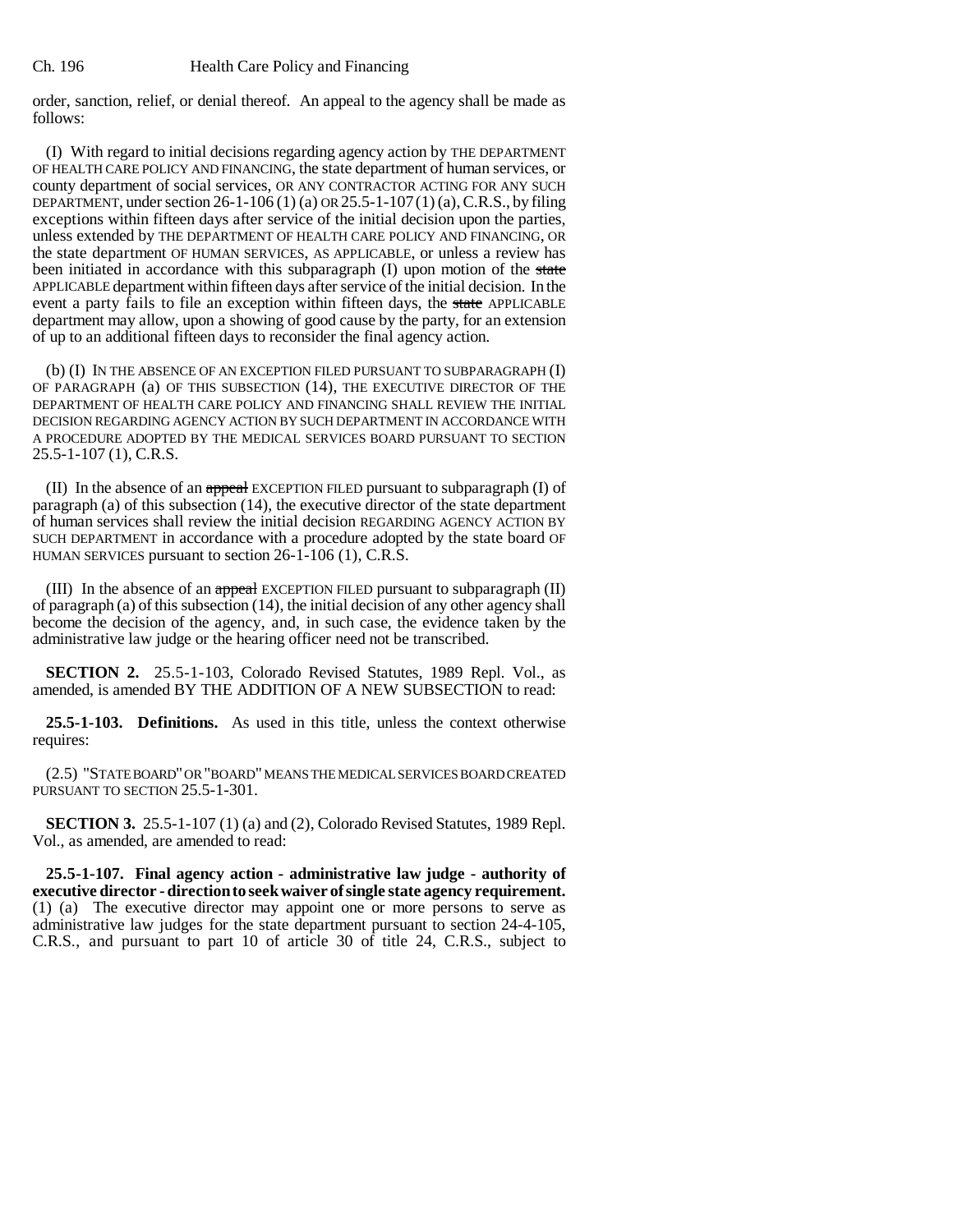appropriations made to the department of administration. Except as provided in subsection (2) of this section, hearings conducted by the administrative law judge shall be considered initial decisions of the state department which AND shall be reviewed by the executive director or a designee of such THE executive director. pursuant to section 24-4-105, C.R.S. Review by the executive director shall constitute final agency action. IN THE EVENT EXCEPTIONS TO THE INITIAL DECISION ARE FILED PURSUANT TO SECTION 24-4-105 (14) (a) (I),C.R.S., SUCH REVIEW SHALL BE IN ACCORDANCE WITH SECTION 24-4-105 (15), C.R.S. IN THE ABSENCE OF ANY EXCEPTION FILED PURSUANT TO SECTION 24-4-105 (14) (a) (I), C.R.S., THE EXECUTIVE DIRECTOR SHALL REVIEW THE INITIAL DECISION IN ACCORDANCE WITH A PROCEDURE ADOPTED BY THE STATE BOARD. SUCH PROCEDURE SHALL BE CONSISTENT WITH FEDERAL MANDATES CONCERNING THE SINGLE STATE AGENCY REQUIREMENT. REVIEW BY THE EXECUTIVE DIRECTOR IN ACCORDANCE WITH SECTION 24-4-105 (15), C.R.S., OR THE PROCEDURE ADOPTED BY THE STATE BOARD PURSUANT TO THIS SECTION SHALL CONSTITUTE FINAL AGENCY ACTION. The administrative law judge may conduct hearings on appeals from decisions of county departments of social services brought by recipients of and applicants for public assistance and welfare which THAT are required by law in order for the state to qualify for federal funds, and the administrative law judge may conduct other hearings for the state department. Notice of any such hearing shall be served at least ten days prior to such hearing.

(2) Hearings initiated by a licensed or certified provider  $or$  vendor of services shall be conducted by an administrative law judge for the state department and shall be considered final agency action and subject to judicial review in accordance with the provisions of section 24-4-106, C.R.S., FOR ANY PARTY, INCLUDING THE STATE DEPARTMENT, WHICH SHALL BE CONSIDERED A PERSON FOR SUCH PURPOSES.

**SECTION 4.** 26-2-122.3 (1) (b), Colorado Revised Statutes, 1989 Repl. Vol., as amended, is amended, and the said 26-2-122.3 (1) is further amended BY THE ADDITION OF A NEW PARAGRAPH, to read:

**26-2-122.3. Adult foster care and home care allowance as services under certain public assistance programs - administered by department of health care policy and financing.** (1) (b) In addition to the amount of assistance available pursuant to paragraph (a) of this subsection (1), the medical services board in the department of health care policy and financing, with the consent of the general assembly and subject to available funds, may provide a home care allowance for persons eligible to receive old age pension, aid to the needy disabled, or aid to the blind. For the purposes of this paragraph (b), "home care allowance" is a program that provides payments, subject to available appropriations, to functionally impaired persons who are, or who would be but for their income, eligible to receive old age pension pursuant to section 26-2-114, aid to the needy disabled pursuant to section 26-2-119, or aid to the blind pursuant to section 26-2-120. To be eligible for a home care allowance, a person's monthly gross income shall be less than the applicable monthly grant standard for the old age pension, aid to the needy disabled, or aid to the blind programs, plus the person's authorized monthly home care allowance grant, as determined in accordance with rules promulgated pursuant to this paragraph (b). The payments allow recipients who are in need of long-term care to purchase community-based services as defined in section  $26-4-507(2)$  (c). Such services may include, but need not be limited to, the supervision of self-administered medications, assistance with activities of daily living as defined in section 26-4-507 (2) (a), and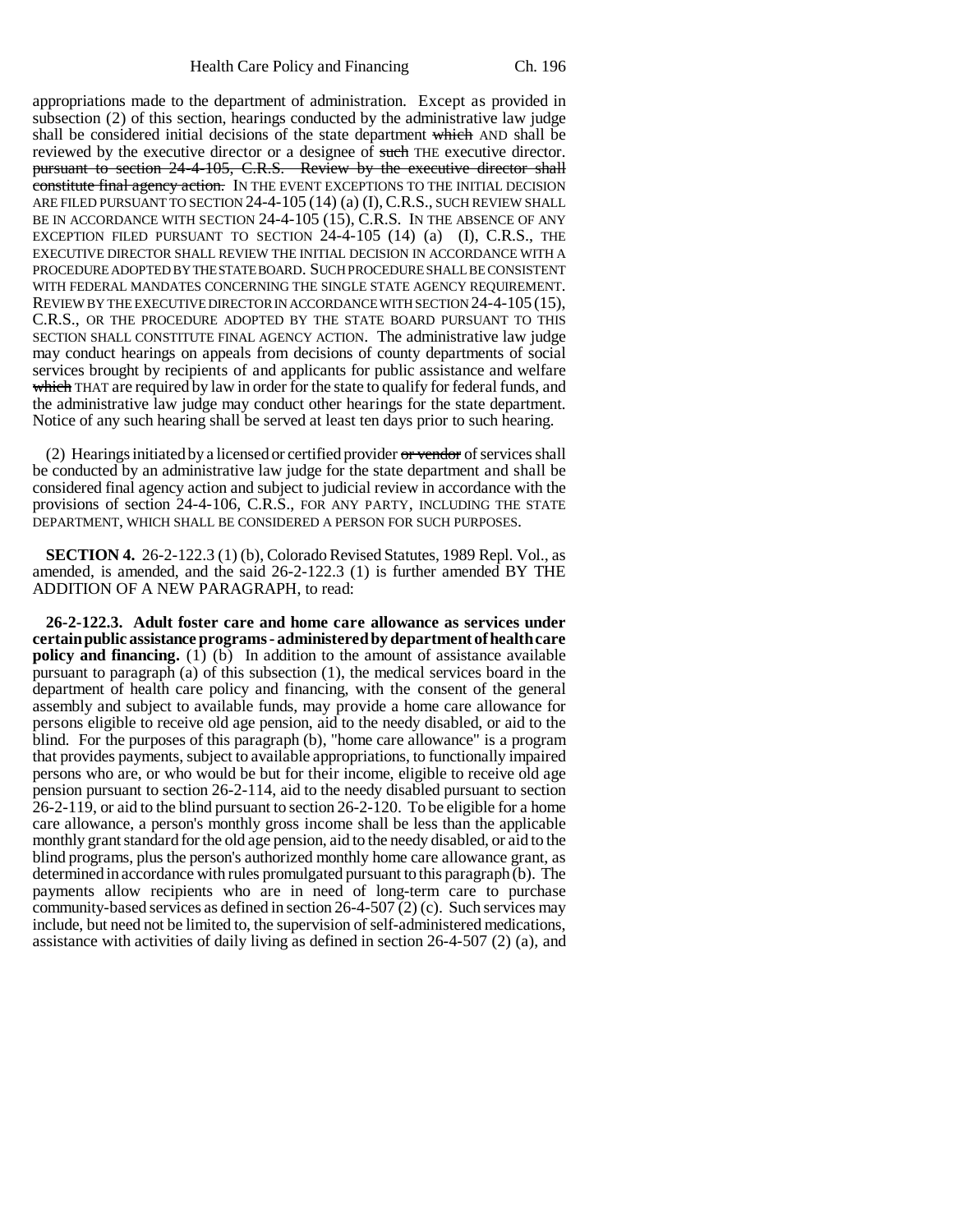assistance with instrumental activities of daily living as defined in section 26-4-507 (2) (g). The rules adopted by the <del>department of health care policy and financing</del> MEDICAL SERVICES BOARD shall specify, in accordance with the provisions of this section, the services available under the program and shall address SPECIFY eligibility criteria for the home care allowance program, which shall be in addition to the eligibility criteria for the old age pension, aid to the needy disabled, or aid to the blind programs. In addition, the rules shall specifically provide for a determination as to the person's functional impairment AND the person's unmet need for paid care and shall address amounts awarded to persons eligible for home care allowance. The rules shall require that MEDICAL SERVICES BOARD SHALL SPECIFY IN THE RULES THE METHODS FOR DETERMINING THE UNMET NEED FOR PAID CARE AND THE AMOUNT OF A HOME CARE ALLOWANCE THAT MAY BE AWARDED TO ELIGIBLE PERSONS. SUCH METHODS MAY BE BASED ON HOW OFTEN A PERSON EXPERIENCES UNMET NEED FOR PAID CARE OR ANY OTHER METHOD THAT THE MEDICAL SERVICES BOARD DETERMINES IS VALID IN CORRELATING UNMET NEED FOR PAID CARE WITH AN AMOUNT OF A HOME CARE ALLOWANCE AWARD. THE MEDICAL SERVICES BOARD SHALL REQUIRE THAT eligibility AND UNMET NEED FOR PAID CARE be determined through the use of a comprehensive and uniform client assessment instrument as defined DESCRIBED in section 26-4-507. The medical services board in the department of health care policy and financing may adjust income eligibility criteria, the INCLUDING ANY functional impairment standard, or the amounts awarded to eligible persons or may limit or suspend enrollments as necessary to manage the home care allowance program within the funds appropriated by the general assembly. In addition, the medical services board in the department of health care policy and financing may adjust which services are available under the program; except that such adjustment shall be consistent with the provisions of this subsection (1).

(c) THE DEPARTMENT OF HEALTH CARE POLICY AND FINANCING IS AUTHORIZED TO IMPLEMENT PILOT PROGRAMS THAT IT DEEMS FEASIBLE TO ASSESS THE OVERALL IMPACT, IF ANY, OF USING ALTERNATIVES TO THE METHOD DESCRIBED IN PARAGRAPH (b) OF THIS SUBSECTION (1) FOR DETERMINING AN ELIGIBLE PERSON'S UNMET NEED FOR PAID CARE AND THE AMOUNT OF A HOME CARE ALLOWANCE AWARDED TO AN ELIGIBLE PERSON. IF NECESSARY FOR THE IMPLEMENTATION OF THIS PARAGRAPH (c), THE DEPARTMENT SHALL SEEK WAIVERS FROM THE FEDERAL GOVERNMENT IN CONNECTION WITH ANY PROGRAMS RELATED TO THE HOME CARE ALLOWANCE PROGRAM.

**SECTION 5.** 26-4-103 (10), (11.5), and (21), Colorado Revised Statutes, 1989 Repl. Vol., as amended, are amended, and the said 26-4-103 is further amended BY THE ADDITION OF A NEW SUBSECTION, to read:

**26-4-103. Definitions.** As used in this article, unless the context otherwise requires:

 $(10)$  "Medical assistance" means payment on behalf of recipients to vendors ENROLLED PROVIDERS UNDER THE STATE MEDICAL ASSISTANCE PROGRAM of medical care, services, goods, and devices rendered or provided TO recipients under this article, and other related payments, pursuant to this article and the rules and regulations of the state department.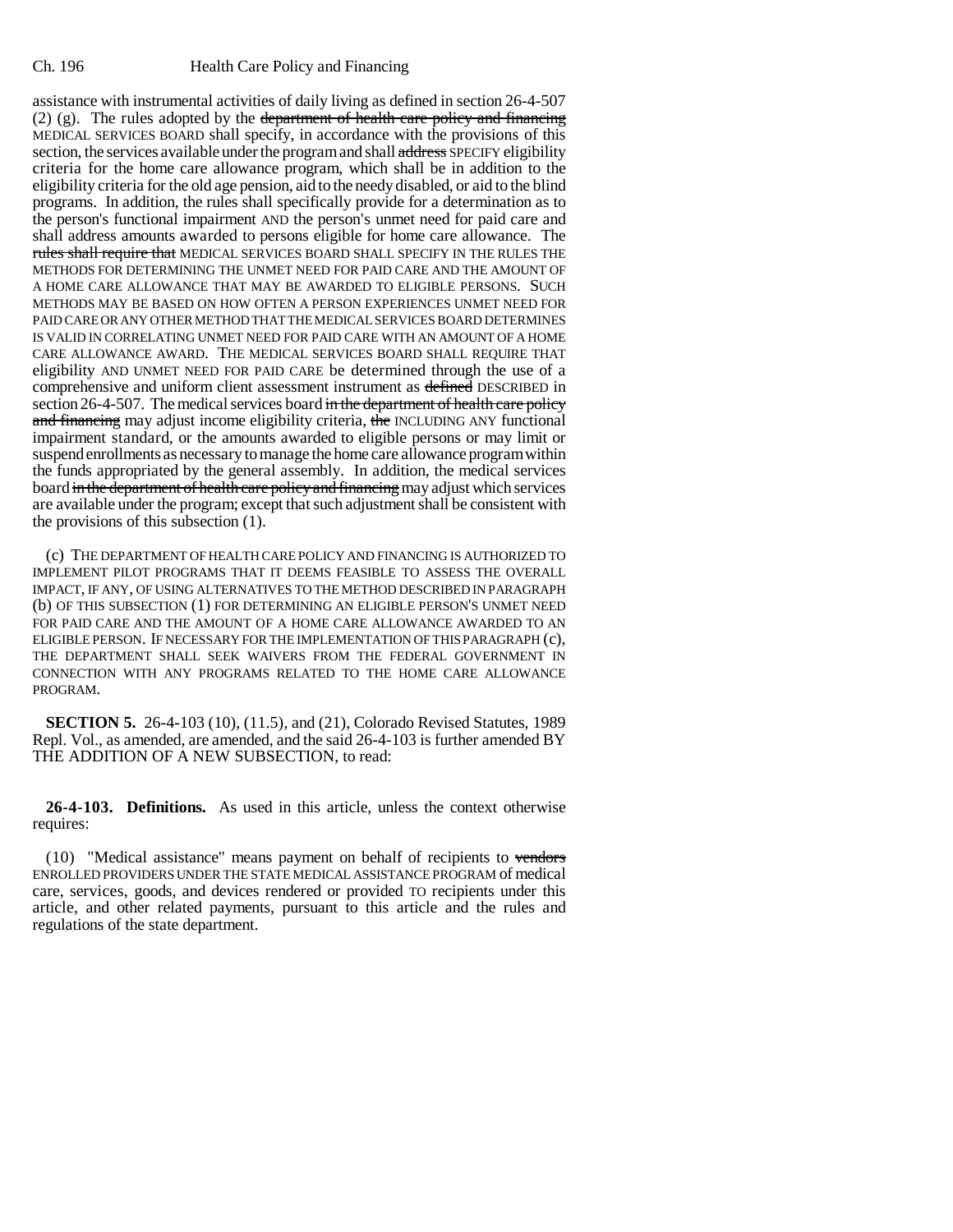(11.5) "Overpayment" means the amount paid by an agency administering the medical assistance program to a vendor AN ENROLLED PROVIDER UNDER THE STATE MEDICAL ASSISTANCE PROGRAM participating in the program, which amount is in excess of the amount that is allowable for services furnished and which is required by Title XIX of the federal "Social Security Act" SOCIAL SECURITY ACT to be refunded to the appropriate medicaid agencies.

(13.5) "PROVIDER" MEANS ANY PERSON, PUBLIC OR PRIVATE INSTITUTION, AGENCY, OR BUSINESS CONCERN PROVIDING MEDICAL CARE, SERVICES, OR GOODS AUTHORIZED UNDER THIS ARTICLE AND HOLDING, WHERE APPLICABLE, A CURRENT VALID LICENSE OR CERTIFICATE TO PROVIDE SUCH SERVICES OR TO DISPENSE SUCH GOODS AND ENROLLED UNDER THE STATE MEDICAL ASSISTANCE PROGRAM. THESE SERVICES MUST BE PROVIDED AND GOODS MUST BE DISPENSED ONLY IF PERFORMED, REFERRED, OR ORDERED BY A DOCTOR OF MEDICINE OR A DOCTOR OF OSTEOPATHY. SERVICES OF DENTISTS, PODIATRISTS, AND OPTOMETRISTS NEED NOT BE REFERRED OR ORDERED BY A DOCTOR OF MEDICINE OR A DOCTOR OF OSTEOPATHY.

(21) "Vendor" means any person, public or private institution, agency, or business concern providing medical care, services, or goods authorized under this article, holding, where applicable, a current valid license to provide such services or to dispense such goods. These services must be provided and goods must be dispensed only if performed, referred, or ordered by a doctor of medicine or a doctor of osteopathy. Services of dentists, podiatrists, and optometrists need not be referred or ordered by a doctor of medicine or a doctor of osteopathy.

**SECTION 6.** 26-4-403 (1) (a) (I), the introductory portion to 26-4-403 (2) and 26-4-403 (2) (a), (2) (b), (2) (c), and (2) (e), Colorado Revised Statutes, 1989 Repl. Vol., as amended, are amended to read:

**26-4-403. Recoveries - overpayments - penalties - interest - adjustments liens.** (1) (a) (I) Except as provided in section 26-4-403.3, no recipient or estate of the recipient shall be liable for the cost or the cost remaining after payment by medicaid, medicare, or a private insurer of medical benefits authorized by Title XIX of the social security act, by this title, or by rules promulgated by the medical services board, which benefits are rendered to the recipient by a provider of medical services authorized to render such service in the state of Colorado, except those contributions required pursuant to section 26-4-518 (1). However, a recipient may enter into a documented agreement with a vendor PROVIDER under which the recipient agrees to pay for items or services that are

nonreimbursable under the medical assistance program. Under these circumstances, a recipient is liable for the cost of such services and items.

(2) Any overpayment to a vendor PROVIDER, including those of personal needs funds made pursuant to section  $26-4-504$ , shall be recoverable in the following manner REGARDLESS OF WHETHER THE OVERPAYMENT IS THE RESULT OF AN ERROR BY THE DEPARTMENT OF HEALTH CARE POLICY AND FINANCING, A COUNTY DEPARTMENT OF SOCIAL SERVICES, AN ENTITY ACTING ON BEHALF OF EITHER DEPARTMENT, OR BY THE PROVIDER OR ANY AGENT OF THE PROVIDER AS FOLLOWS:

(a) (I) If THE DEPARTMENT OF HEALTH CARE POLICY AND FINANCING MAKES a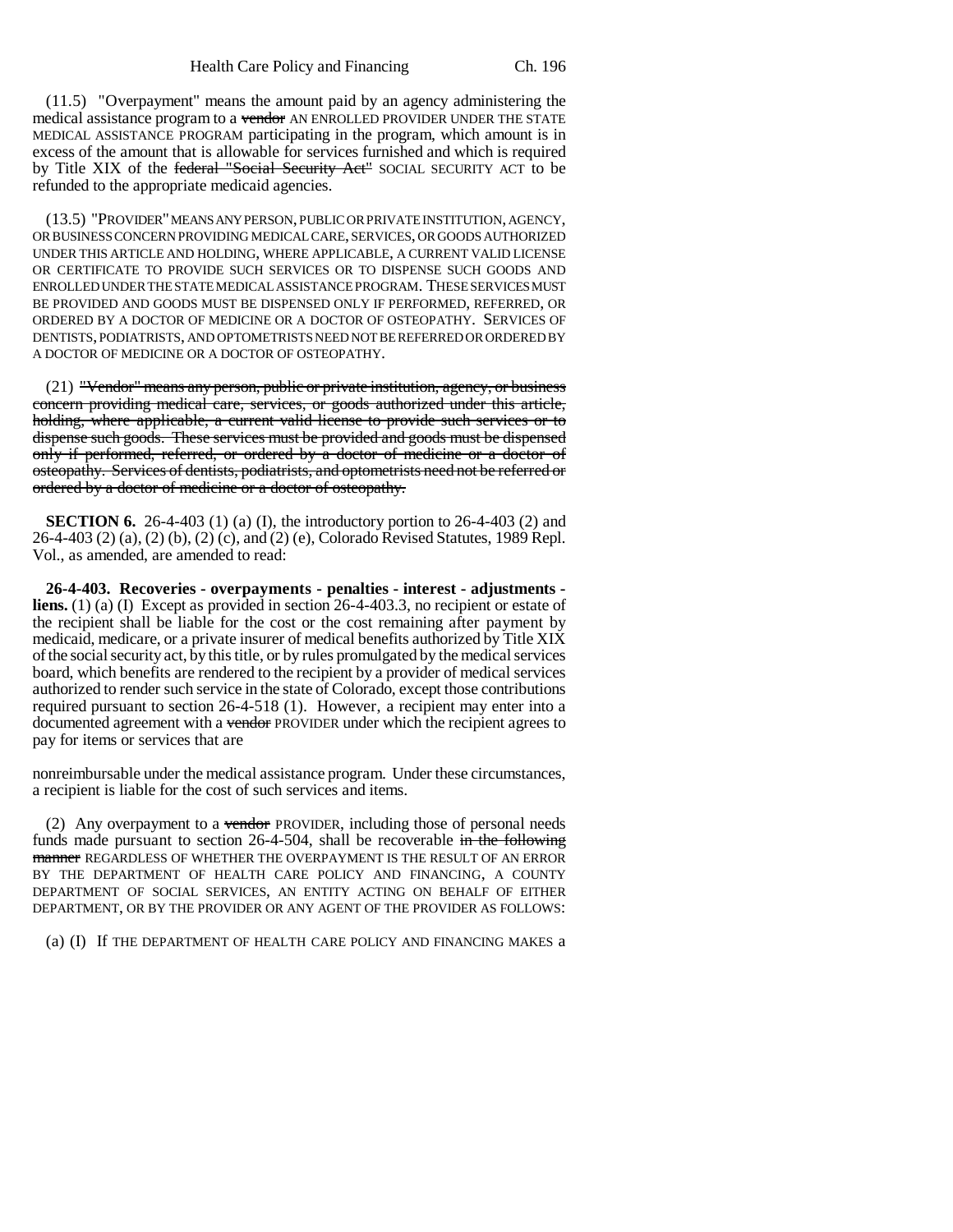determination is made that such overpayment has been made as a result of the vendor's PROVIDER'S false representation, or willful failure to disclose a material fact or defalcation, the state department may collect one and one-half times the overpayment, plus A CIVIL MONETARY PENALTY EQUAL TO ONE-HALF THE AMOUNT OF THE OVERPAYMENT, AND INTEREST ON THE SUM OF THE TWO AMOUNTS accruing at the statutory rate from the date the overpayment is identified, by the means specified in this subsection (2). Such sum may be collected for up to the amount of time prescribed in section 13-80-103.5, C.R.S., after the overpayment is identified. Amounts remaining uncollected for more than the time period prescribed in section 13-80-103.5, C.R.S., after the last repayment was made may be considered uncollectible. FOR THE PURPOSES OF THIS SUBPARAGRAPH (I), "FALSE REPRESENTATION" MEANS AN INACCURATE STATEMENT THAT IS RELEVANT TO A CLAIM FOR REIMBURSEMENT AND IS MADE BY A PROVIDER WHO HAS ACTUAL KNOWLEDGE OF THE TRUTH OF FALSE NATURE OF THE STATEMENT OR BY A PROVIDER ACTING IN DELIBERATE IGNORANCE OF OR WITH RECKLESS DISREGARD FOR THE TRUTH OF THE STATEMENT. A PROVIDER ACTS WITH RECKLESS DISREGARD FOR TRUTH IF THE PROVIDER FAILS TO MAINTAIN RECORDS REQUIRED BY THE DEPARTMENT OR IF THE PROVIDER FAILS TO BECOME FAMILIAR WITH RULES, MANUALS, AND BULLETINS ISSUED BY THE DEPARTMENT, BOARD, OR THE DEPARTMENT'S FISCAL AGENT.

(II) If the state department makes a determination that such overpayment has been made for some other reason than the fraud or defalcation A FALSE REPRESENTATION by the vendor PROVIDER specified in subparagraph  $(I)$  of this paragraph  $(a)$ , the state department may collect the amount of overpayment, plus interest accruing at the statutory rate from the date the vendor PROVIDER is notified of such overpayment, by the means specified in this subsection (2). Pursuant to the criteria established in rules and regulations promulgated by the medical services board, the state department may waive the recovery or adjustment of all or part of the overpayment and accrued interest specified in this subparagraph (II) if it would be inequitable, uncollectible, or administratively impracticable. Amounts remaining uncollected for more than five years after the last repayment was made may be considered uncollectible.

(b) In order to collect the amounts specified in paragraph (a) of this subsection (2), the state department may withhold subsequent payments to which the vendor PROVIDER is or becomes entitled and apply the amount withheld as an offset. The medical services board shall establish in rules the rate at which an overpayment may be offset, with provision for a reduction of such rate upon a good cause shown by the vendor PROVIDER that the rate at which payment will be withheld will result in an undue hardship for the vendor PROVIDER. In determining whether to grant a good cause reduction, the state department shall consider the impact of collecting the amount provided by medical services board rules on the quality of patient care and the financial viability of the provider. The state department may also take such other steps administratively as are available for the collection of the amounts specified in paragraph (a) of this subsection (2).

(c) If a vendor PROVIDER defaults on repayment of the amounts specified in paragraph (a) of this subsection (2), the state department may bring a suit against the vendor PROVIDER in the appropriate court. Court costs shall not be assessed against the state department but shall be assessed against the vendor PROVIDER if the court finds in favor of the state department. Any costs collected by the state department shall be paid into the registry of the court. Once the amount has been reduced to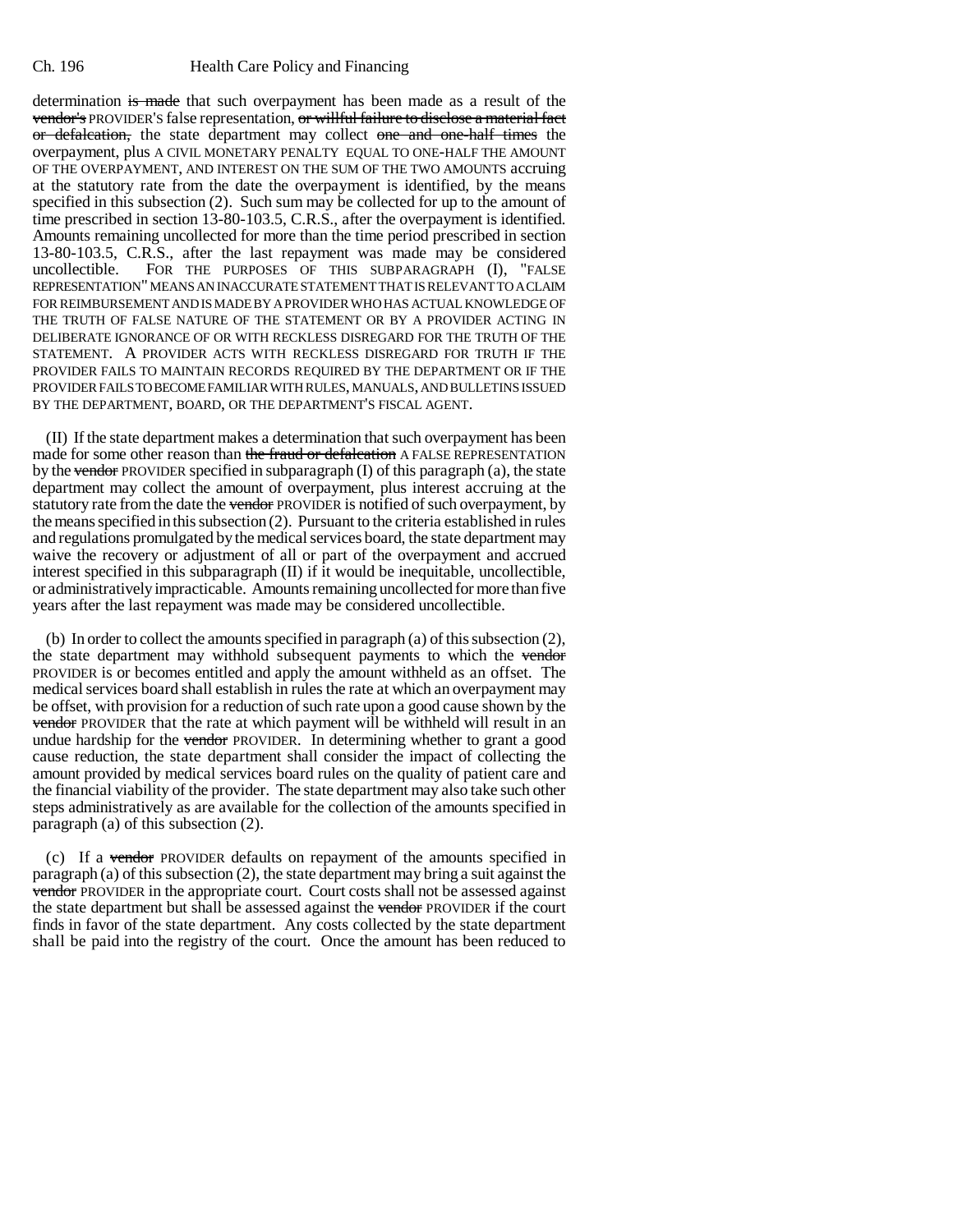judgment, the state department may proceed with all available postjudgment remedies.

(e) Any vendor PROVIDER adversely affected by actions taken pursuant to this subsection  $(2)$ , except when a suit is filed against the vendor PROVIDER pursuant to paragraph (c) of this subsection (2), may appeal the determination of the state department pursuant to the provisions in section 24-4-105, C.R.S.

**SECTION 7.** 26-4-403, Colorado Revised Statutes, 1989 Repl. Vol., as amended, is amended BY THE ADDITION OF A NEW SUBSECTION to read:

**26-4-403. Recoveries - overpayments - penalties - interest - adjustments liens.** (11) (a) AN ENTITY THAT ADMINISTERS A MANAGED CARE PLAN QUALIFIED PURSUANT TO SECTION 26-4-301.3 THAT HAS ENTERED INTO A RISK CONTRACT WITH THE STATE DEPARTMENT SHALL HAVE THE SAME RIGHTS OF THE DEPARTMENT SET FORTH IN THIS SECTION EXCEPT WITH RESPECT TO THE RIGHTS DESCRIBED IN SUBSECTIONS (4) AND (5) OF THIS SECTION. IN ADDITION, THE ATTORNEY GENERAL MAY NOT ENFORCE THE RIGHTS SET FORTH IN THIS SUBSECTION (11). VENUE FOR AN ACTION BROUGHT BY OR ON BEHALF OF AN ENTITY PURSUANT TO THIS SUBSECTION (11) SHALL BE GOVERNED BY THE COLORADO RULES OF CIVIL PROCEDURE.

(b) WITHIN FIFTEEN DAYS AFTER FILING AN ACTION OR ASSERTING A CLAIM AGAINST A THIRD PARTY, A RECIPIENT UNDER A MANAGED CARE PLAN OR A GUARDIAN, EXECUTOR, ADMINISTRATOR, OR OTHER APPROPRIATE REPRESENTATIVE OF THE RECIPIENT SHALL PROVIDE TO THE ENTITY THAT ADMINISTERS THE MANAGED CARE PLAN WRITTEN NOTICE OF THE ACTION OR CLAIM. NOTICE SHALL BE BY PERSONAL SERVICE OR CERTIFIED MAIL.

(c) IN CASES WHERE THE STATE DEPARTMENT HAS RECOVERY RIGHTS AGAINST A THIRD PARTY PURSUANT TO SUBSECTIONS (3) AND (4) OF THIS SECTION AND AN ENTITY THAT ADMINISTERS A MANAGED CARE PLAN HAS SUBROGATION RIGHTS AGAINST THE SAME PARTY PURSUANT TO PARAGRAPH (a) OF THIS SUBSECTION (11), THE RECOVERY RIGHTS OF THE STATE DEPARTMENT SHALL TAKE PRECEDENCE OVER THE RIGHTS OF THE MANAGED CARE PLAN.

**SECTION 8.** 26-4-410 (1) (a) (I), (1) (b), (1) (c), (2) (c) (II) (B), (2) (c.5), and (3), Colorado Revised Statutes, 1989 Repl. Vol., as amended, are amended to read:

**26-4-410. Providers - nursing facility - nursing facility patient program improvement fund - reimbursement - maximum allowable - quality of care incentive payment program - repeal.** (1) (a) (I) For the purpose of making payments to private, nonprofit, or proprietary nursing facility vendors PROVIDERS and intermediate care facilities for the mentally retarded, the state department shall establish a price schedule to be readjusted every twelve months, which shall reimburse, subject to available appropriations, each such vendor PROVIDER, as nearly as possible, for its actual or reasonable cost of services rendered, whichever is less, and a fair rental allowance for capital-related assets as defined in section 26-4-503 (4). The state department shall adopt rules and regulations, including uniform accounting or reporting procedures, in order to determine such actual or reasonable cost and the reimbursement therefor. The provisions of this subparagraph (I) shall not apply to state-operated intermediate care facilities for the mentally retarded.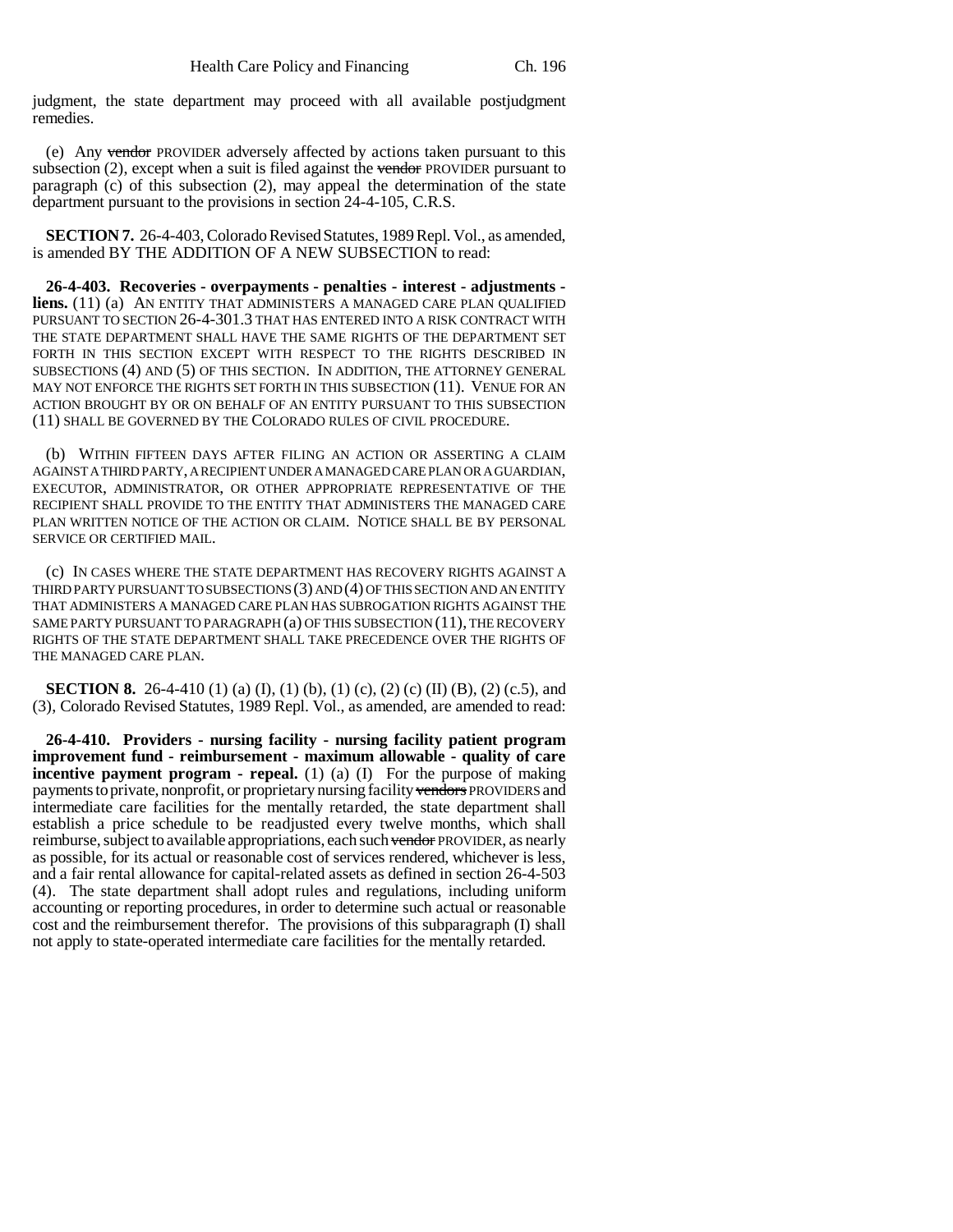(b) No <del>vendor</del> PROVIDER payment under paragraph (a) of this subsection  $(1)$  made on or after July 1, 1985, shall be lower than the vendor PROVIDER payment in effect on June 30, 1985, solely as a result of a payment of a fair rental allowance for capital-related assets. For the fiscal year 1986-87 and thereafter, that portion of a vendor PROVIDER payment required by this paragraph (b) shall be reduced by fifty percent.

(c) On and after July 1, 1987, if a vendor PROVIDER payment under paragraph  $(a)$ of this subsection  $(1)$  is greater than the vendor PROVIDER payment in effect on June 30, 1985, and such increase is wholly or partly the result of the payment of a fair rental allowance for capital-related assets, then that portion of the increase in the vendor PROVIDER payment attributable to the payment of a fair rental allowance for capital-related assets shall be reduced by fifty percent.

(2) (c) The medical services board shall adopt rules and regulations to:

(II) (B) Determine and pay to nursing facility vendors PROVIDERS a reasonable share of the amount by which the reasonable costs of the categories of administration, property, and room and board, excluding food costs, exceed the actual cost in these categories only of each facility vendor PROVIDER. Such reasonable share shall be defined as twelve and one-half percent of such amount in such categories for each facility, not to exceed twelve percent of the reasonable cost. As used in this sub-subparagraph  $(B)$ , "nursing facility vendor PROVIDER" shall have the same meaning as set forth in subparagraph (VII) of paragraph (c.5) of subsection (2) of this section.

(c.5) (I) There is hereby established a quality of care incentive payment program for the purpose of encouraging improvement in the quality of care provided by nursing facility vendors PROVIDERS. The sum of all incentive payments made under the program shall be equal to the aggregate sum of payments made to all nursing facility vendors PROVIDERS under sub-subparagraph (B) of subparagraph (II) of paragraph (c) of this subsection (2).

(II) Beginning January 1, 1995, the department shall issue incentive payments under the program to nursing facility vendors PROVIDERS that meet the criteria established by the department through rules and regulations. In determining which vendors PROVIDERS shall be eligible to receive incentive payments, the department shall consider the following factors:

(A) Whether the vendor PROVIDER is delivering a high level of quality of care as measured by the number of validated and proven deficiencies on the vendor's PROVIDER'S last full recertification survey;

(B) Whether the vendor PROVIDER is meeting such other patient care standards as may be adopted by the department after considering the advice of the advisory committee created by subparagraph (VI) of this paragraph (c.5);

(C) The number of days of care provided annually under the state medical assistance program;

(D) The resident care characteristics; and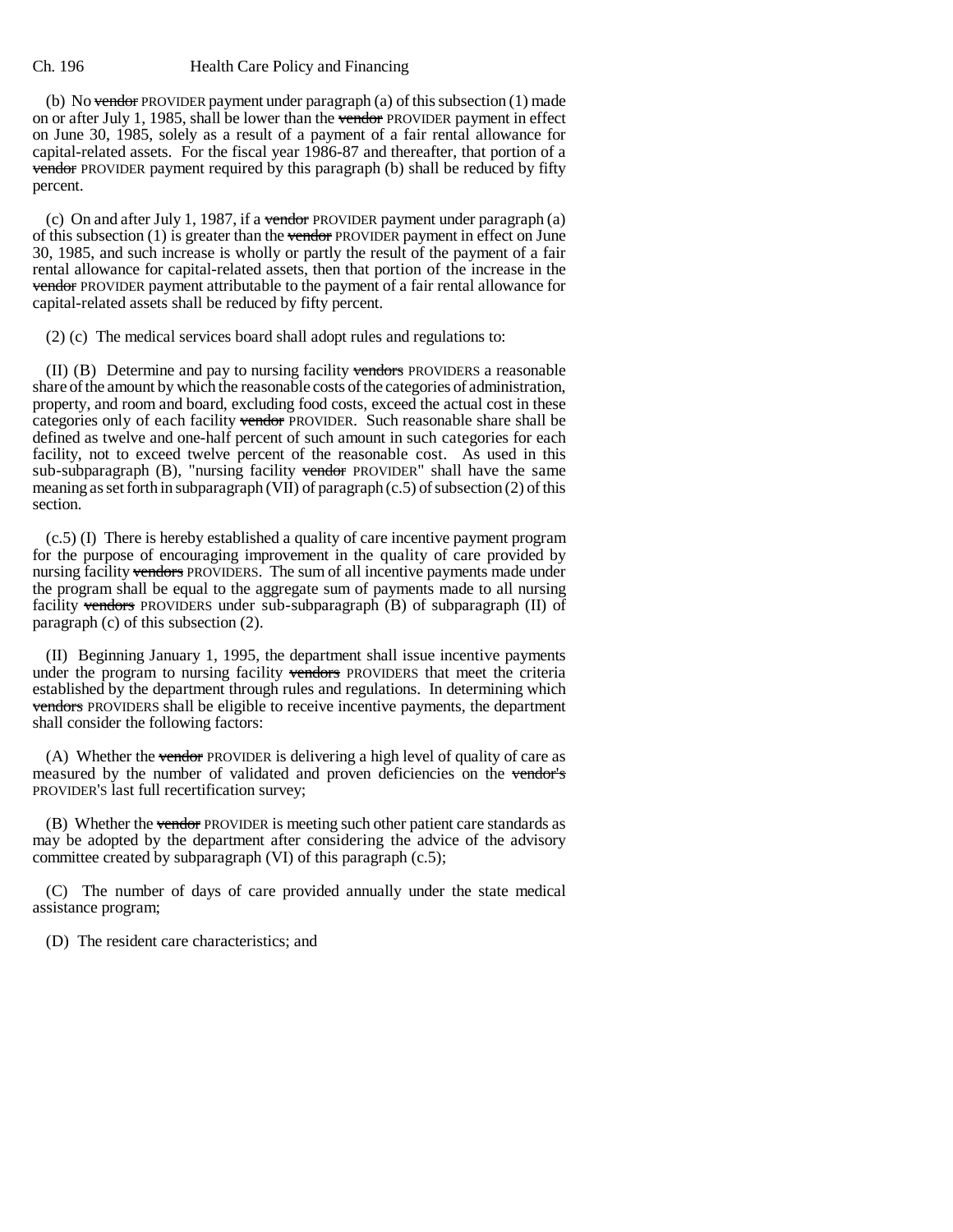(E) The facility size and location.

(III) The department shall promulgate rules and regulations establishing the dollar amounts of incentive payments available through the program. Incentive payments may be graduated in amount in order to provide higher payments to those nursing facility vendors which PROVIDERS THAT provide a comparatively higher degree of quality care.

(IV) (A) For the period beginning January 1, 1995, and ending June 30, 1995, the department shall assess all nursing facility vendors PROVIDERS in accordance with the criteria adopted pursuant to subparagraph  $(II)$  of this paragraph  $(c.5)$  for the purpose of identifying those vendors PROVIDERS that are eligible to receive quality incentive payments. Based on such assessment, the department shall issue quality incentive payments to a minimum of forty-five percent of all such vendors PROVIDERS.

(B) Beginning July 1, 1995, and on July 1 of each fiscal year thereafter, the department shall reassess all nursing facility vendors PROVIDERS in accordance with the criteria adopted pursuant to subparagraph (II) of this paragraph (c.5) for the purpose of identifying those vendors PROVIDERS that are eligible to receive quality incentive payments. Based on such assessment, the department shall issue annual quality incentive payments.

(V) In the event a nursing facility vendor PROVIDER is denied an incentive payment under this paragraph  $(c.5)$ , the vendor PROVIDER shall be afforded an opportunity for a hearing in accordance with the provisions of section 24-4-105, C.R.S., as administered under section 25.5-1-107 (2), C.R.S., and the rules and regulations promulgated by the department which THAT govern aggrieved provider appeals of rate determinations, without first meeting the requirement of informal reconsideration by the department.

(VI) (A) There is hereby created an advisory committee of nine persons to study and make recommendations to the state department on the appropriate method of measuring a "high level of quality care" for the purpose of making payments to vendors PROVIDERS under this paragraph  $(c.5)$ . The committee shall be appointed by the executive director of the state department and shall be composed of one representative from such department, two individuals who represent the interests of consumers, one representative of the state department of public health and environment, and one representative from the state long-term care ombudsman office. The remaining four members shall be selected from a list of nominees recommended by proprietary and nonproprietary facilities as follows: Two representatives from the long-term care facility association for proprietary facilities; and two representatives of the long-term care facility association for nonproprietary facilities. The committee members shall serve without compensation. Appointments shall be made for terms of two years. Vacancies which THAT occur during any term shall be filled by the executive director for the remainder of such term.

(B) This subparagraph (VI) is repealed, effective July 1, 2000. Prior to said repeal, the advisory committee shall be reviewed as provided for in section 2-3-1203, C.R.S.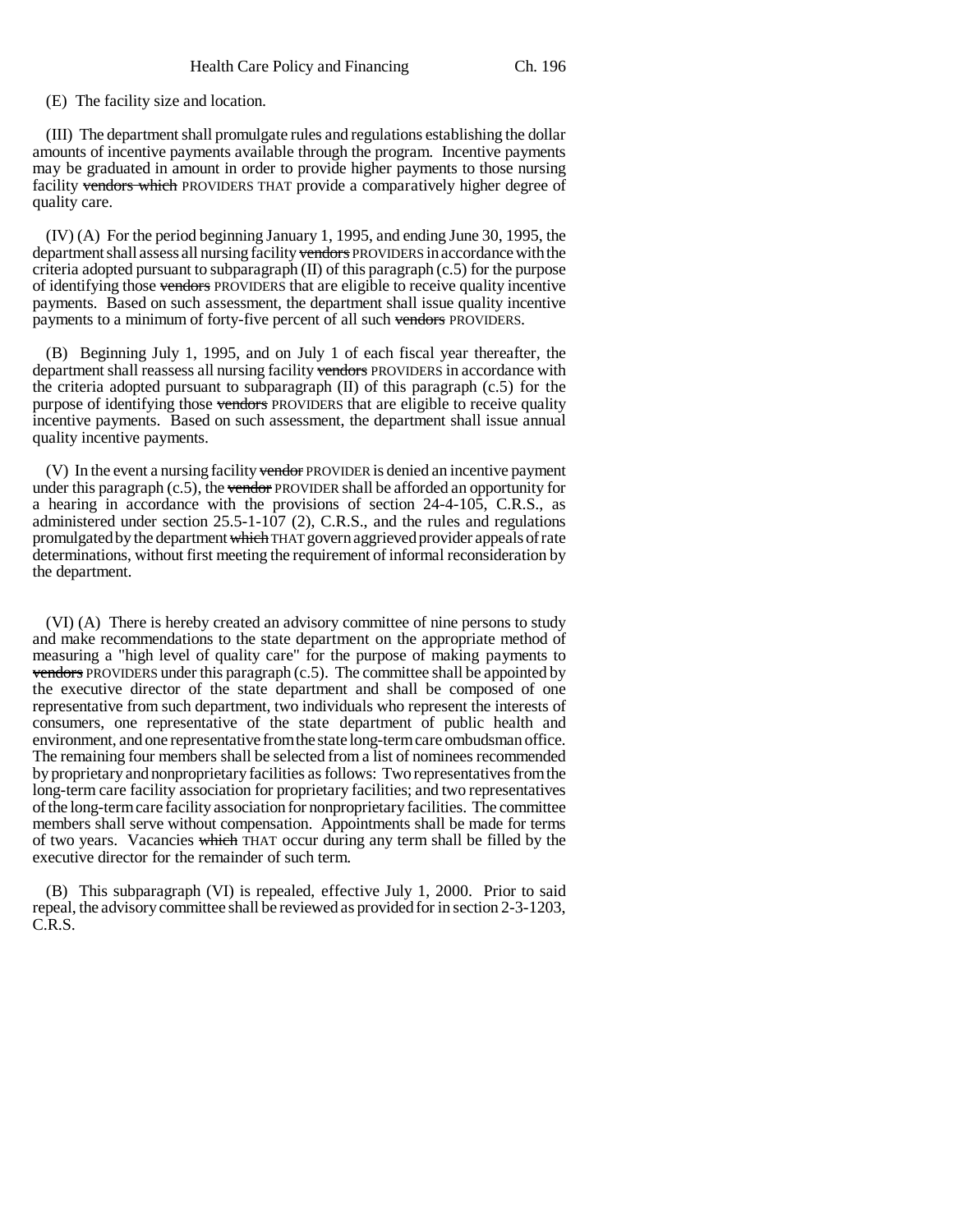(VII) As used in this paragraph  $(c.5)$ , "nursing facility vendor PROVIDER" means a facility vendor which PROVIDER THAT meets the state nursing home licensing standards in section  $25$ -1-107 (1) (1) (I) or (1) (1) (II), C.R.S., is maintained primarily for the care and treatment of inpatients under the direction of a physician, and meets the requirements in 42 U.S.C. sec. 1396d for certification as a qualified provider of nursing facility services.

(3) For the purpose of making payments for vendors' PROVIDERS' services, the rules and regulations established by the state department shall provide that, in the determination of reasonable compensation, the criteria provided under Title XVIII of the social security act shall be taken into consideration. The state has authority to implement prospective rate reimbursement for vendors PROVIDERS where appropriate; EXCEPT THAT THE STATE DEPARTMENT IS AUTHORIZED TO PASS PAYMENTS THROUGH TO NURSING FACILITY PROVIDERS IN ADVANCE OF PROVIDERS' IMPLEMENTATION OF THE AUTOMATED MINIMUM DATA-SET SYSTEM, IN ACCORDANCE WITH THE FEDERAL "OMNIBUS BUDGET RECONCILIATION ACT OF 1987". The state department shall not arbitrarily discriminate between physicians and optometrists who provide similar services, goods, and prosthetic devices in the field of vision care within the scope of their respective practices, as defined by state law.

**SECTION 9.** 26-4-518 (1), Colorado Revised Statutes, 1989 Repl. Vol., as amended, is amended to read:

**26-4-518. Payments by third parties - copayments by recipients.** (1) (a) Any recipient receiving benefits under this article who receives any supplemental income, available for medical purposes under rules and regulations of the state department, or who receives proceeds from sickness, accident, health, or casualty insurance shall apply such THE supplemental income to the

cost of the benefits rendered, and the rules and regulations may require reports from vendors PROVIDERS of other payments received by them from or on behalf of recipients.

(b) Subject to any limitations imposed by Title XIX, a recipient shall be required to pay at the time of service a portion of the cost of any medical benefit rendered to him or to his dependents pursuant to this article, as determined by rule or regulation of the state department.

**SECTION 10.** 26-4-519 (7), (8), (9), and (13), Colorado Revised Statutes, 1989 Repl. Vol., as amended, are amended, and the said 26-4-519 is further amended BY THE ADDITION OF A NEW SUBSECTION, to read:

**26-4-519. Program of all-inclusive care for the elderly - services - eligibility.** (1.5) THE GENERAL ASSEMBLY HAS DETERMINED ON THE RECOMMENDATION OF THE STATE DEPARTMENT OF HEALTH CARE POLICY AND FINANCING THAT THE PACE PROGRAM IS COST-EFFECTIVE. AS A RESULT OF SUCH DETERMINATION AND AFTER CONSULTATION WITH THE JOINT BUDGET COMMITTEE OF THE GENERAL ASSEMBLY, APPLICATION HAS BEEN MADE TO AND WAIVERS HAVE BEEN OBTAINED FROM THE FEDERAL HEALTH CARE FINANCING ADMINISTRATION TO IMPLEMENT THE PACE PROGRAM AS PROVIDED IN THIS SECTION. THE GENERAL ASSEMBLY, THEREFORE, AUTHORIZES THE STATE DEPARTMENT TO IMPLEMENT THE PACE PROGRAM IN ACCORDANCE WITH THIS SECTION. IN CONNECTION WITH THE IMPLEMENTATION OF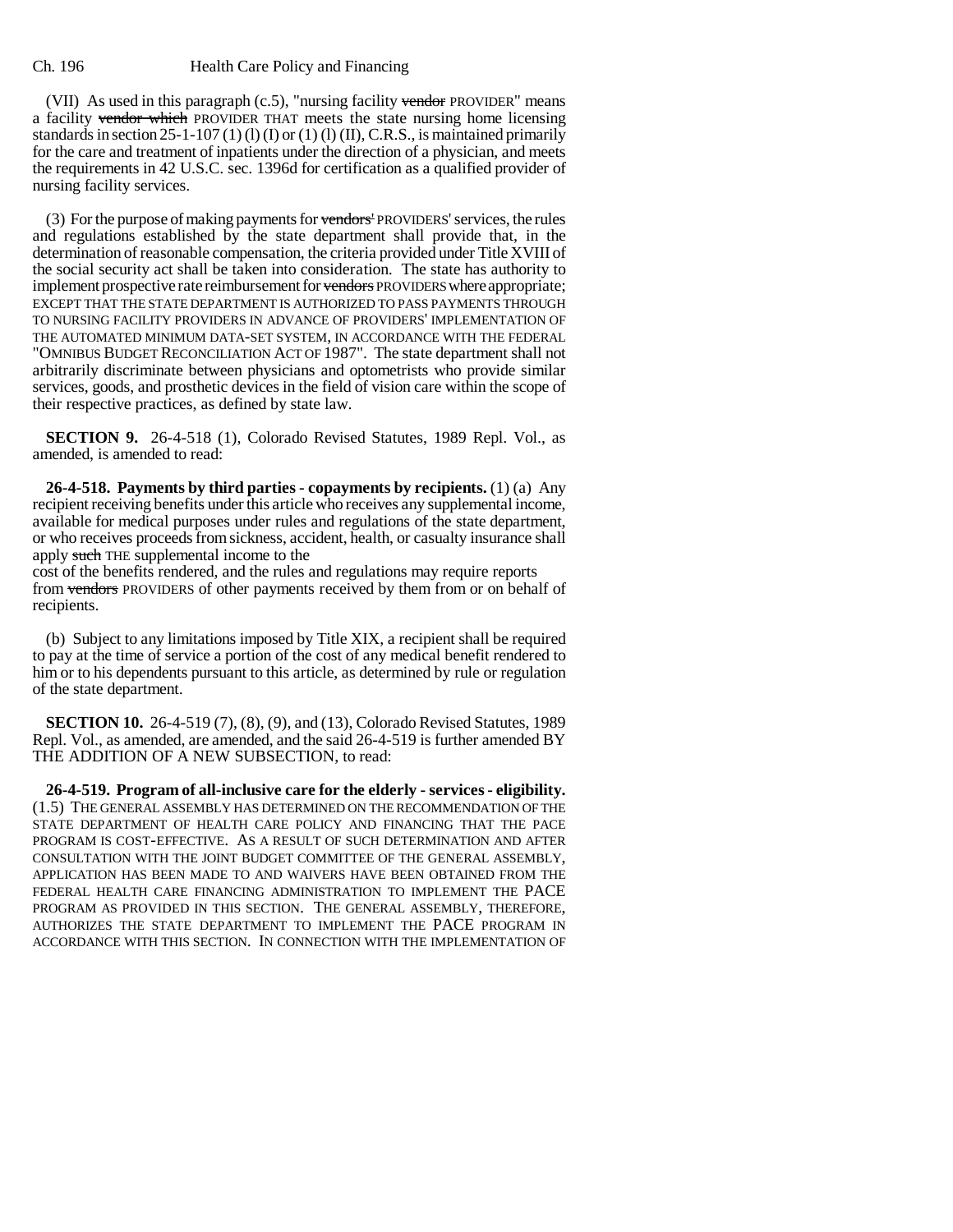THE PROGRAM, THE STATE DEPARTMENT SHALL:

(a) PROVIDE A SYSTEM FOR REIMBURSEMENT FOR SERVICES TO THE PACE PROGRAM PURSUANT TO THIS SECTION;

(b) DEVELOP AND IMPLEMENT A CONTRACT WITH THE NONPROFIT ORGANIZATION PROVIDING THE PACE PROGRAM THAT SETS FORTH CONTRACTUAL OBLIGATIONS FOR THE PACE PROGRAM, INCLUDING BUT NOT LIMITED TO REPORTING AND MONITORING OF UTILIZATION OF SERVICES AND OF THE COSTS OF THE PROGRAM AS REQUIRED BY THE STATE DEPARTMENT;

(c) ACKNOWLEDGE THAT IT IS PARTICIPATING IN THE NATIONAL PACE PROJECT AS INITIATED BY CONGRESS;

(d) BE RESPONSIBLE FOR CERTIFYING THE ELIGIBILITY FOR SERVICES OF ALL PACE PROGRAM PARTICIPANTS.

(7) Upon receipt of federal waivers, the state department shall implement the PACE program as a demonstration program to provide the services set forth in subsection  $(3)$  of this section to eligible persons, as defined in subsection  $(5)$  of this section. The demonstration program shall be implemented to provide services to eligible persons beginning on or after July 1, 1991, and shall continue until permanent waivers are granted from the federal health care financing administration, but no later than July 1, 1995. During the 1995 legislative session, the general assembly shall reexamine the PACE program and, acting by bill, determine if the program should be implemented on a permanent basis.

(8) Any person who accepts and receives services authorized under this section shall pay to the state department or to an agent or vendor PROVIDER designated by the state department an amount which THAT shall be the lesser of such person's gross income minus the current federal aid to needy disabled supplemental security income benefit level and cost of dependents and minus any amounts paid for private health or medical insurance, or the projected cost of services to be rendered to the person under the plan of care. Such amount shall be reviewed and revised as necessary each time the plan of care is reviewed. The state department shall establish a standard amount to be allowed for the costs of dependents. In determining a person's gross income, the state department shall establish, by rule, a deduction schedule to be allowed and applied in the case of any person who has incurred excessive medical expenses or other outstanding liabilities which THAT require payments.

(9) (a) The state department of health care policy and financing shall apply in a joint application with the nonprofit organization providing the PACE program to the federal health care financing administration for those medicaid and medicare waivers necessary to implement the PACE program set forth in this section. Application for the waivers shall be made only if the state department determines from the evaluation specified in paragraph (b) of this subsection (9) that the PACE program is cost-effective. Prior to any application to the federal health care financing administration for waivers to implement the PACE program, the state department of health care policy and financing shall consult with the joint budget committee.

(b) The state department shall contract with an agency with health services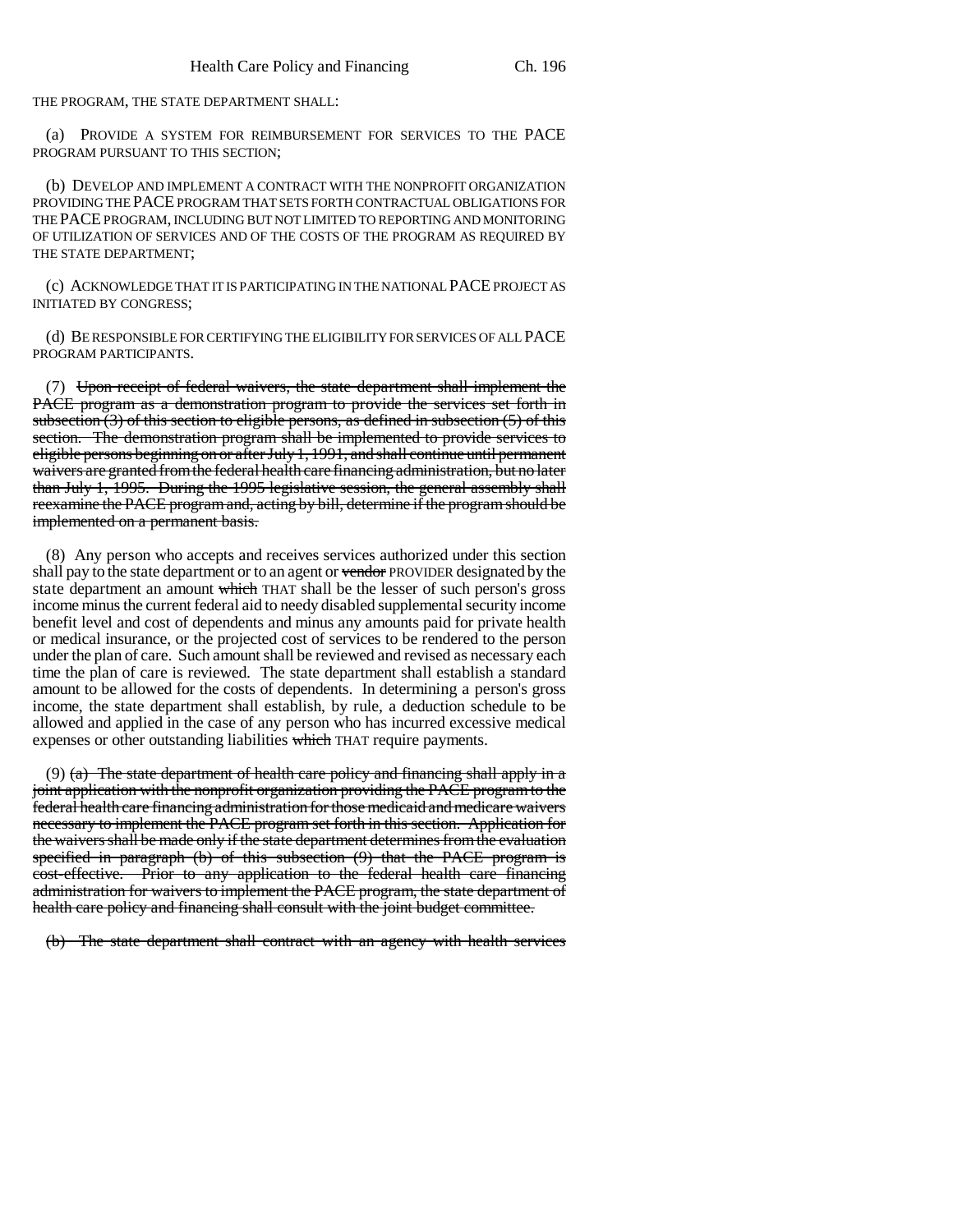evaluation experience for evaluations of the PACE program, including whether the program is cost-effective. The state department shall present to the general assembly reports based on such evaluations prior to submitting the joint application for waivers on or before November 1, 1994.

(c) The state department shall provide a system for reimbursement for services to the PACE program pursuant to this section.

(d) The state department shall develop and implement a contract with the nonprofit organization providing the PACE program which sets forth contractual obligations for the PACE program, including but not limited to reporting and monitoring of utilization of costs of the program as required by the state department.

(e) The state department acknowledges that it is participating in the national PACE project as initiated by congress.

(f) The state department shall be responsible for certifying the eligibility for services of all PACE program participants.

(13) Unless extended by the general assembly, this section shall be repealed, effective July 1, 1995. The authorization of any FTE's that may have been added to implement the pilot project authorized in this section shall be repealed upon the completion of the pilot project.

**SECTION 11.** 26-4-527, Colorado Revised Statutes, 1989 Repl. Vol., as amended, is amended to read:

**26-4-527. Residential child health care - waiver - program.** (1) The department of health care policy and financing shall conduct a feasibility study to determine whether IMPLEMENT a program concerning residential child health care under this article to provide services to medicaid-eligible children RESIDING in foster care RESIDENTIAL CHILD CARE FACILITIES. would be cost-effective. The feasibility study MEDICAL SERVICES BOARD shall establish the type of rehabilitative or medical assistance services to be provided under the program as described in subsection (3) of this section, TO THE EXTENT SUCH SERVICES ARE COST-EFFICIENT, AND the recipient eligibility criteria which THAT may include, BUT ARE NOT LIMITED TO, a medical necessity determination and a financial eligibility determination. and the cost-effectiveness of such a program. The department of health care policy and financing shall submit a report on cost-effectiveness, program design, and projected savings of the program to the general assembly on or before July 1, 1992.

(2) The department of health care policy and financing is authorized to seek a waiver or an amendment to an existing waiver, if necessary, from the federal department of health and human services which would allow the department to MAY limit the number of recipients or providers participating in the program IN ACCORDANCE WITH ANY FEDERAL WAIVER OBTAINED BY THE STATE DEPARTMENT TO IMPLEMENT THIS SECTION.

(3) If a determination is made by the department of health care policy and financing based on the feasibility study required in subsection (1) of this section, that a residential child health care program would be cost-effective, and if all necessary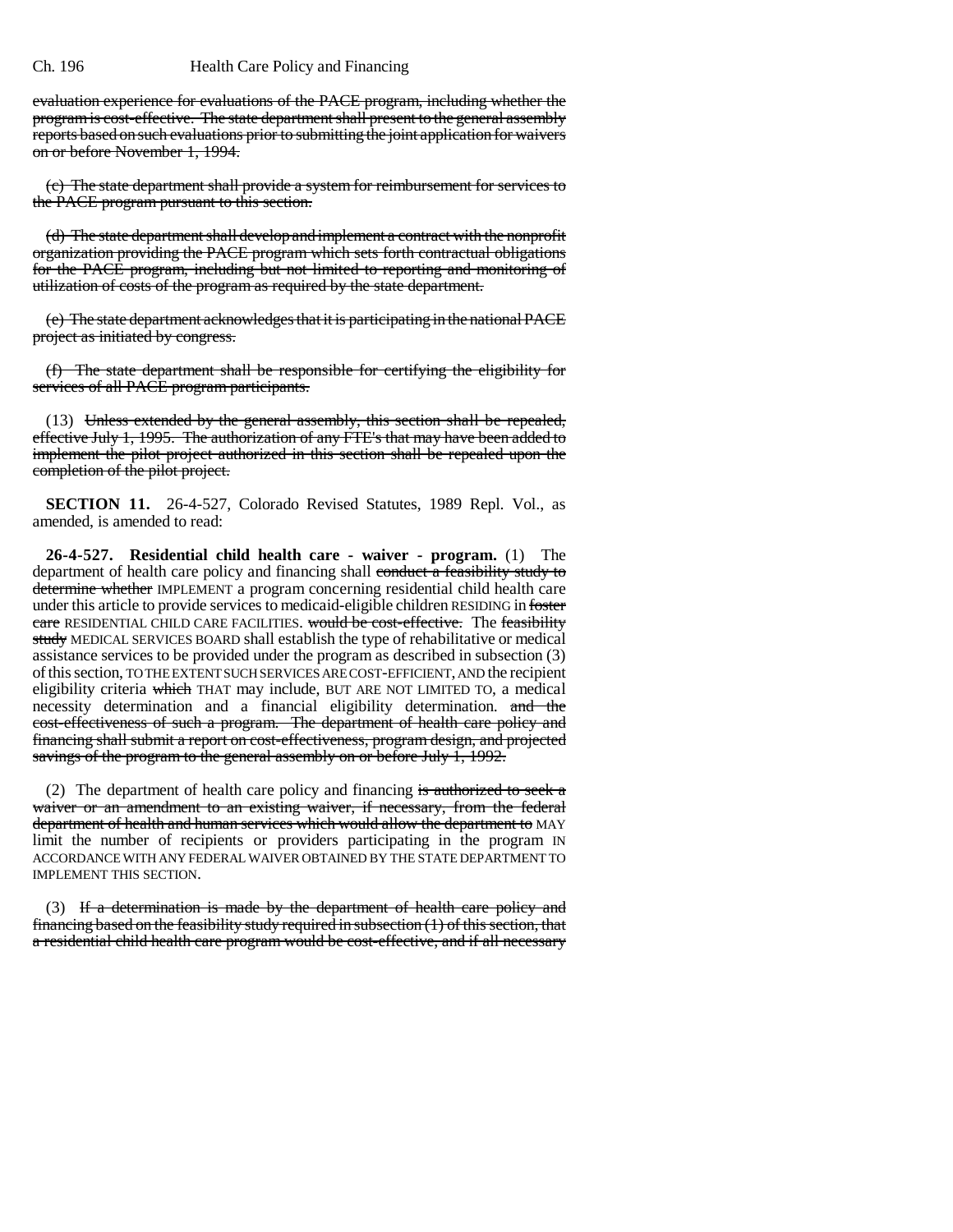federal waivers are obtained, the department shall establish a residential child health care program under this article. The department of health care policy and financing shall promulgate rules as necessary for the implementation of the program, including, but not limited to, rules regarding program services which THAT may include rehabilitative services as appropriate to residential child health care when referred by a physician licensed pursuant to article 36 of title 12, C.R.S., a psychologist licensed pursuant to part 3 of article 43 of title 12, C.R.S., a clinical social worker licensed pursuant to part 4 of article 43 of title 12, C.R.S., a marriage and family therapist licensed pursuant to part 5 of article 43 of title 12, C.R.S., or a professional counselor licensed pursuant to part 6 of article 43 of title 12, C.R.S.; the number of recipients participating; eligibility criteria including financial eligibility criteria; reimbursement of providers; and such other rules as are necessary for the implementation and administration of the program. The twenty percent county contribution established in section 26-1-122 for residential child care facilities may be used by the state to obtain federal financial participation under Title XIX of the federal "Social Security Act" SOCIAL SECURITY ACT for any residential child health care program established pursuant to this section. Said THE twenty percent contribution shall not be increased due to any federal financial participation received as a result of any programs established pursuant to this section. Nothing in this section shall be construed to prohibit an adjustment in the county contribution due to caseload or service cost increases. Nothing in this section shall be construed to create a county obligation to directly participate in the financing of any program established pursuant to the "Colorado Medical Assistance Act" as set forth in this article. The program shall terminate on July 1, 1995, unless extended by the general assembly. If the program is implemented, the department of health care policy and financing shall submit a report on the cost-effectiveness of continuing said program to the general assembly on or before January 1, 1995.

(4) Prior to the submittal of any waiver or amendment to an existing waiver pursuant to subsection (2) of this section, the department of health care policy and financing shall consult with the joint budget committee of the general assembly concerning the proposed number of recipients to be served, the savings anticipated, and the costs associated with the implementation of this program.

(5) This section is repealed, effective July 1, 1995.

**SECTION 12.** 26-4-642 (4) and (5), Colorado Revised Statutes, 1989 Repl. Vol., as amended, are repealed as follows:

**26-4-642. Definitions.** In addition to the definitions in section 26-4-603, as used in this subpart 3, unless the context otherwise requires:

(4) "Hospice services" means a comprehensive program of palliative and supportive medical services for persons who are terminally ill. Hospice services may be provided in the individual's home on a routine or continuous basis. Such services are provided within a continuum of inpatient care and home care.

(5) "Intensive supervision for foster care children with AIDS or ARC" means services provided by specially trained providers of care who provide twenty-four-hour care and supervision to foster care children with AIDS or ARC, as defined in this section, in a child-centered, family-like setting.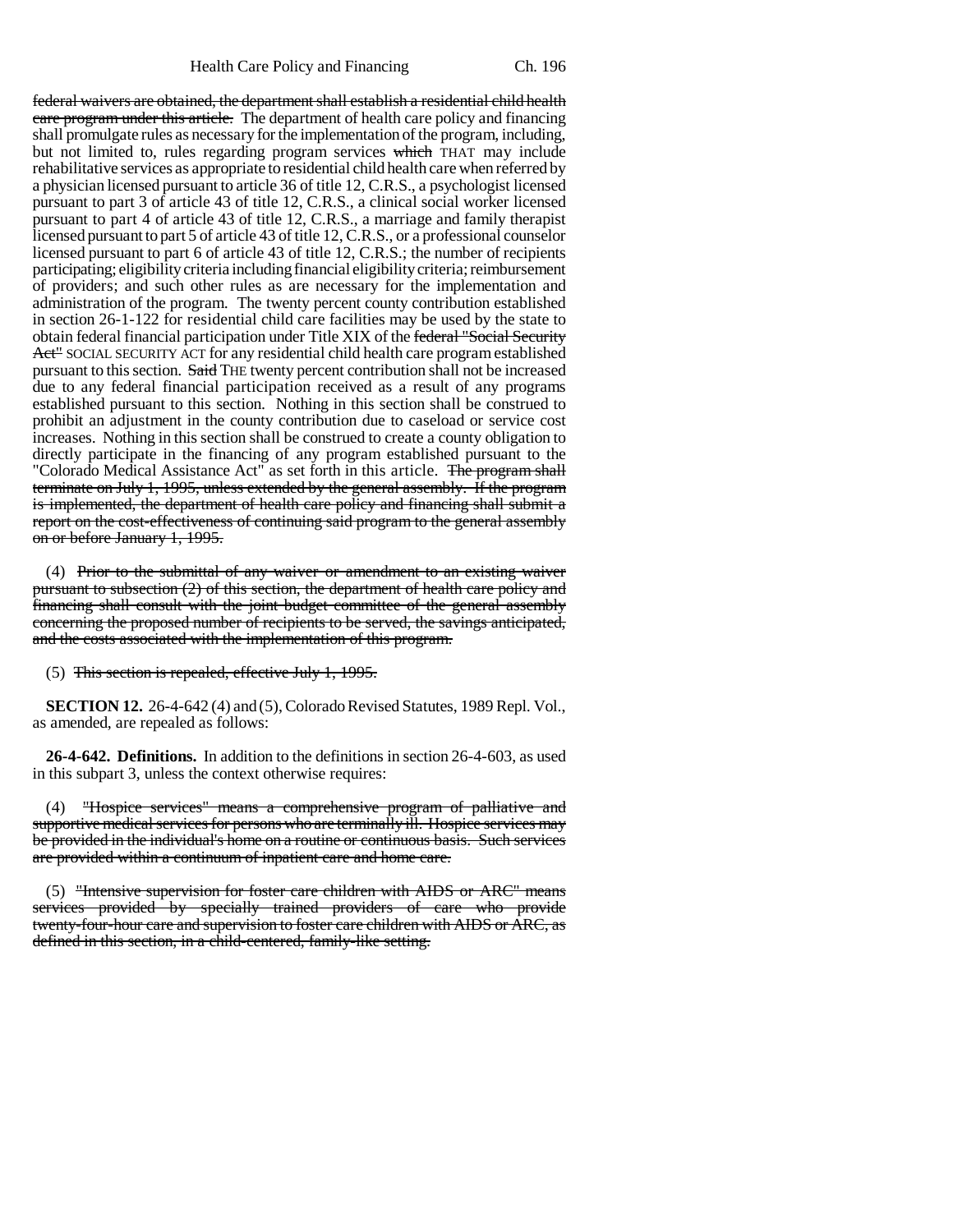**SECTION 13.** 26-4-645 (1), Colorado Revised Statutes, 1989 Repl. Vol., as amended, is amended to read:

**26-4-645. Services for long-term-care eligible persons.** (1) Subject to the provisions of this subpart 3, the home and community-based services program for persons with AIDS or ARC shall include the following continuum of long-term care services:

(a) (Deleted by amendment, L. 93, p. 1067, 14, effective June 3, 1993.)

- (b) Personal care and homemaker services;
- (c) (Deleted by amendment, L. 93, p. 1067, 14, effective June 3, 1993.)
- (d) Adult day care services;
- (e) (Deleted by amendment, L. 93, p. 1067, 14, effective June 3, 1993.)
- (f) Private duty nursing services;

 $(g)$  Intensive supervision for foster care children with AIDS or ARC, which shall include the provision of medical supplies.

(h) ELECTRONIC MONITORING SERVICES AS SUCH TERM IS DEFINED IN SECTION 26-4-603 (9);

(i) NONMEDICAL TRANSPORTATION SERVICES AS SUCH TERM IS DEFINED IN SECTION 26-4-603 (15).

**SECTION 14.** 25-4-902, Colorado Revised Statutes, 1989 Repl. Vol., as amended, is amended to read:

**25-4-902. Immunization prior to attending school.** (1) Except as provided in section 25-4-903, no child shall attend any school in the state of Colorado on or after the dates specified in section 25-4-906 (4) unless such child can present ONE OF THE FOLLOWING to the appropriate official of the school:

(a) A certificate of immunization from a licensed physician or authorized representative of the department of public health and environment or local health department stating that such child has received immunization against communicable diseases as specified by the state board of health, or BASED ON RECOMMENDATIONS OF THE ADVISORY COMMITTEE ON IMMUNIZATION PRACTICES OF THE UNITED STATES DEPARTMENT OF HEALTH AND HUMAN SERVICES OR THE AMERICAN ACADEMY OF PEDIATRICS;

(b) A written authorization signed by one parent or guardian or AN AUTHORIZATION SIGNED BY the emancipated child requesting that local health officials administer the immunizations; or

(c) A plan signed by one parent or guardian or the emancipated child for receipt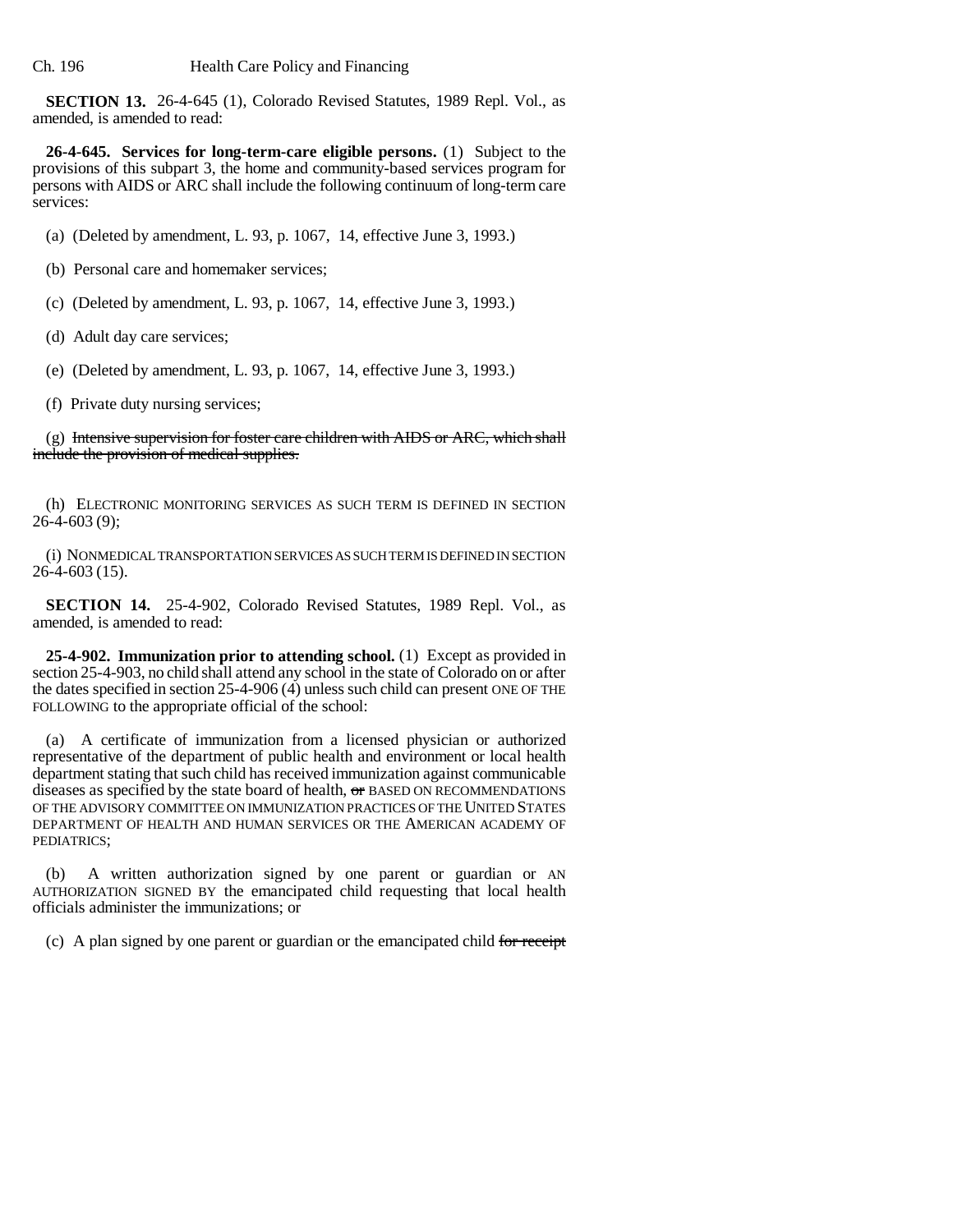by DEMONSTRATING THAT REQUIRED IMMUNIZATIONS FOR the child of the required inoculation or the first or the next required of a series of inoculations WILL BEGIN OR WILL BE RESUMED within thirty days FROM THE DATE THE PLAN WAS SIGNED.

**SECTION 15.** 25.5-1-201 (1), Colorado Revised Statutes, 1989 Repl. Vol., as amended, is amended by THE ADDITION OF A NEW PARAGRAPH to read:

**25.5-1-201. Programs to be administered by the department of health care policy and financing.** (1) Programs to be administered and functions to be performed by the department of health care policy and financing shall be as follows:

(i) EFFECTIVE JULY 1, 1996,SCHOOL ENTRY IMMUNIZATION, AS SPECIFIED IN PART 9 OF ARTICLE 4 OF TITLE 25, C.R.S., COMMENCING ON AND AFTER THE FISCAL YEAR BEGINNING JULY 1, 1996, THE STATE DEPARTMENT IS AUTHORIZED TO CONTRACT WITH THE DEPARTMENT OF PUBLIC HEALTH AND ENVIRONMENT FOR THE PURPOSE OF ENFORCING THE SCHOOL ENTRY IMMUNIZATION REQUIREMENTS.

**SECTION 16.** 26-4-528, Colorado Revised Statutes, 1989 Repl. Vol., as amended, is amended to read:

**26-4-528. Managed mental health services feasibility study - waiver - pilot program.** (1) (a) The department of health care policy and financing and the department of human services shall jointly conduct a feasibility study concerning management of mental health services under the "Colorado Medical Assistance Act", which study shall consider a prepaid capitated single entry point system for providing comprehensive mental health services. In conducting the study, the department of health care policy and financing and the department of human services shall:

(I) Consult with knowledgeable and concerned persons in the state, including low-income persons who are recipients of mental health services and providers of mental health services under the "Colorado Medical Assistance Act"; and

(II) Consider the effect of any program on the provider or community mental health centers and clinics. Any prepaid capitated single entry point program shall, as much as possible, avoid exposing providers or community mental health centers and clinics to undue financial risk or reliance on supplemental revenues from state general funds, local revenues, or fee-for-service funds.

(b) On or before October 1, 1992, the state department and the department of human services shall provide a written report to the general assembly assessing the costs, benefits, risks, alternatives, and impact upon recipients, providers, and mental health services in this state, for each model or proposed program modification. Said report shall include recommendations for implementation of any model or proposed program modification.

(2) The state department is authorized to seek a waiver of the requirements of Title XIX of the social security act to allow the state department to limit a recipient's freedom of choice of providers and to restrict reimbursement for mental health services to designated and contracted agencies.

(3) (a) If a determination is made by the department of health care policy and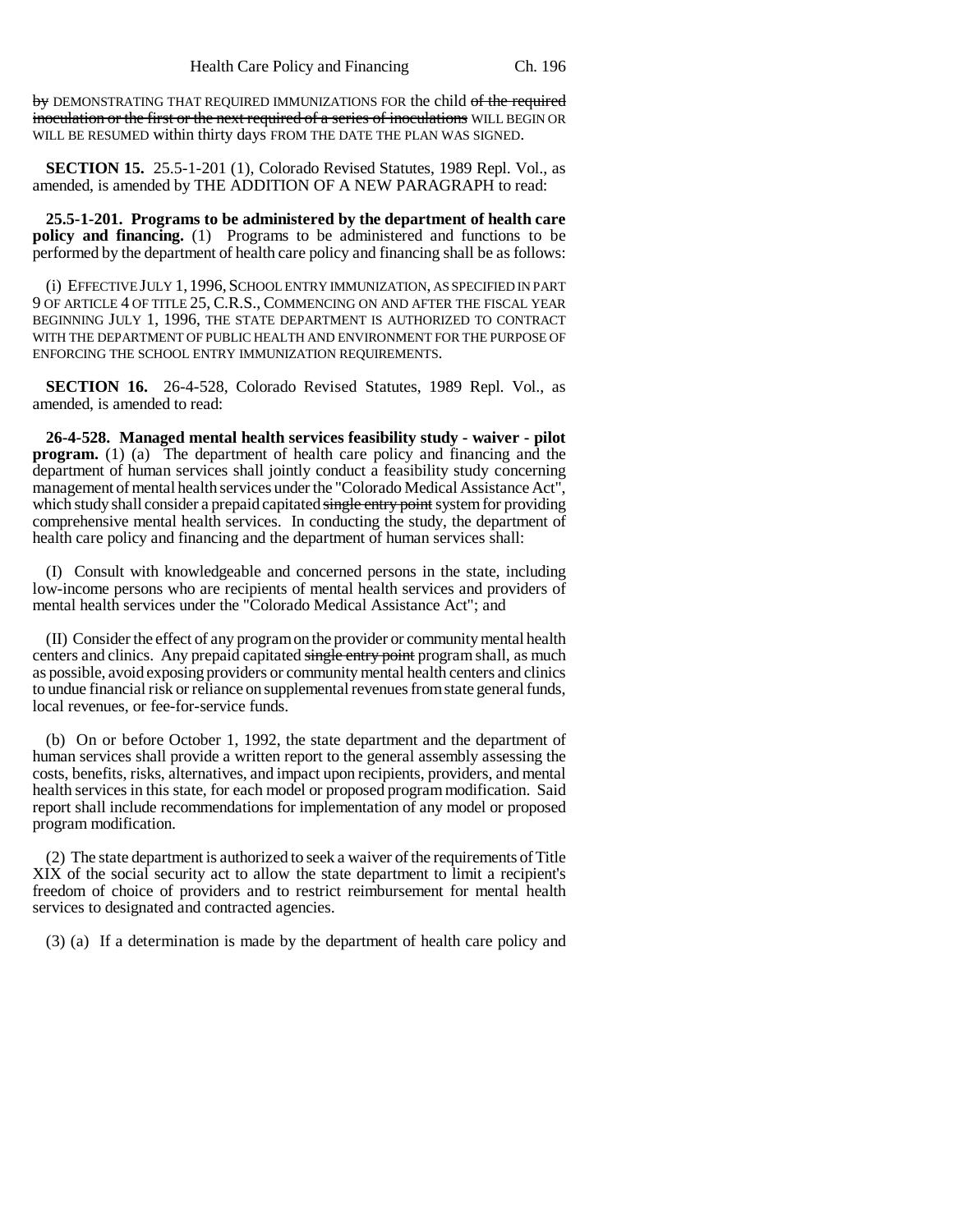financing and the department of human services, based on the feasibility study required in subsection (1) of this section, that the implementation of one or more model or proposed program modifications would be cost-effective, and if all necessary federal waivers are obtained, the department of health care policy and financing shall establish a pilot prepaid capitated single entry point system for providing comprehensive mental health services. The department of health care policy and financing shall promulgate rules as necessary for the implementation and administration of the pilot program. The pilot program shall terminate on  $J_{\text{t}}$ , 1996, unless extended by the general assembly JULY 1, 1997. If the pilot program is implemented, the department of health care policy and financing and the department of human services shall submit to the general assembly on or before January 1, 1996, JULY 1, 1996, a PRELIMINARY STATUS report on the cost-effectiveness of continuing said PILOT program.

(b) IN ADDITION TO THE PRELIMINARY REPORT DESCRIBED IN PARAGRAPH (a) OF THIS SUBSECTION (3), THE DEPARTMENT OF HEALTH CARE POLICY AND FINANCING AND THE DEPARTMENT OF HUMAN SERVICES SHALL SUBMIT A FINAL REPORT TO THE GENERAL ASSEMBLY NO LATER THAN JANUARY 1, 1997, ADDRESSING THE FOLLOWING:

(I) AN ASSESSMENT OF THE PILOT PROGRAM COSTS, ESTIMATED COSTS SAVINGS, BENEFITS TO RECIPIENTS, RECIPIENT ACCESS TO MENTAL HEALTH SERVICES, AND THE IMPACT OF THE PROGRAM ON RECIPIENTS, PROVIDERS, AND THE STATE MENTAL HEALTH SYSTEM;

(II) RECOMMENDATIONS CONCERNING THE FEASIBILITY OF PROCEEDING WITH A PREPAID CAPITATED SYSTEM OF COMPREHENSIVE MENTAL HEALTH SERVICES ON A STATEWIDE BASIS;

(III) RECOMMENDATIONS RESULTING FROM CONSULTATION WITH LOCAL CONSUMERS, FAMILY MEMBERS OF RECIPIENTS, PROVIDERS OF MENTAL HEALTH SERVICES, AND LOCAL HUMAN SERVICES AGENCIES;

(IV) RECOMMENDATIONS CONCERNING THE ROLE OF COMMUNITY MENTAL HEALTH CENTERS UNDER THE PREPAID CAPITATED SYSTEM, INCLUDING PLANS TO PROTECT THE INTEGRITY OF THE STATE MENTAL HEALTH SYSTEM AND TO ENSURE THAT COMMUNITY MENTAL HEALTH PROVIDERS ARE NOT EXPOSED TO UNDUE FINANCIAL RISKS UNDER THE PREPAID CAPITATED SYSTEM. THIS SUBPARAGRAPH (IV) IS BASED ON THE UNIQUE AND HISTORICAL ROLE THAT COMMUNITY MENTAL HEALTH CENTERS HAVE ASSUMED IN MEETING THE MENTAL HEALTH NEEDS OF COMMUNITIES THROUGHOUT THE STATE.

#### (4) This section is repealed, effective July 1, 1996.

(5) THE GENERAL ASSEMBLY FINDS THAT PRELIMINARY INDICATIONS FROM OTHER STATES SHOW THAT PREPAID CAPITATED SYSTEMS FOR PROVIDING MENTAL HEALTH SERVICES TO MEDICAL ASSISTANCE RECIPIENTS RESULT IN COST-SAVINGS TO THE STATE. THE GENERAL ASSEMBLY, THEREFORE, DECLARES IT APPROPRIATE TO AMEND SUBSECTIONS (1), (3), AND (4) OF THIS SECTION AND TO ENACT THIS SUBSECTION (5) AND SUBSECTIONS (6) TO (9) OF THIS SECTION.

(6) ON OR BEFORE JANUARY 1, 1997, THE DEPARTMENT OF HEALTH CARE POLICY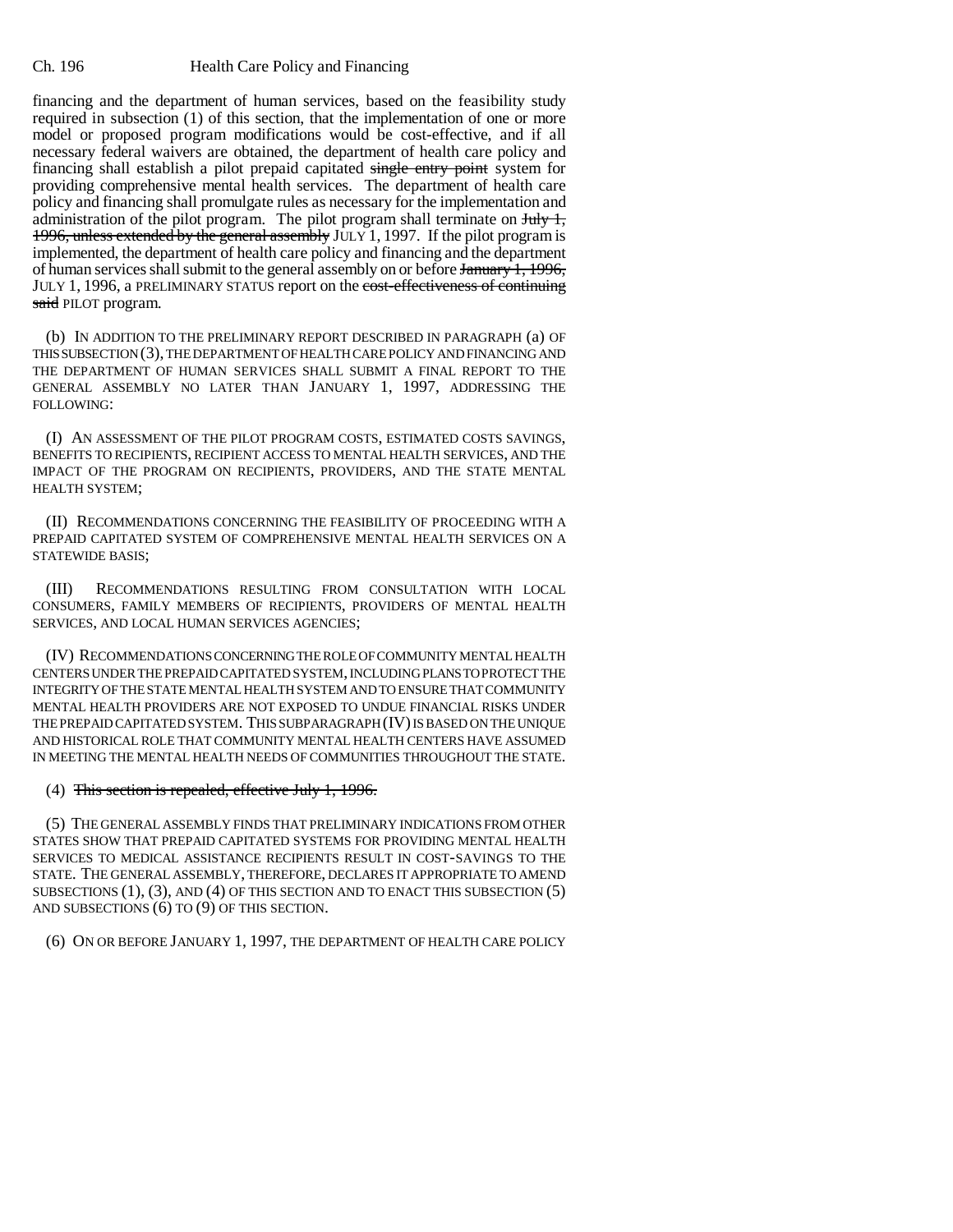AND FINANCING SHALL SEEK THE NECESSARY WAIVERS TO IMPLEMENT THE SYSTEM STATEWIDE. NO LATER THAN JULY 1, 1997, OR NINETY DAYS AFTER RECEIPT OF THE NECESSARY FEDERAL WAIVERS, WHICHEVER OCCURS LATER, THE DEPARTMENT OF HUMAN SERVICES, IN COOPERATION WITH THE DEPARTMENT OF HEALTH CARE POLICY AND FINANCING, SHALL BEGIN TO IMPLEMENT ON A STATEWIDE BASIS A PREPAID CAPITATED SYSTEM FOR PROVIDING COMPREHENSIVE MENTAL HEALTH SERVICES TO RECIPIENTS UNDER THE STATE MEDICAL ASSISTANCE PROGRAM. THE PREPAID CAPITATED SYSTEM SHALL BE FULLY IMPLEMENTED NO LATER THAN JANUARY 1, 1998, OR SIX MONTHS AFTER RECEIPT OF THE NECESSARY WAIVERS, WHICHEVER OCCURS LATER. THE WAIVER REQUEST SHALL BE CONSISTENT WITH THE REPORT SUBMITTED TO THE GENERAL ASSEMBLY IN ACCORDANCE WITH SUBSECTION (3) OF THIS SECTION.

(7) THE DEPARTMENT OF HEALTH CARE POLICY AND FINANCING, IN COOPERATION WITH THE DEPARTMENT OF HUMAN SERVICES, SHALL REVISE THE WAIVER REQUEST OBTAINED PURSUANT TO SUBSECTION (2) OF THIS SECTION OR, IF NECESSARY, SHALL SUBMIT A NEW WAIVER REQUEST THAT ALLOWS THE DEPARTMENT OF HEALTH CARE POLICY AND FINANCING TO LIMIT A RECIPIENT'S FREEDOM OF CHOICE WITH RESPECT TO A PROVIDER OF MENTAL HEALTH SERVICES AND TO RESTRICT REIMBURSEMENTS TO MENTAL HEALTH SERVICES PROVIDERS. THIS WAIVER REQUEST OR AMENDMENT SHALL BE CONSOLIDATED WITH THE WAIVER DESCRIBED IN SUBSECTION (6) OF THIS SECTION.

(8) NO LATER THAN MAY 1, 1997, OR SIXTY DAYS AFTER RECEIPT OF THE NECESSARY FEDERAL WAIVERS DESCRIBED IN SUBSECTIONS (6) AND (7) OF THIS SECTION, WHICHEVER OCCURS LATER, THE EXECUTIVE DIRECTOR OF THE DEPARTMENT OF HEALTH CARE POLICY AND FINANCING SHALL PROPOSE RULES TO THE MEDICAL SERVICES BOARD FOR THE IMPLEMENTATION OF THE PREPAID CAPITATED SINGLE ENTRY POINT SYSTEM FOR MENTAL HEALTH SERVICES.

(9) THE IMPLEMENTATION OF THIS SUBSECTION (9) AND SUBSECTIONS (5) TO (8) OF THIS SECTION IS CONDITIONED UPON THE RECEIPT OF NECESSARY FEDERAL WAIVERS. THE IMPLEMENTATION OF THE STATEWIDE SYSTEM SHALL CONFORM TO THE PROVISIONS OF THE FEDERAL WAIVER; EXCEPT THAT, NO LATER THAN NINETY DAYS AFTER RECEIPT OF THE FEDERAL WAIVERS, THE DEPARTMENT OF HEALTH CARE POLICY AND FINANCING SHALL SUBMIT TO THE GENERAL ASSEMBLY A REPORT THAT OUTLINES THE PROVISIONS OF THE WAIVER AND MAKES RECOMMENDATIONS FOR LEGISLATION DURING THE NEXT LEGISLATIVE SESSION THAT ASSURES STATE CONFORMANCE TO THE FEDERAL WAIVERS.

**SECTION 17.** Part 4 of article 4 of title 26, Colorado Revised Statutes, 1989 Repl. Vol., as amended, is amended BY THE ADDITION OF A NEW SECTION to read:

**26-4-414.5. Medical services provided by certified family planning clinics.** (1) WHEN MEDICAL OR DIAGNOSTIC SERVICES ARE PROVIDED IN ACCORDANCE WITH THIS ARTICLE BY A CERTIFIED FAMILY PLANNING CLINIC, THE EXECUTIVE DIRECTOR OF THE STATE DEPARTMENT SHALL AUTHORIZE REIMBURSEMENT FOR THE SERVICES. THE REIMBURSEMENT SHALL BE MADE DIRECTLY TO THE CERTIFIED FAMILY PLANNING CLINIC.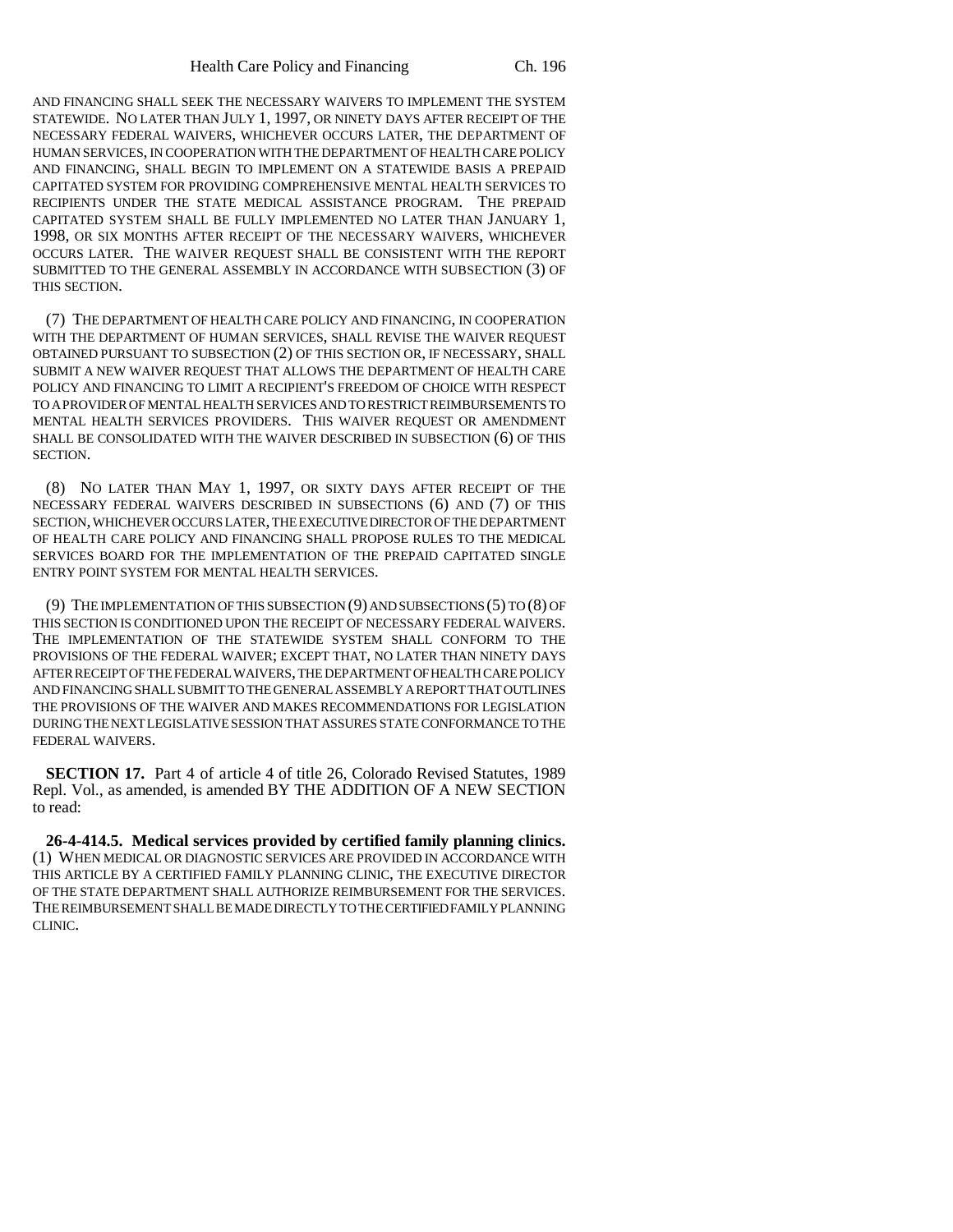(2) FOR PURPOSES OF THIS SECTION, "CERTIFIED FAMILY PLANNING CLINIC" MEANS A FAMILY PLANNING CLINIC CERTIFIED BY THE COLORADO DEPARTMENT OF PUBLIC HEALTH AND ENVIRONMENT, ACCREDITED BY A NATIONAL FAMILY PLANNING ORGANIZATION, AND STAFFED BY MEDICAL PROFESSIONALS LICENSED TO PRACTICE IN THE STATE OF COLORADO, INCLUDING, BUT NOT LIMITED TO, DOCTORS OF MEDICINE, DOCTORS OF OSTEOPATHY, PHYSICIANS' ASSISTANTS, AND ADVANCED PRACTICE NURSES.

(3) FOR PURPOSES OF THIS SECTION, ALL MEDICAL CARE SERVICES OR GOODS RENDERED BY A CERTIFIED FAMILY PLANNING CLINIC THAT ARE BENEFITS OF THE COLORADO MEDICAL ASSISTANCE PROGRAM SHALL BE ORDERED BY A PHYSICIAN WHO NEED NOT BE PHYSICALLY PRESENT ON THE PREMISES OF THE CERTIFIED FAMILY PLANNING CLINIC AT THE TIME SERVICES ARE RENDERED.

(4) NOTHING IN THIS SECTION SHALL BE CONSTRUED AS EXPANDING THE PROVISION OF SERVICES AVAILABLE AS A PART OF THE MEDICAL ASSISTANCE PROGRAMS ESTABLISHED PURSUANT TO THIS ARTICLE. FOR PURPOSES OF MAKING PAYMENTS TO CERTIFIED FAMILY PLANNING CLINICS PURSUANT TO THIS SECTION, THE STATE DEPARTMENT SHALL ESTABLISH RULES AND REGULATIONS IMPLEMENTING THIS SECTION. THE RULES AND REGULATIONS PROMULGATED PURSUANT TO THIS SUBSECTION (4) SHALL ENSURE THAT THE REIMBURSEMENT FOR SERVICES RENDERED BY A CERTIFIED FAMILY PLANNING CLINIC PURSUANT TO THIS SECTION SHALL NOT BE THE SOLE RESULT OF AN INCREASE IN THE COSTS TO THE STATE MEDICAL ASSISTANCE PROGRAM.

**SECTION 18.** 26-4-506 (2) (b) (I), Colorado Revised Statutes, 1989 Repl. Vol., as amended, is amended to read:

**26-4-506. Spousal protection - protection of income and resources for community spouse - definitions - amounts retained - responsibility of state department - right to appeal.** (2) (b) (I) The resources available to the married couple shall be divided CALCULATED at the beginning of a continuous period of institutionalization of the institutionalized spouse. Resources shall be divided fifty-fifty with the provision that the community spouse retain the first twelve thousand dollars in resources, up to a maximum of sixty thousand dollars (increased annually by the consumer price index for all urban consumers) THE COMMUNITY SPOUSE SHALL RETAIN THE REMAINDER OF THE COUPLE'S COUNTABLE RESOURCES UP TO THE FEDERAL MAXIMUM RESOURCE ALLOWANCE as a community spouse resources allowance. THE INSTITUTIONALIZED SPOUSE MAY KEEP AN AMOUNT UP TO THE AMOUNT OF RESOURCES ALLOWED UNDER THE FEDERAL MEDICAID PROGRAM.

**SECTION 19.** 26-4-506.7, Colorado Revised Statutes, 1989 Repl. Vol., as amended, is REPEALED AND REENACTED, WITH AMENDMENTS, to read:

**26-4-506.7. Private-public partnership education and information program concerning long-term care insurance authorized.** (1) THE GENERAL ASSEMBLY HEREBY DECLARES THAT:

(a) A LARGE NUMBER OF COLORADANS ARE IN NEED OF LONG-TERM HEALTH CARE;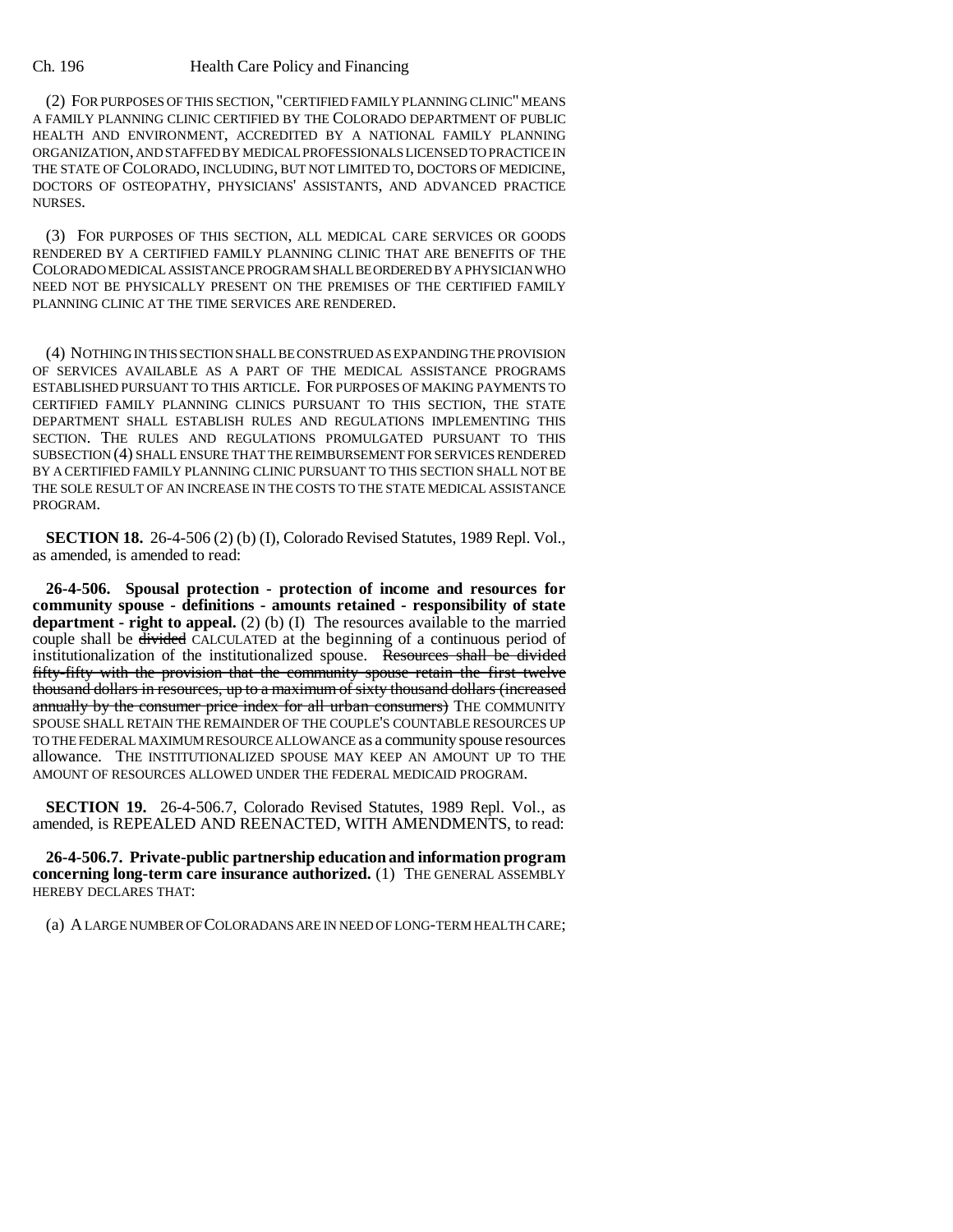(b) THE COST OF LONG-TERM CARE, ESPECIALLY NURSING HOME CARE, IS SIGNIFICANT;

(c) MANY PERSONS IN NEED OF LONG-TERM CARE ARE INELIGIBLE FOR STATE MEDICAL ASSISTANCE DUE TO COUNTABLE RESOURCES. WHEN FACED WITH THE NEED FOR LONG-TERM CARE, SUCH PERSONS EXPEND SUCH RESOURCES TO PAY FOR NURSING HOME CARE.

(d) A PERSON'S RESOURCES MAY COVER ONLY A RELATIVELY SHORT PERIOD OF CARE, OFTEN RESULTING IN RENDERING SUCH PERSON IMPOVERISHED, AND AFTER WHICH TIME THE PERSON MUST RELY ON STATE MEDICAL ASSISTANCE;

(e) EXPENDITURES FOR LONG-TERM CARE REPRESENT A SIGNIFICANT PORTION OF THE STATE'S MEDICAL ASSISTANCE BUDGET;

(f) UNLESS COLORADO IMPLEMENTS NEW METHODS FOR FINANCING LONG-TERM CARE, WHICH METHODS INCLUDE PARTICIPATION BY THE PRIVATE SECTOR, THE COST TO THE STATE FOR LONG-TERM CARE WILL INCREASE ASTRONOMICALLY; AND

(g) IT IS THEREFORE APPROPRIATE TO ENACT LEGISLATION THAT ALLOWS THE STATE DEPARTMENT, UPON A DETERMINATION BY THE EXECUTIVE DIRECTOR OF THE STATE DEPARTMENT THAT IT IS FEASIBLE, TO DESIGN AND IMPLEMENT A PRIVATE-PUBLIC PARTNERSHIP FOR FINANCING LONG-TERM CARE IN THIS STATE.

(2) THE STATE DEPARTMENT SHALL COOPERATE WITH THE DIVISION OF INSURANCE IN THE DEPARTMENT OF REGULATORY AGENCIES IN A PRIVATE-PUBLIC PARTNERSHIP FOR FINANCING LONG-TERM CARE IN THIS STATE THROUGH THE AVAILABILITY OF LONG-TERM CARE INSURANCE POLICIES THAT RESULT IN A REDUCTION OF TOTAL DEPENDENCY ON THE MEDICAL ASSISTANCE PROGRAM TO FINANCE SUCH CARE. IT IS THE GENERAL ASSEMBLY'S INTENT THAT SUCH PARTNERSHIP SHALL BE DESIGNED TO ENCOURAGE INDIVIDUALS TO PURCHASE LONG-TERM CARE INSURANCE, WHICH, WITH RESPECT TO MIDDLE TO HIGHER INCOME INDIVIDUALS, WILL HAVE THE RESULT OF ELIMINATING OR DELAYING THE INDIVIDUAL'S NEED FOR MEDICAL ASSISTANCE.

(3) UNDER THE PARTNERSHIP DESCRIBED IN SUBSECTION (2) OF THIS SECTION, THE DIVISION OF INSURANCE SHALL IMPLEMENT STATUTORY CHANGES TO ARTICLE 19 OF TITLE 10, C.R.S., CONCERNING LONG-TERM CARE POLICIES THAT THE GENERAL ASSEMBLY HEREBY DECLARES ARE NECESSARY TO ACCOMPLISH THE PURPOSE OF THE PARTNERSHIP DESCRIBED IN THIS SECTION. IN ADDITION, THE STATE DEPARTMENT IS ENCOURAGED TO IMPLEMENT A PUBLIC EDUCATION-AWARENESS PROGRAM BASED ON RECOMMENDATIONS FROM AN ADVISORY COMMITTEE THAT THE EXECUTIVE DIRECTOR OF THE STATE DEPARTMENT IS HEREBY AUTHORIZED TO ESTABLISH.

(4) THE STATE DEPARTMENT IS AUTHORIZED TO SEEK AND ACCEPT FUNDS, GRANTS, OR DONATIONS FROM ANY PRIVATE ENTITY FOR IMPLEMENTING THE PUBLIC EDUCATION-AWARENESS PROGRAM. IN ADDITION, IF NECESSARY, THE STATE DEPARTMENT MAY ASSESS A FEE IN CONNECTION WITH CONDUCTING ANY PUBLIC EDUCATION-AWARENESS TRAINING PROGRAM OR SEMINAR. ANY SUCH FEE COLLECTED SHALL BE TRANSMITTED TO THE STATE TREASURER, WHO SHALL CREDIT THE SAME TO THE LONG-TERM CARE INSURANCE FUND, WHICH FUND IS HEREBY CREATED. THE MONEYS IN THE FUND SHALL BE SUBJECT TO ANNUAL APPROPRIATION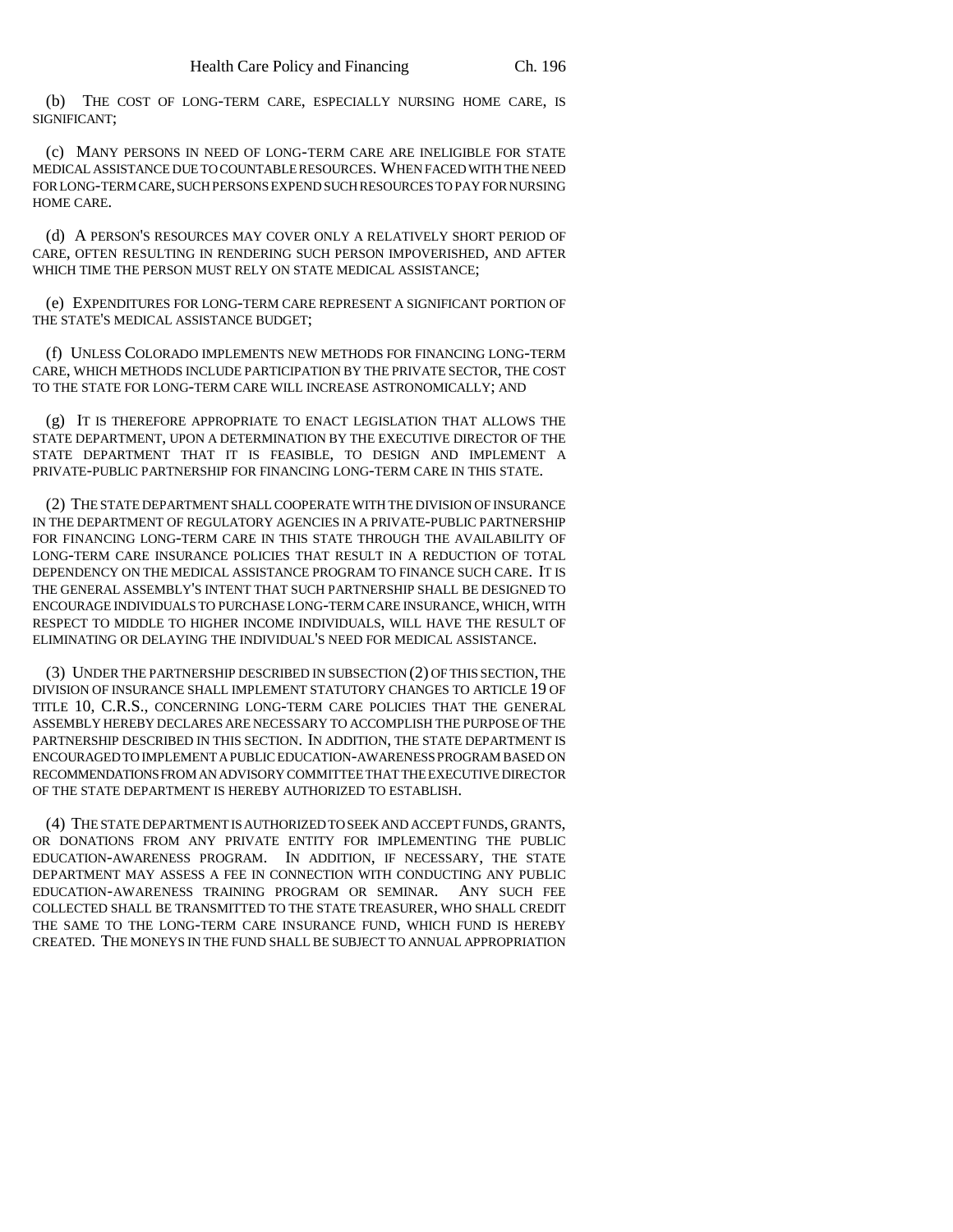BY THE GENERAL ASSEMBLY FOR THE SOLE PURPOSE OF PUBLIC EDUCATION-AWARENESS TRAINING PROGRAMS AND SEMINARS.

(5) IN ADDITION TO ADMINISTERING THE PUBLIC EDUCATION-AWARENESS PROGRAM UNDER THE PARTNERSHIP, THE STATE DEPARTMENT SHALL SEEK A FEDERAL WAIVER FROM THE REQUIREMENT OF SECTION 13612 OF THE FEDERAL "OMNIBUS BUDGET RECONCILIATION ACT OF 1993" (OBRA), PUBLIC LAW 103-66, THAT PREVENTS THE STATE DEPARTMENT FROM GRANTING MEDICAL ASSISTANCE APPLICANTS A FULL OR PARTIAL RESOURCE EXEMPTION IN DETERMINING ELIGIBILITY FOR MEDICAL ASSISTANCE AND AN EXEMPTION FROM ESTATE RECOVERY REQUIREMENTS.

(6) THE STATE DEPARTMENT, IF FUNDS ARE AVAILABLE, SHALL CONTRACT WITH A PUBLIC OR PRIVATE ENTITY TO CONDUCT AN EVALUATION OF THE PUBLIC EDUCATION-AWARENESS PROGRAM ON OR BEFORE DECEMBER 1, 2000. THE STATE DEPARTMENT SHALL PROVIDE A WRITTEN REPORT TO THE GENERAL ASSEMBLY BASED ON THE INDEPENDENT EVALUATION. THE REPORT SHALL INCLUDE AN ASSESSMENT OF AN INFORMATION CAMPAIGN AND THE EFFECTIVENESS OF TRAINING. IN ADDITION, THE REPORT SHALL IDENTIFY ANY COST-SAVINGS TO THE MEDICAL ASSISTANCE PROGRAM, ANY IMPACT ON THE PROGRAM AS A RESULT OF THE AVAILABILITY OF LONG-TERM CARE POLICIES, AND THE AVAILABILITY OF RESOURCE AND ESTATE RECOVERY EXEMPTIONS, WITH ANY RECOMMENDATIONS FOR LEGISLATIVE CHANGES.

(7) WITH RESPECT TO A POLICYHOLDER WHO HAS ALLOWED HIS OR HER PRIVATE LONG-TERM CARE INSURANCE POLICY TO LAPSE, IF THE PERSON IS FOUND TO BE ELIGIBLE FOR THE MEDICAL ASSISTANCE PROGRAM, THE STATE DEPARTMENT IS AUTHORIZED TO PAY THE PREMIUM FOR A REINSTATED POLICY PURSUANT TO SECTION 10-19-107 (2), C.R.S., IF THE STATE DEPARTMENT FINDS THAT TO DO SO IS FEASIBLE AND COST EFFICIENT.

**SECTION 20.** 10-19-103 (5), Colorado Revised Statutes, 1994 Repl. Vol., is amended, and the said 10-19-103 is further amended BY THE ADDITION OF THE FOLLOWING NEW SUBSECTIONS, to read:

**10-19-103. Definitions.** As used in this article, unless the context otherwise requires:

(1.5) "BASIC LONG-TERM CARE PLAN" MEANS A LONG-TERM CARE INSURANCE PLAN SUITABLE FOR SALE TO PERSONS WITH MODERATE INCOMES DEVELOPED PURSUANT TO SECTION 10-19-113.5.

(5) "Long-term care insurance" means any insurance policy or rider advertised, marketed, offered, or designed to provide coverage for not less than twelve consecutive months for each covered person on an expense-incurred, indemnity, prepaid, or other basis for one or more necessary or medically necessary diagnostic, preventive, therapeutic, rehabilitative, maintenance, or personal care services provided in a setting other than an acute care unit of a hospital. "Long-term care insurance" includes group and individual annuities and life insurance policies or riders which THAT provide directly or which THAT supplement long-term care insurance. THIS TERM DOES NOT INCLUDE LIFE INSURANCE POLICIES THAT ACCELERATE THE DEATH BENEFIT SPECIFICALLY FOR ONE OR MORE OF THE QUALIFYING EVENTS OF TERMINAL ILLNESS, MEDICAL CONDITIONS REQUIRING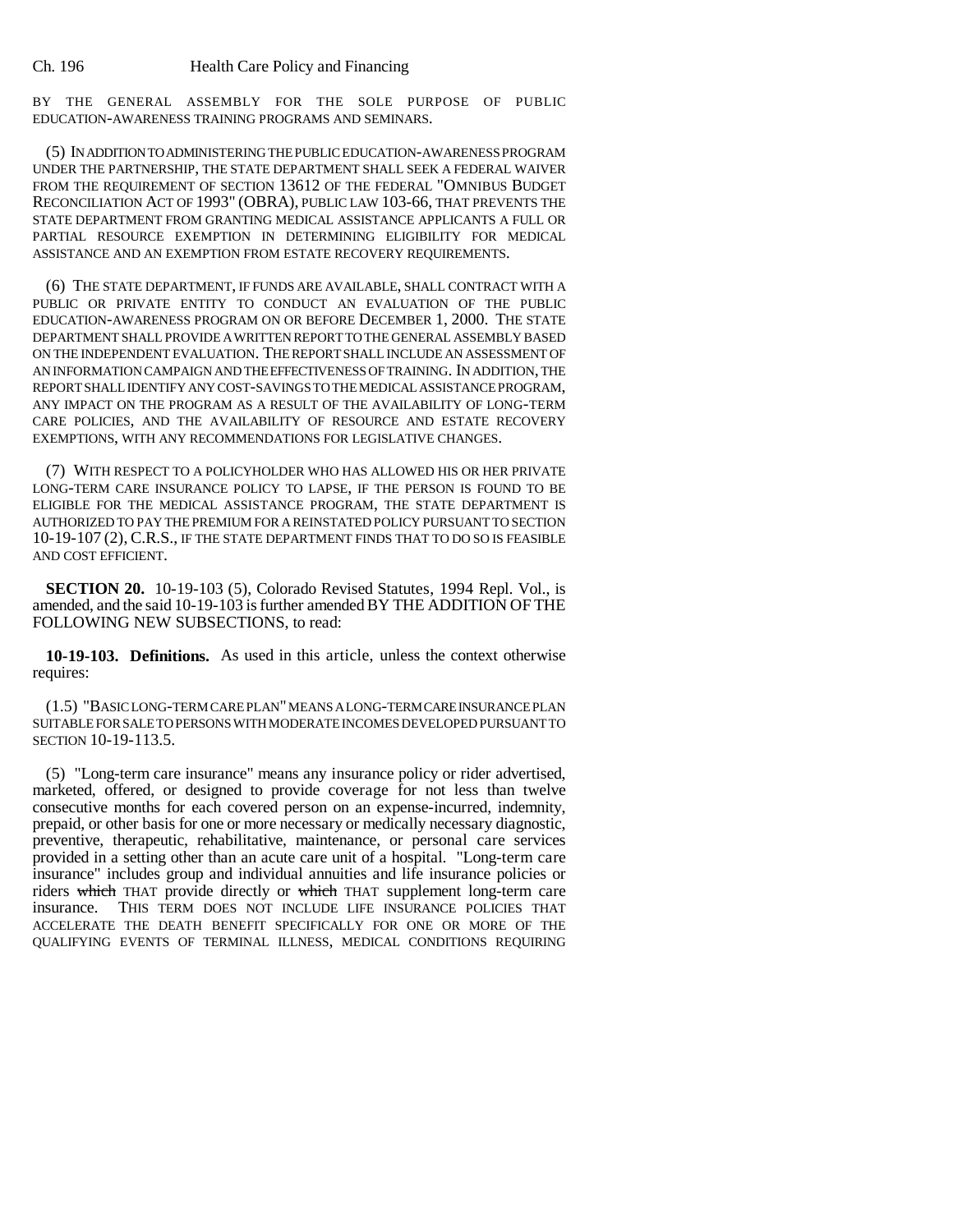EXTRAORDINARY MEDICAL INTERVENTION, OR PERMANENT INSTITUTIONAL CONFINEMENT AND THAT PROVIDE THE OPTION OF A LUMP-SUM PAYMENT FOR THOSE BENEFITS AND IN WHICH NEITHER THE BENEFITS NOR THE ELIGIBILITY FOR THE BENEFITS IS CONDITIONED UPON THE RECEIPT OF LONG-TERM CARE. "Long-term care insurance" also includes a policy or rider which THAT provides for payment of benefits based upon cognitive impairment or the loss of functional capacity. Long-term care insurance may be issued by insurers, fraternal benefit societies, nonprofit hospital, medical-surgical, and health service corporations, prepaid health plans, health maintenance organizations, or any similar organizations to the extent they are otherwise authorized to issue life or health insurance. "Long-term health care insurance" shall not include any insurance policy which is offered primarily to provide basic medicare supplement coverage, basic hospital expense coverage, basic medical-surgical expense coverage, hospital confinement indemnity coverage, major medical expense coverage, disability income or related asset protection coverage, accident-only coverage, specified disease or specified accident coverage, or limited-benefit health coverage. NOTWITHSTANDING ANY OTHER PROVISIONS CONTAINED HEREIN, ANY PRODUCT ADVERTISED, MARKETED, OR OFFERED AS LONG-TERM CARE INSURANCE SHALL BE SUBJECT TO THE PROVISIONS OF THIS ARTICLE.

(7) "STANDARD LONG-TERM CARE PLAN" MEANS A LONG-TERM CARE INSURANCE PLAN SUITABLE FOR SALE TO PERSONS WITH MIDDLE OR HIGH INCOMES DEVELOPED PURSUANT TO SECTION 10-19-113.5.

**SECTION 21.** 10-19-107, Colorado Revised Statutes, 1994 Repl. Vol., is amended BY THE ADDITION OF A NEW SUBSECTION to read:

**10-19-107. Performance standards.** (2) A LONG-TERM CARE INSURANCE POLICY SHALL:

(a) OFFER THE POLICYHOLDER THE OPPORTUNITY TO DESIGNATE AN INDIVIDUAL WHO CAN BE CONTACTED IN THE EVENT THE POLICY IS ABOUT TO LAPSE. IF THE POLICYHOLDER DECLINES TO DESIGNATE SOMEONE, THE CARRIER SHALL OBTAIN A SIGNED STATEMENT THAT THE POLICYHOLDER HAS BEEN OFFERED THIS OPPORTUNITY AND DECLINED. THE POLICYHOLDER HAS THE RIGHT TO PERIODICALLY UPDATE HIS OR HER AUTHORIZED DESIGNEE.

(b) PROVIDE A NINETY-DAY REINSTATEMENT PERIOD FOR POLICYHOLDERS WHO HAVE ALLOWED THEIR POLICIES TO LAPSE DUE TO NONPAYMENT OF PREMIUM, WHO HAVE A COGNITIVE IMPAIRMENT, AND WHO HAVE REGULARLY PAID THE REQUIRED PREMIUMS. THE REINSTATED POLICY SHALL PROVIDE THE SAME BENEFITS, TERMS, AND PREMIUMS AS THE LAPSED POLICY.

**SECTION 22.** 10-19-108 (1), Colorado Revised Statutes, 1994 Repl. Vol., is amended to read:

**10-19-108. Requirements for preexisting conditions.** (1) A long-term care insurance policy or certificate, other than a policy or certificate thereunder, issued to a group as defined in section 10-19-103  $(4)$   $(4)$   $(4)$   $(6)$ , or  $(4)$   $(c)$ , shall not use a definition of "preexisting condition" which THAT is more restrictive than the following: "Preexisting condition" means the existence of symptoms which would cause an ordinarily prudent person to seek diagnosis, care, or treatment or a condition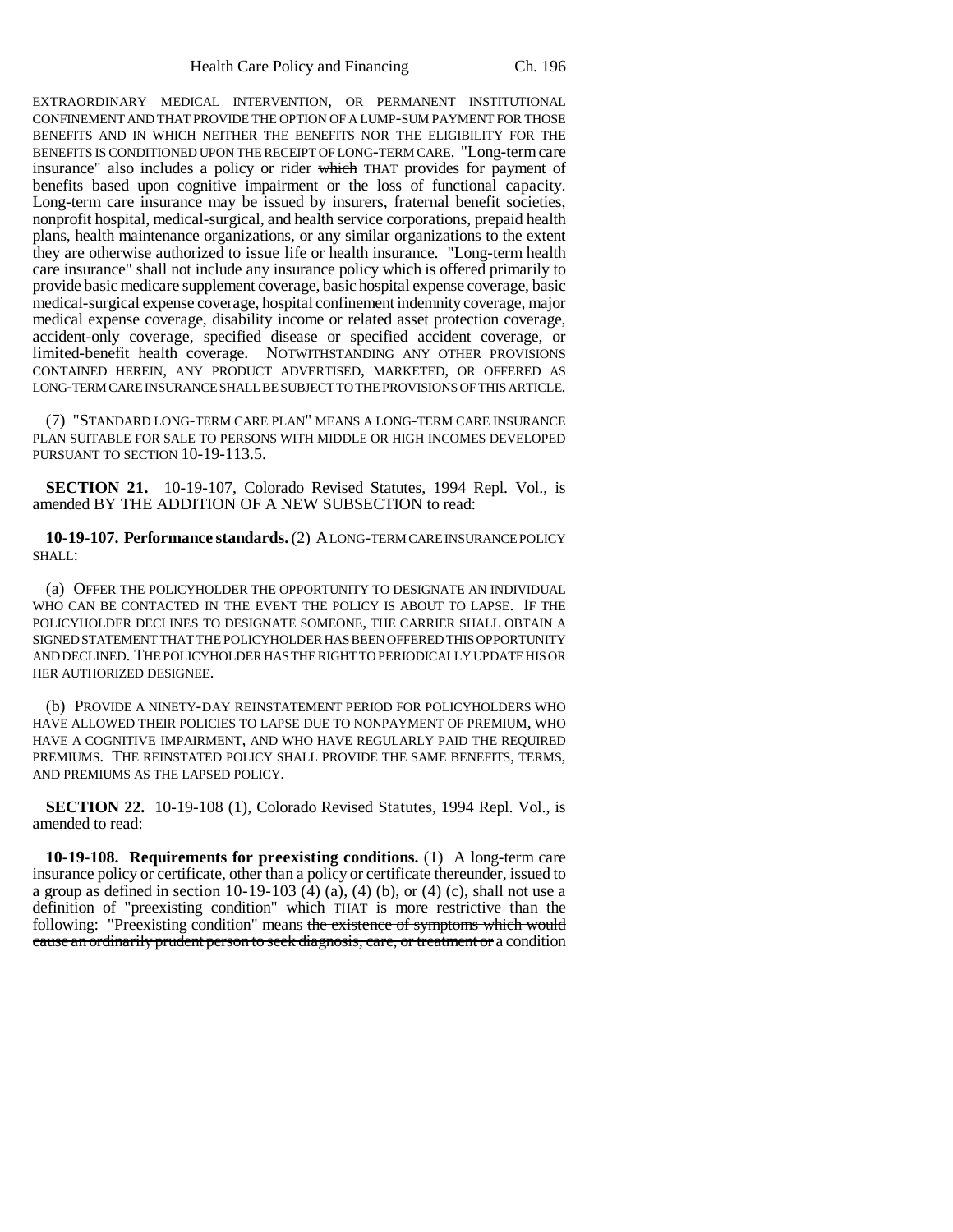for which medical advice or treatment was recommended by or received from a provider of health care services within six months preceding the effective date of coverage of an insured person.

**SECTION 23.** 10-19-112, Colorado Revised Statutes, 1994 Repl. Vol., is amended BY THE ADDITION OF THE FOLLOWING NEW SUBSECTIONS to read:

**10-19-112. Outline of coverage - certificate.** (4) WHEN A LONG-TERM CARE BENEFIT BECOMES PAYABLE BY THE ACCELERATION OF A DEATH BENEFIT, THE INSURER SHALL PROVIDE A REPORT TO THE POLICYHOLDER THAT INCLUDES THE FOLLOWING INFORMATION:

(a) ANY LONG-TERM CARE BENEFITS PAID OUT DURING THE MONTH;

(b) AN EXPLANATION OF ANY CHANGES IN BENEFITS UNDER THE POLICY DUE TO LONG-TERM CARE BENEFITS THAT HAVE BEEN PAID AS PROVIDED BY THIS SUBSECTION (4). SUCH CHANGES INCLUDE, BUT ARE NOT LIMITED TO, REMAINING DEATH BENEFITS, THE CASH VALUE OF THE POLICY, AND THE REMAINING LONG-TERM CARE BENEFITS UNDER THE POLICY.

(5) ANY HEALTH CARE OR LIFE INSURANCE POLICY OR RIDER THAT IS ADVERTISED, MARKETED, OR OFFERED AS LONG-TERM CARE OR NURSING HOME INSURANCE SHALL COMPLY WITH THE PROVISIONS OF THIS ARTICLE.

**SECTION 24.** Article 19 of title 10, Colorado Revised Statutes, 1994 Repl. Vol., is amended BY THE ADDITION OF THE FOLLOWING NEW SECTIONS to read:

**10-19-113.3. Incontestability period.** (1) WITH RESPECT TO A POLICY OR CERTIFICATE THAT HAS BEEN IN FORCE FOR LESS THAN SIX MONTHS, AN INSURER MAY RESCIND A LONG-TERM CARE INSURANCE POLICY OR CERTIFICATE OR DENY A LONG-TERM CARE INSURANCE CLAIM UNDER SUCH A POLICY UPON A SHOWING OF MISREPRESENTATION THAT IS MATERIAL TO THE ACCEPTANCE FOR COVERAGE.

(2) WITH RESPECT TO A POLICY OR CERTIFICATE THAT HAS BEEN IN FORCE FOR AT LEAST SIX MONTHS BUT LESS THAN TWO YEARS, AN INSURER MAY RESCIND A LONG-TERM CARE INSURANCE POLICY OR CERTIFICATE OR DENY AN OTHERWISE VALID LONG-TERM CARE INSURANCE CLAIM UPON A SHOWING OF MISREPRESENTATION THAT IS BOTH MATERIAL TO THE ACCEPTANCE FOR COVERAGE AND PERTAINS TO THE CONDITION FOR WHICH BENEFITS ARE SOUGHT. A POLICY OR CERTIFICATE THAT HAS BEEN IN FORCE FOR TWO YEARS SHALL NOT BE CONTESTED SOLELY ON THE GROUNDS OF MISREPRESENTATION. SUCH A POLICY OR CERTIFICATE MAY BE CONTESTED ONLY UPON A SHOWING THAT THE INSURED KNOWINGLY AND INTENTIONALLY MISREPRESENTED RELEVANT FACTS RELATING TO THE INSURED'S HEALTH.

(3) NO LONG-TERM CARE INSURANCE POLICY OR CERTIFICATE MAY BE FIELD ISSUED BASED ON MEDICAL OR HEALTH STATUS. FOR PURPOSES OF THIS SUBSECTION (3), "FIELD ISSUED" MEANS A POLICY OR CERTIFICATE ISSUED BY A PRODUCER PURSUANT TO THE UNDERWRITING AUTHORITY GRANTED TO THE PRODUCER BY A CARRIER.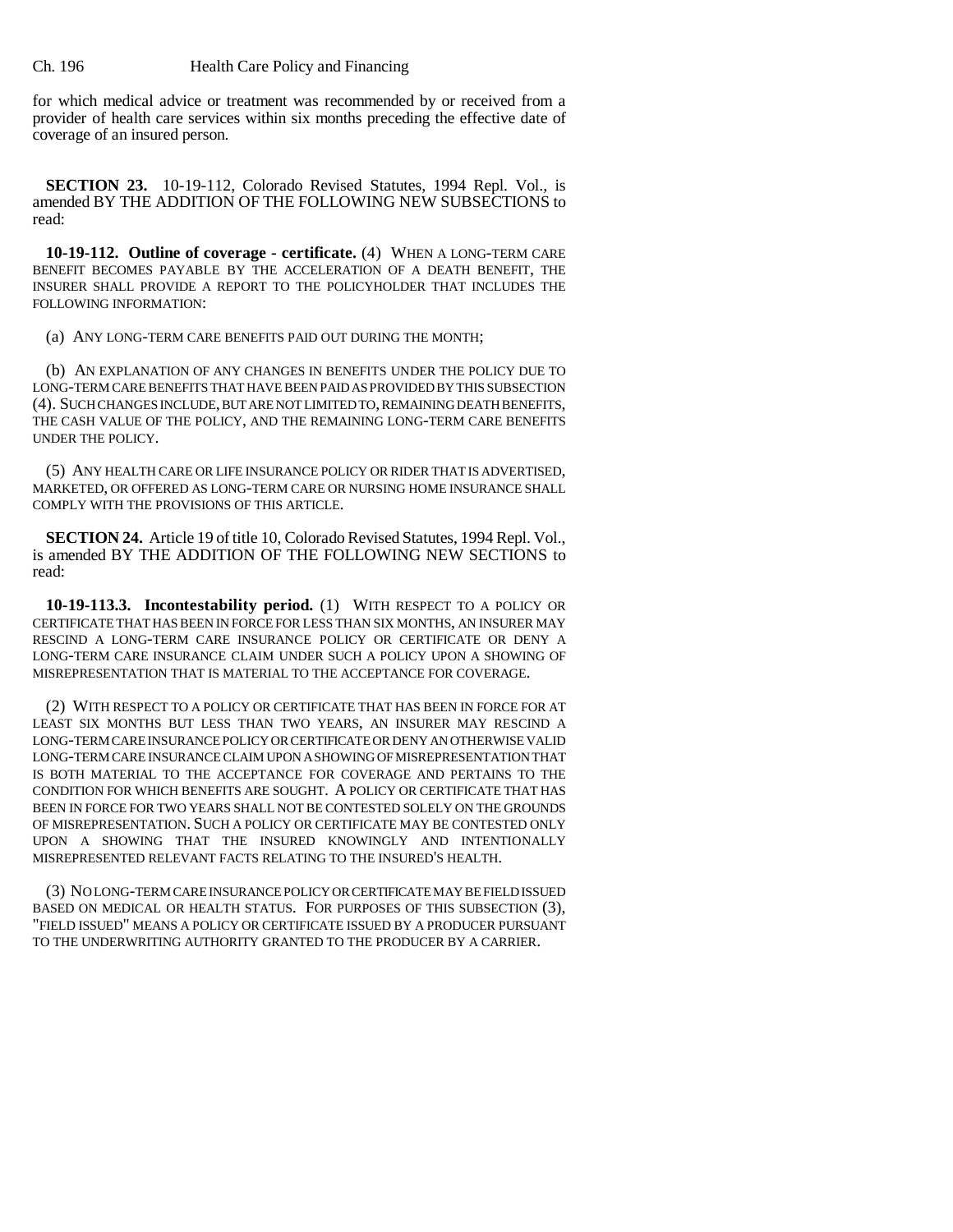(4) NO BENEFIT PAYMENT MAY BE RECOVERED BY THE INSURER IN THE EVENT THAT THE POLICY OR CERTIFICATE IS RESCINDED PURSUANT TO THIS SECTION.

**10-19-113.5. Requirement to offer basic and standard long-term care plans - advisory committee established.** (1) EFFECTIVE JANUARY 1, 1997, EVERY CARRIER OFFERING, MARKETING, OR SELLING LONG-TERM CARE INSURANCE COVERAGE TO COLORADO RESIDENTS, AS A CONDITION OF TRANSACTING BUSINESS IN THIS STATE, SHALL ACTIVELY OFFER TO SUCH PERSONS THE CHOICE OF A BASIC LONG-TERM CARE PLAN OR A STANDARD LONG-TERM CARE PLAN IN ADDITION TO ANY OTHER PLAN OR PLANS OFFERED BY THAT CARRIER.

(2) (a) NO LATER THAN AUGUST 1, 1995, THE COMMISSIONER SHALL APPOINT A LONG-TERM CARE BENEFIT PLAN ADVISORY COMMITTEE TO RECOMMEND THE FORM AND LEVEL OF COVERAGES OF THE BASIC AND STANDARD LONG-TERM CARE PLANS. THE COMMITTEE SHALL BE COMPOSED OF REPRESENTATIVES OF LONG-TERM CARE INSURANCE CARRIERS, PURCHASERS OF LONG-TERM CARE INSURANCE POLICIES, HEALTH CARE PROVIDERS, PRODUCERS, AND THE DEPARTMENT OF HEALTH CARE POLICY AND FINANCING.

(b) THE COMMITTEE SHALL RECOMMEND BENEFIT LEVELS, COST-SHARING FACTORS, EXCLUSIONS, LIMITATIONS, AND COST CONTAINMENT FEATURES FOR THE BASIC LONG-TERM CARE PLAN AND THE STANDARD LONG-TERM CARE PLAN. THE COMMITTEE MAY DESIGN A BASIC LONG-TERM CARE PLAN AND A STANDARD LONG-TERM CARE PLAN THAT CONTAIN BENEFIT AND COST-SHARING LEVELS THAT ARE CONSISTENT WITH THE BASIC METHOD AND OPERATION OF HEALTH MAINTENANCE ORGANIZATIONS. IN ADDITION, THE COMMITTEE MAY MAKE RECOMMENDATIONS THAT INCLUDE DIFFERENT PROVISIONS FOR BOTH THE BASIC LONG-TERM CARE PLAN AND THE STANDARD LONG-TERM CARE PLAN, WHICH DIFFERENCES MAY BE BASED ON THE AGE GROUP OF PERSONS SEEKING LONG-TERM CARE INSURANCE COVERAGE.

(c) ON OR BEFORE MARCH 1, 1996, THE COMMITTEE SHALL SUBMIT ITS RECOMMENDATIONS FOR A BASIC LONG-TERM CARE PLAN AND A STANDARD LONG-TERM CARE PLAN TO THE COMMISSIONER. THE COMMISSIONER SHALL REVIEW AND APPROVE THE PLAN NO LATER THAN JULY 1, 1996. ON OR BEFORE JULY 1, 1997, AND EACH JULY 1 THEREAFTER, THE COMMITTEE, IF IT DEEMS NECESSARY, SHALL SUBMIT RECOMMENDATIONS TO THE COMMISSIONER FOR CHANGES IN THE PLANS. THE COMMISSIONER, WITHIN SIXTY DAYS AFTER THE RECEIPT OF THE SUBMITTAL, SHALL APPROVE OR DENY THE RECOMMENDATIONS.

(3) THE COMMISSIONER MAY ACCEPT FUNDS, GRANTS, OR DONATIONS FROM ANY PRIVATE ENTITY FOR THE PURPOSE OF HIRING A FULL-TIME PERSON TO ASSIST THE ADVISORY COMMITTEE IN DEVELOPING ITS RECOMMENDATIONS FOR A BASIC LONG-TERM CARE PLAN AND A STANDARD LONG-TERM CARE PLAN, TO ASSIST THE COMMISSIONER IN ADOPTING RULES IN ACCORDANCE WITH SECTION 10-19-113.7, AND TO ASSIST IN EDUCATING CARRIERS AND PRODUCERS ABOUT THE STATUTORY REQUIREMENTS CONCERNING LONG-TERM CARE POLICIES.

**10-19-113.7. Rules.** ON OR BEFORE JANUARY 1, 1997, THE COMMISSIONER SHALL ADOPT RULES NECESSARY TO IMPLEMENT A BASIC LONG-TERM CARE PLAN AND A STANDARD LONG-TERM CARE PLAN TO BE OFFERED BY EACH LONG-TERM CARE INSURANCE CARRIER AS A CONDITION OF TRANSACTING BUSINESS IN THIS STATE AND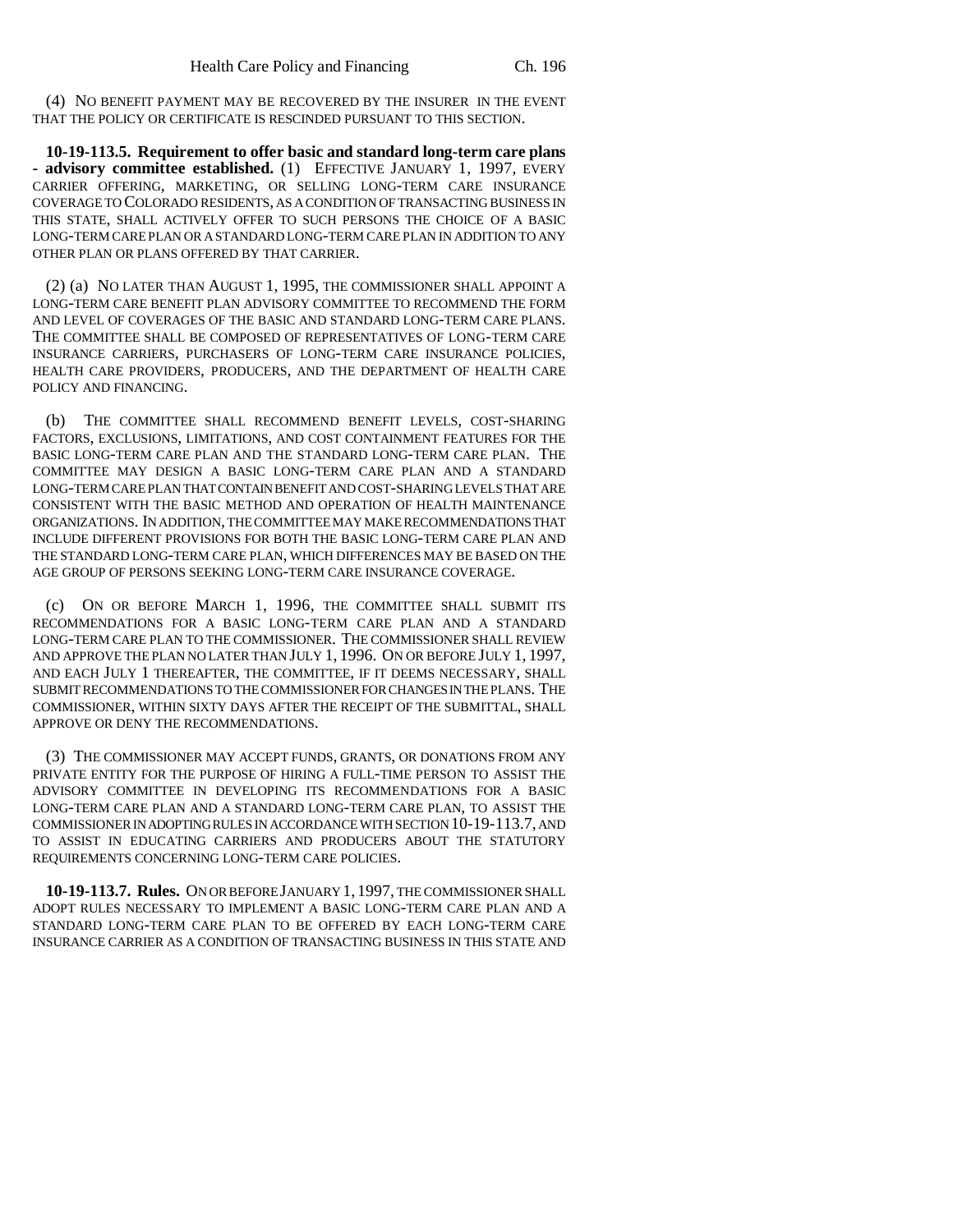RULES ESTABLISHING MINIMUM STANDARDS FOR MARKETING PRACTICES, PRODUCER COMPENSATION, PRODUCER TESTING, PENALTIES, AND REPORTING PRACTICES FOR LONG-TERM CARE INSURANCE. IN ADDITION, THE COMMISSIONER MAY ISSUE REGULATIONS TO ESTABLISH MINIMUM STANDARDS CONCERNING PREMIUM RATE STABILIZATION AND SUITABILITY.

**10-19-114.5. Penalties.** IN ADDITION TO ANY OTHER PENALTIES PROVIDED BY THE LAWS OF COLORADO, ANY CARRIER OR ANY PRODUCER WHO VIOLATES ANY REQUIREMENT OF COLORADO LAW RELATING TO THE REGULATION OF LONG-TERM CARE INSURANCE OR THE MARKETING OF SUCH INSURANCE SHALL BE SUBJECT TO A FINE OF UP TO THREE TIMES THE AMOUNT OF ANY COMMISSIONS PAID FOR EACH POLICY INVOLVED IN THE VIOLATION OR UP TO TEN THOUSAND DOLLARS, WHICHEVER IS GREATER.

**SECTION 25.** 22-82-101, Colorado Revised Statutes, 1988 Repl. Vol., as amended, is amended to read:

**22-82-101. Legislative declaration.** The general assembly hereby declares that the intent of this article is to determine the feasibility of operating school districts and boards of cooperative services as medical assistance vendors PROVIDERS, thereby making such districts eligible to obtain medicaid reimbursement for services provided to the students in the public schools, through the implementation of a pilot program in selected districts.

**SECTION 26.** 22-82-102 (5), Colorado Revised Statutes, 1988 Repl. Vol., as amended, is amended to read:

**22-82-102. Definitions.** For the purposes of this article, unless the context otherwise requires:

(5) "Vendor" "PROVIDER" shall have the same meaning as set forth in section 26-4-103 (21) 26-4-103 (13.5), C.R.S.

**SECTION 27.** 22-82-103 (3), Colorado Revised Statutes, 1988 Repl. Vol., as amended, is amended to read:

**22-82-103. Public school medical assistance pilot program - rules and regulations - report.** (3) Districts chosen to participate in the pilot program shall be deemed to be vendors PROVIDERS under the "Colorado Medical Assistance Act". Each participating district shall be authorized to submit medicaid reimbursement requests for eligible medicaid services provided to students attending school in the district.

**SECTION 28.** 24-1.7-107 (3) (a) (II) (D), Colorado Revised Statutes, 1988 Repl. Vol., as amended, is amended to read:

**24-1.7-107. Benchmarks for restructuring - savings.** (3) On or before July 30, 1996, the departments of human services and health care policy and financing shall provide evidence to the joint budget committee and the general assembly that the departments will accomplish in fiscal year 1996-97 an additional total reduction of two million five hundred thousand dollars from their fiscal year 1994-95 budgets as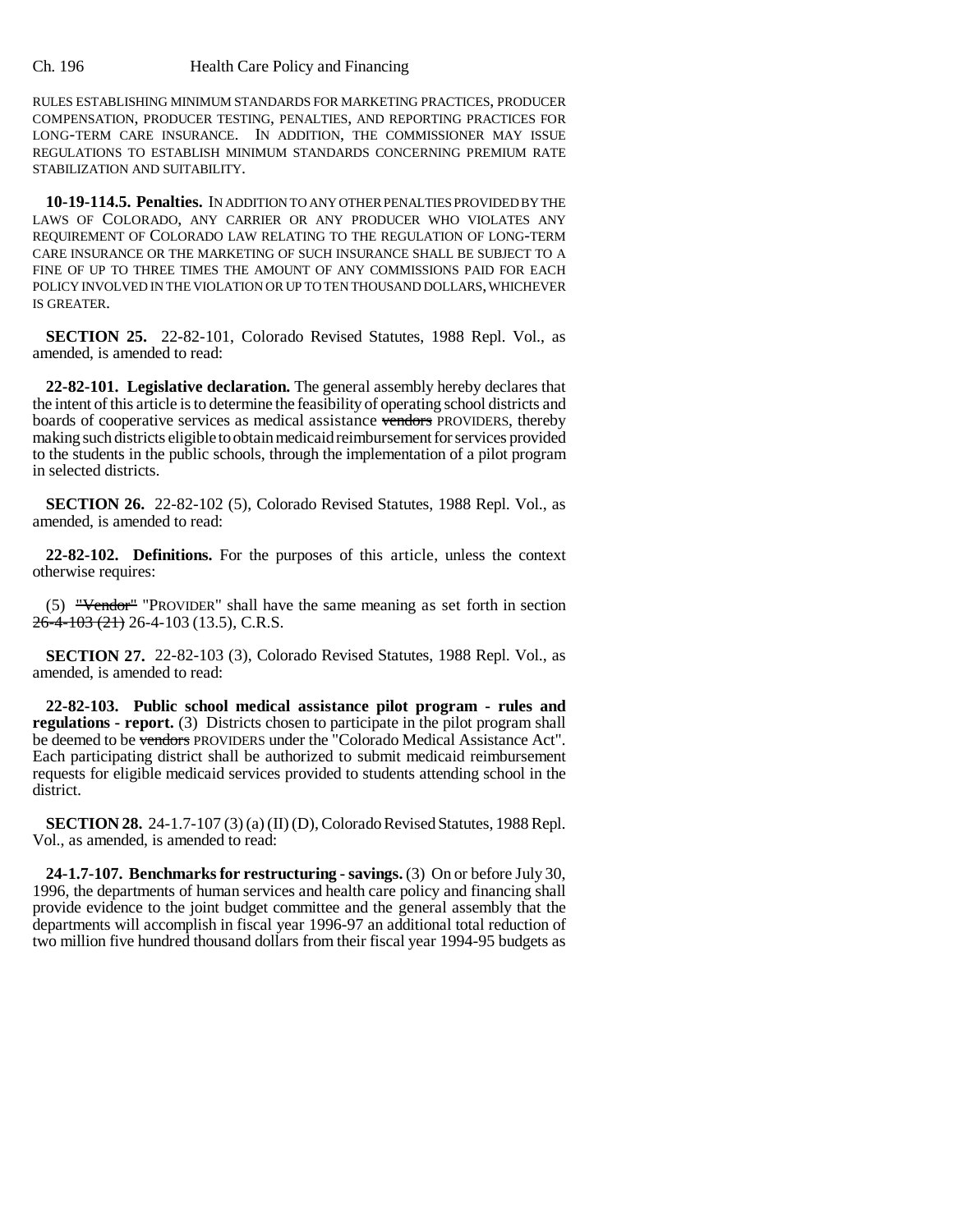a result of restructuring, representing a total reduction over two years of five million dollars. As an ongoing update of the progress made toward this goal, the departments shall complete the following:

(a) On or before January 1, 1996, the department of human services shall provide a report to the general assembly specifically setting forth the progress of the department and recommending legislation for implementation as necessary in each of the following areas:

(II) Further coordinating and simplifying of programs and services, including, but not limited to, the following:

(D) Modifying procedures to increase recoveries of inappropriate payment to recipients or vendors PROVIDERS;

**SECTION 29.** 25-21-104, Colorado Revised Statutes, 1989 Repl. Vol., is amended to read:

**25-21-104. Dental program - provider payments - eligibility.** (1) The department shall administer a program of dental assistance to provide dentures, denture maintenance, and related dental services through vendor PROVIDER payments for persons receiving old age pension public assistance as defined in section 26-2-111 (2), C.R.S., and persons in nursing homes as old age pension recipients. The department shall promulgate necessary rules and regulations for the implementation of such program.

(2) The department shall administer the program through the issuance of vendor PROVIDER payments to dentists licensed under the provisions of article 35 of title 12, C.R.S., and shall establish a central registry of dentists participating in the program. The department shall also make a payment of not less than twelve dollars for each claim processed to an agency or agencies designated by the dental committee in each area.

(3) Any licensed dentist who participates in the program established in this article by providing services or appliances to any person presenting the appropriate certification obtained under section  $25-21-105$  (4) is eligible for vendor PROVIDER payments as stated in section 25-21-105 (5).

**SECTION 30.** 25-21-105 (3), Colorado Revised Statutes, 1989 Repl. Vol., is amended to read:

**25-21-105. Copayment schedule - committee - eligibility - maximum payments.** (3) The committee's duties shall be established by the department by rule and shall include among other duties: Designating an agency to administer the program for an area after consultation with the department and appropriate units of local government; accepting and approving applications; providing referrals to dentists; following up on vendor PROVIDER payments; and establishing a list of public and private dental resources in the county.

**SECTION 31.** 25-21-106 (1), Colorado Revised Statutes, 1989 Repl. Vol., is amended to read: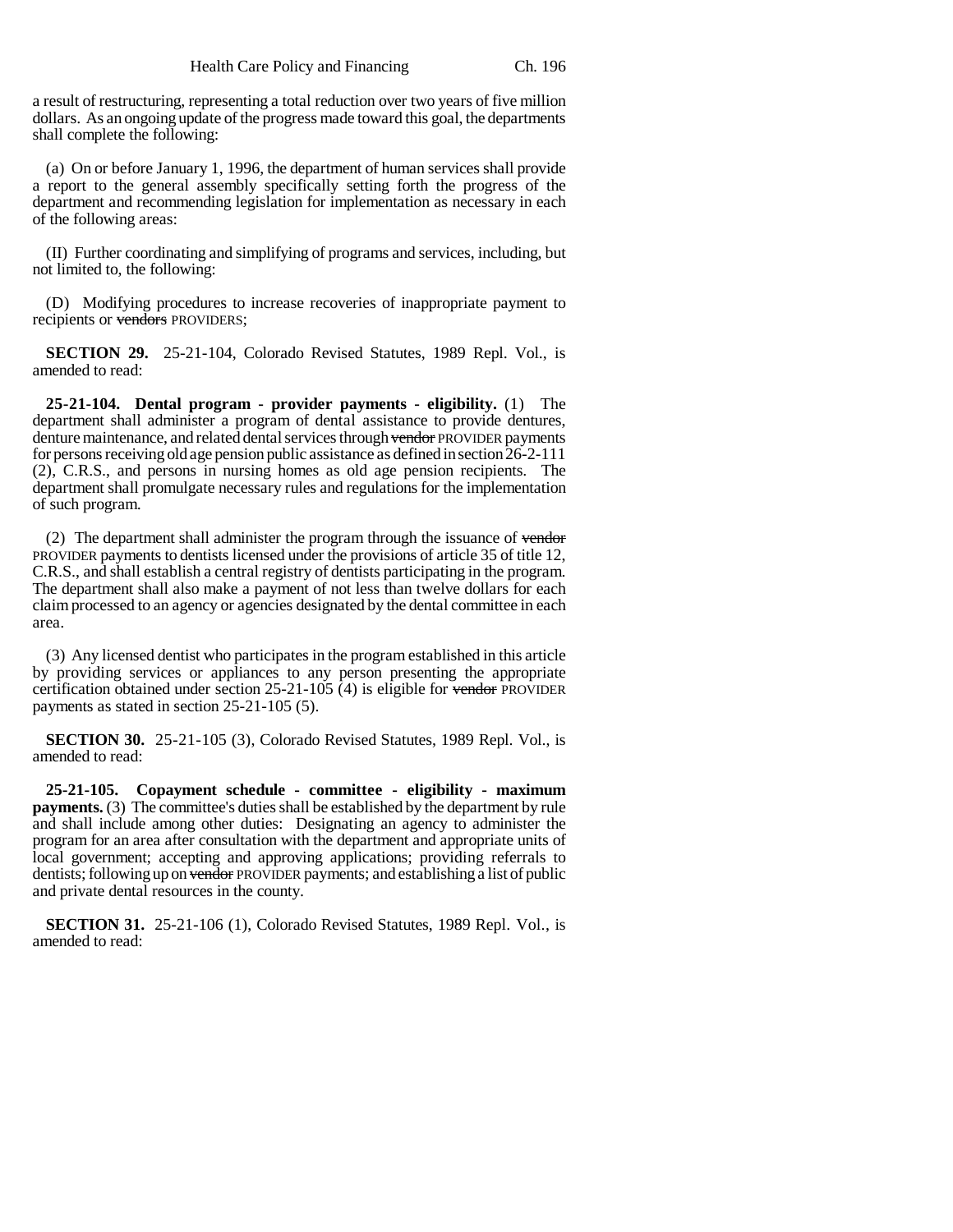**25-21-106. Operation period of program - review.** (1) Claims by dentists for vendor PROVIDER payments under this article will be accepted for dental services rendered after October 1, 1977. Claims may not be accepted by the department for services rendered before October 1, 1977.

**SECTION 32.** 25.5-1-303 (3) (e), (3) (f), and (3) (g), Colorado Revised Statutes, 1989 Repl. Vol., as amended, are amended to read:

**25.5-1-303. Powers and duties of the board - scope of authority - rules.** (3) The board shall adopt rules in connection with the programs set forth in subsection (1) of this section governing the following:

(e) The establishment of a procedure to resolve disputes which THAT may arise between clients and the department or clients and vendors PROVIDERS;

(f) The requirements, obligations, and rights of vendors and providers, including policies and procedures related to vendor PROVIDER payments which THAT may affect client benefits;

(g) The establishment of a procedure to resolve disputes which THAT may arise between vendors PROVIDERS and between the department and vendors PROVIDERS.

**SECTION 33.** 26-1-106 (2), Colorado Revised Statutes, 1989 Repl. Vol., as amended, is amended to read:

**26-1-106. Final agency action - administrative law judge - authority of executive director - direction to seek waiver of single state agency requirement.** (2) Hearings initiated by a licensed or certified provider or vendor of services shall be conducted by an administrative law judge for the state department and shall be considered final agency action and subject to judicial review in accordance with the provisions of section 24-4-106, C.R.S., for any party, including the state department, which shall be considered a person for such purposes.

**SECTION 34.** The introductory portion to 26-4-301.3 (2) (a), Colorado Revised Statutes, 1989 Repl. Vol., as amended, is amended to read:

**26-4-301.3. Managed care programs - guaranteed minimum enrollment for recipients who become ineligible for benefits - optional program.** (2) As used in this section, unless the context otherwise requires:

(a) "Managed care program" means a health care service program provided pursuant to a risk contract by a vendor PROVIDER that is either a:

**SECTION 35.** The introductory portion to 26-4-403.7 (1) and 26-4-403.7 (3) (d), Colorado Revised Statutes, 1989 Repl. Vol., as amended, are amended to read:

**26-4-403.7. Automated medical assistance administration.** (1) The general assembly hereby finds and declares that the agency responsible for the administration of the state's medical assistance program would be more effective in its ability to streamline administrative functions of program administrators and vendors PROVIDERS under the program through the implementation of an automated system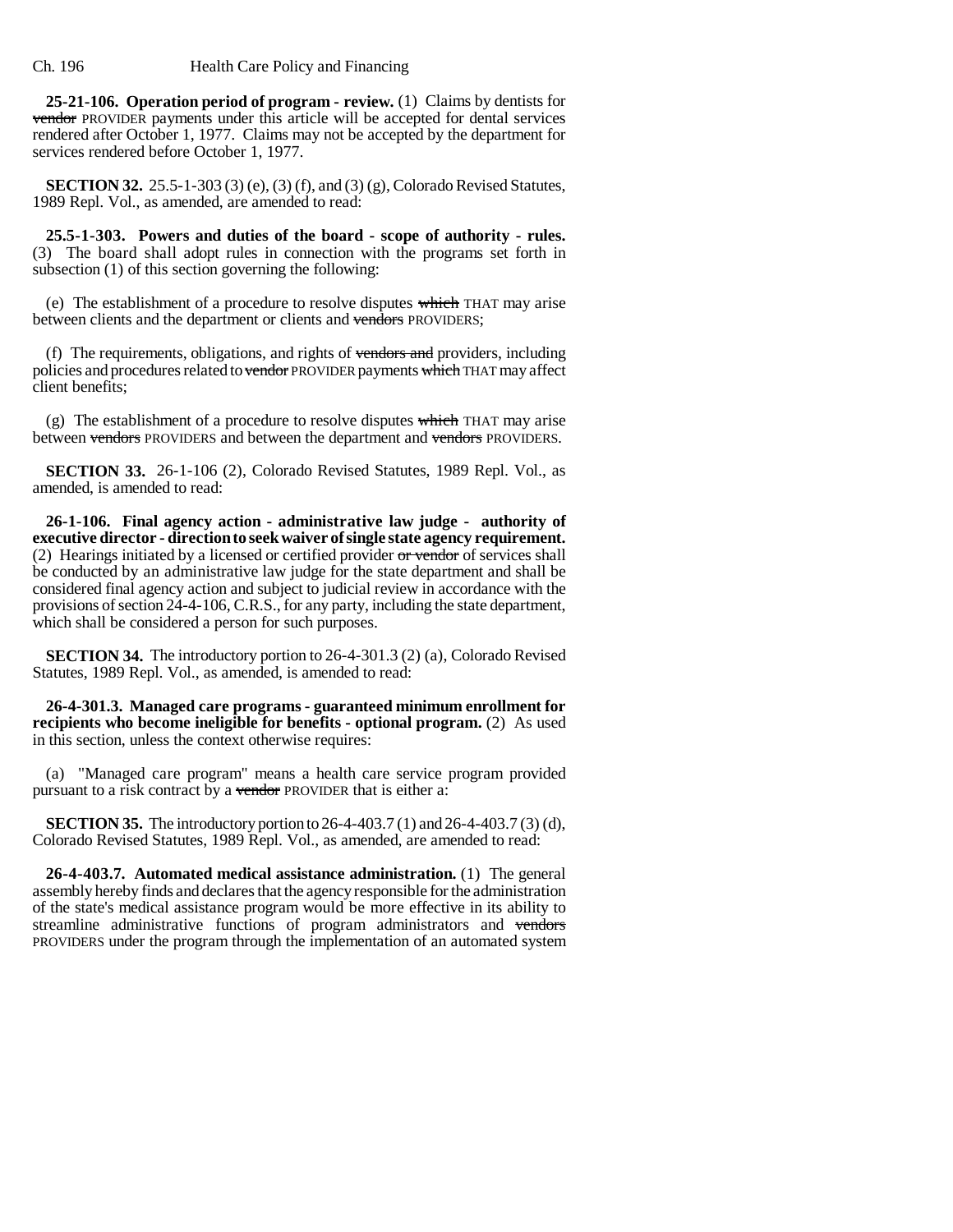that will provide for the following:

(3) The executive director of the state department shall develop and implement an automated system through which medical assistance claims and payments and eligibility determinations or other related transactions may be processed. The system shall provide for the use of automated electronic technologies. The automated system may be implemented in phases if deemed necessary by the executive director. The automated system shall be implemented only after the executive director determines that:

(d) Adequate vendor PROVIDER training has been provided for an orderly implementation.

**SECTION 36.** 26-4-404 (1), (2), and (3), Colorado Revised Statutes, 1989 Repl. Vol., as amended, are amended to read:

**26-4-404. Providers - payments - rules.** (1) (a) The state department shall establish rules and regulations for the payment of vendors PROVIDERS under this article. Within the limits of available funds, such rules and regulations shall provide reasonable compensation to such vendors PROVIDERS, but no vendor PROVIDER shall, by this section or any other provision of this article, be deemed to have any vested right to act as a vendor PROVIDER under this article or to receive any payment in addition to or different from that which is currently payable on behalf of a recipient at the time the medical benefits are provided by said vendor PROVIDER.

(b) (I) (A) On and after July 1, 1992, the state department rules and regulations established for the payment of vendors PROVIDERS under this article shall provide that services which THAT are compensable under both Title XIX and Title XVIII of the social security act shall be paid at either the rate established under Title XIX or the rate established under Title XVIII, whichever is lower.

(B) If any provision of this subparagraph (I) is found to be in conflict with any federal law or regulation, such conflicting portion of this subparagraph (I) is declared to be inoperative to the extent of the conflict.

(II) The general assembly shall annually appropriate to the state department of health care policy and financing one-half of the amount which THAT would have been paid to vendors PROVIDERS if the services described in subparagraph (I) of this paragraph (b) were compensated under both Title XIX and Title XVIII of the social security act, which shall be applied to the costs and expenses of any primary care provider incentive program established as a part of any managed care system established pursuant to section 26-4-104 (2).

(2) As to all payments made pursuant to this article, the state department rules and regulations for the payment of vendors PROVIDERS may include provisions

which THAT encourage the highest quality of medical benefits and the provision thereof at the least expense possible.

(3) (a) As used in this subsection (3), "capitated" means a method of payment by which a vendor PROVIDER directly delivers or arranges for delivery of medical care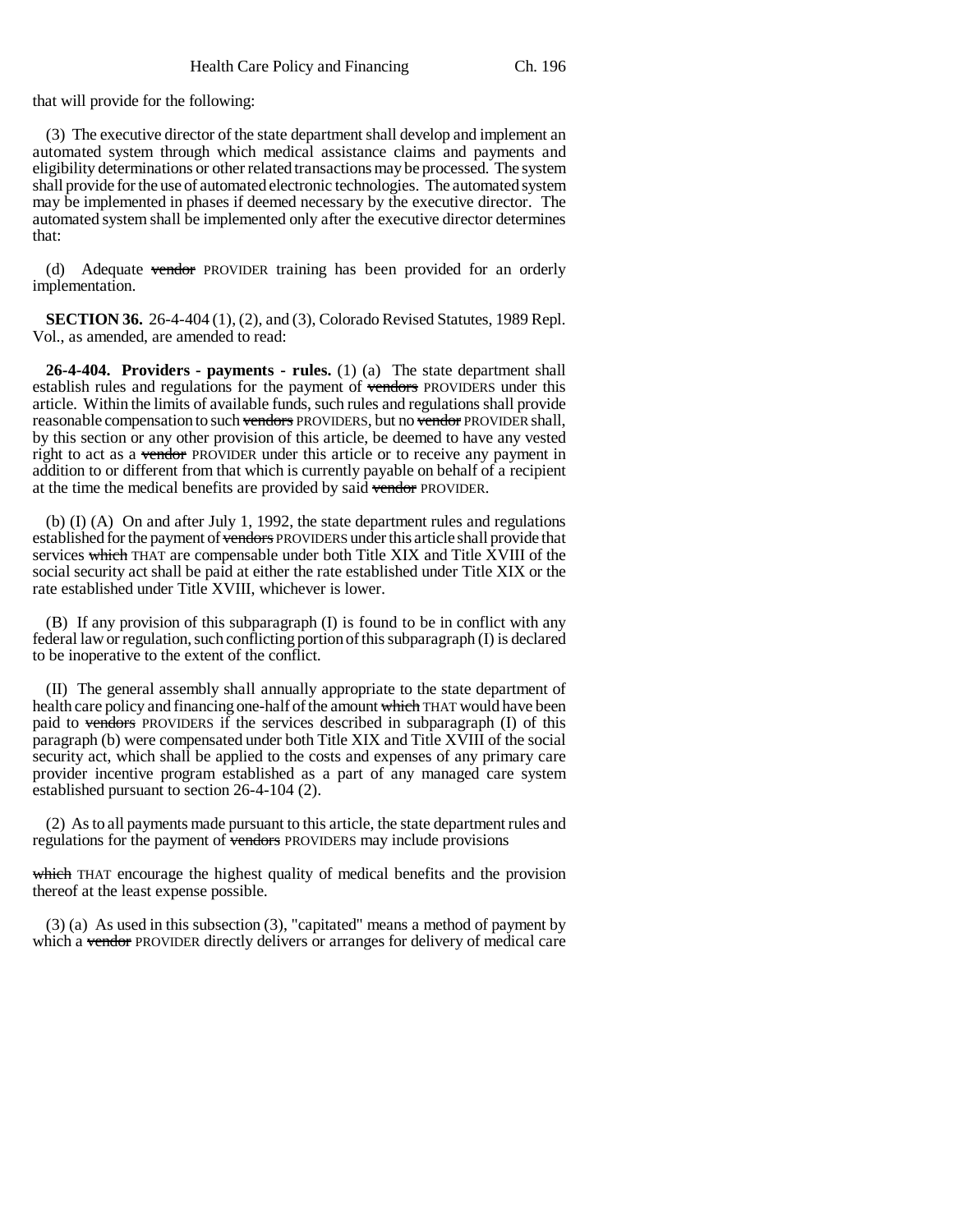benefits for a term established by contract with the state department based on a fixed rate of reimbursement per recipient.

(b) (I) In order to provide medical benefits under this article on a capitated basis and subject to the condition imposed in subparagraph (II) of this paragraph (b), the state department is authorized to solicit negotiated contracts with vendors PROVIDERS based upon the requirements of this subsection (3). The state department may contract with one or more vendors PROVIDERS concerning the same medical services in a single geographic area.

(II) The state department may award a contract to one or more vendors PROVIDERS pursuant to subparagraph (I) of this paragraph (b) when the executive director determines that such contract will reduce the costs of providing medical benefits under this article.

(III) The state department may define groups of recipients by geographic area or other categories and may require that all members of the defined group obtain medical services through one or more vendor PROVIDER contracts entered into pursuant to this subsection (3).

(IV) Repealed.

**SECTION 37.** 26-4-405, Colorado Revised Statutes, 1989 Repl. Vol., as amended, is amended to read:

**26-4-405. Providers - hospital reimbursement.** On or after July 1, 1987, the state department shall pay all licensed or certified hospitals under this article, except those hospitals operated by the department of human services, pursuant to a system of prospective payment, generally based on the elements of the medicare system of diagnosis-related groups. While developing the system of prospective payment, the state department shall constitute an advisory committee, whose members shall include hospital providers and be appointed by the executive director. The system of prospective payment shall consider utilizing the system of children's diagnosis-related groups, as developed by the national association of children's hospitals, for pediatric hospitalization, unless the medical services board finds that such groups are statistically invalid. If the state department determines that the medicare system of diagnosis-related groups has been expanded or revised sufficiently to reasonably apply to additional categories of vendors PROVIDERS under this article or if the state department develops a diagnosis-related groups system for additional categories of vendors PROVIDERS, which system includes hospitals operated by the department of human services, then the state department shall begin payment to such categories of vendors PROVIDERS under this article pursuant to the system of prospective payment developed under this section. The state department shall develop and administer a system for assuring appropriate utilization and quality of care provided by those vendors PROVIDERS who are reimbursed pursuant to the system of prospective payment developed under this section. The state department shall promulgate rules and regulations to provide for the implementation of this section.

**SECTION 38.** 26-4-407 (1), Colorado Revised Statutes, 1989 Repl. Vol., as amended, is amended to read: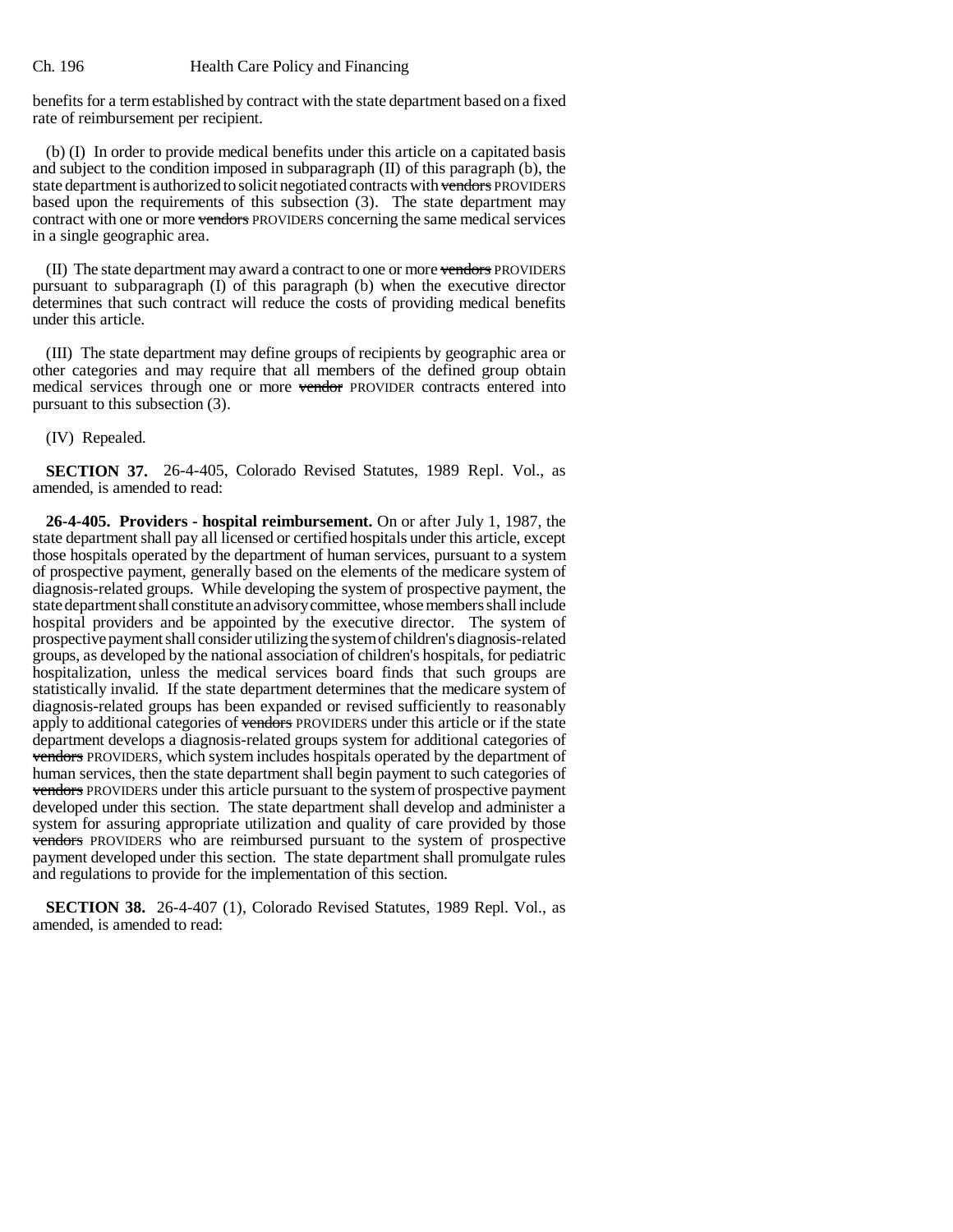**26-4-407. Providers of pharmaceutical services.** (1) Consistent with the provisions of section 26-4-404 (1), and consistent with subsections (2) and (3) of this section, and subject to available appropriations, no vendor PROVIDER of pharmaceutical services who meets the conditions imposed by this article and who complies with the terms and conditions established by the state department and contracting health maintenance organizations and prepaid health plans shall be excluded from contracting for the provision of pharmaceutical services to recipients authorized in this article.

**SECTION 39.** 26-4-409, Colorado Revised Statutes, 1989 Repl. Vol., as amended, is amended to read:

**26-4-409. Providers - community mental health center and clinics reimbursement.** For the purpose of reimbursing community mental health center and clinic vendors PROVIDERS, the state department shall establish a price schedule annually with the department of human services in order to reimburse each vendor PROVIDER for its actual or reasonable cost of services.

**SECTION 40.** 26-4-415, Colorado Revised Statutes, 1989 Repl. Vol., as amended, is amended to read:

**26-4-415. Short title.** This section and sections 26-4-416 to 26-4-419 shall be known and may be cited as the "Vendor "PROVIDER Assessment Plan".

**SECTION 41.** 26-4-416, Colorado Revised Statutes, 1989 Repl. Vol., as amended, is amended to read:

**26-4-416. Provider assessment plan created - purpose - conditional repeal.** (1) For the purpose of enhancing payments to vendors PROVIDERS under this article and for partially funding the state medical assistance program as specified in this section and sections 26-4-417 and 26-4-418, there is hereby established a "vendor" "PROVIDER assessment plan" to be administered by the state department. Such plan shall include the imposition of vendor PROVIDER assessments as set forth in sections 26-4-417 and 26-4-418 and such other moneys as may be allocated for the plan by the general assembly, including a portion of moneys previously allocated for the state "Reform Act for the Provision of Health Care for the Medically Indigent", article 15 of this title, hereafter referred to as the medically indigent program. Assessments made pursuant to sections 26-4-417 and 26-4-418 shall be collected by the state department and shall be transmitted to the state treasurer, who shall credit the same to the general fund. All moneys generated under the vendor PROVIDER assessment plan shall be subject to annual appropriation by the general assembly and shall be used to obtain federal financial participation under Title XIX of the federal "Social Security Act", 42 U.S.C.

(2) Moneys available for enhanced payments to vendors PROVIDERS subject to the vendor PROVIDER assessment plan shall not be used for any new services or eligible populations under the "Colorado Medical Assistance Act". No enhanced payments to vendors PROVIDERS under the vendor PROVIDER assessment plan shall be deemed vested or otherwise obligated to be continued if federal financial participation is discontinued.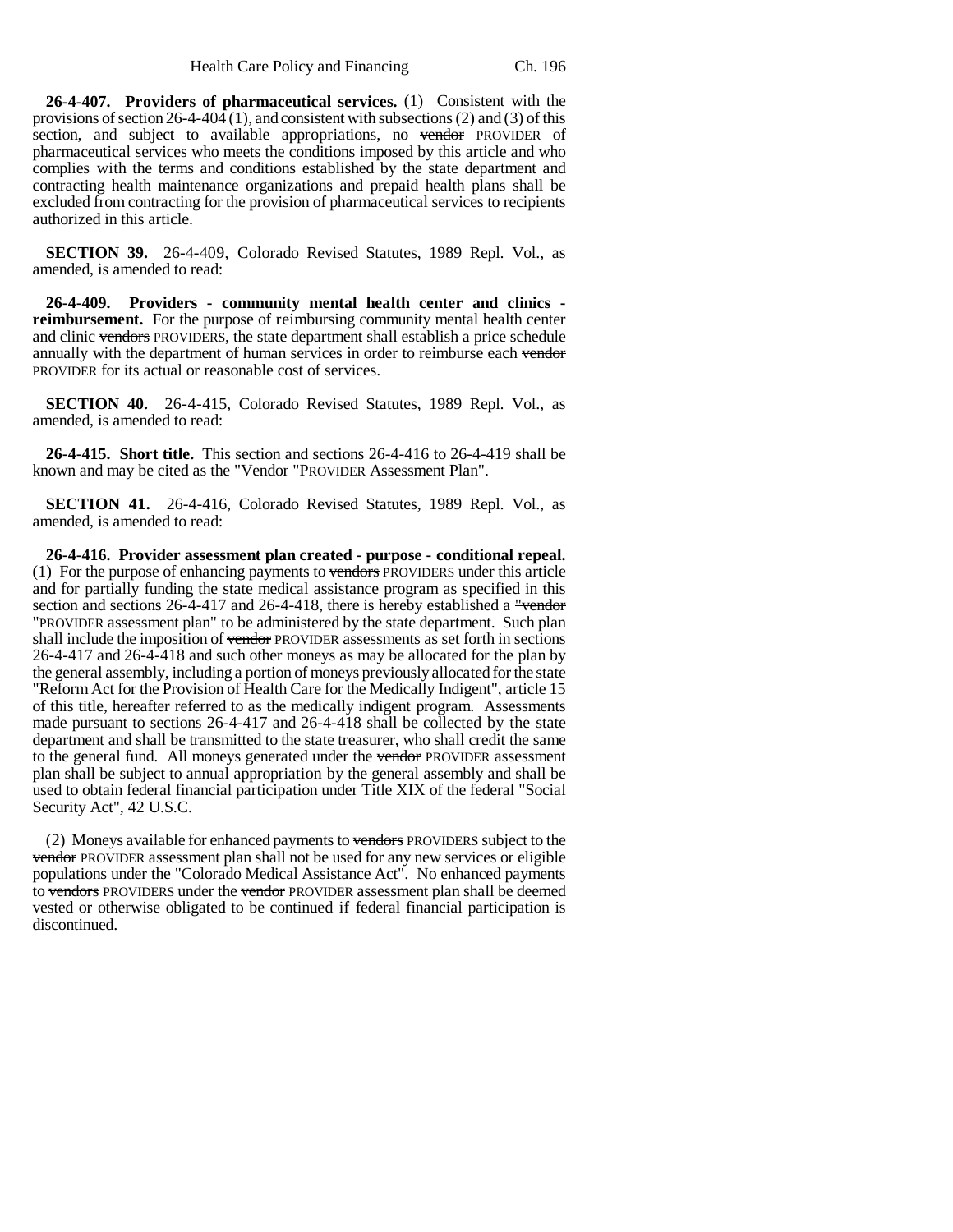(3) (a) The implementation of sections 26-4-415 to 26-4-419 is conditioned on written approval of a state medicaid plan amendment by the federal health care financing administration and, if such written approval has not been made for any reason and not received by the state department on or before June 30, 1992, said sections are repealed. In addition, sections 26-4-415 to 26-4-419 shall remain in effect only for so long as federal financial participation is available for vendor PROVIDER assessments for the making of enhanced vendor PROVIDER payments and other funding specified in this section or sections 26-4-417 and 26-4-418. In the event, as specified in writing by the state attorney general to the governor, that federal law does not allow or is amended to disallow such assessments or federal funds or otherwise prevent the implementation of sections 26-4-415 to 26-4-419, said sections are repealed.

(b) In the event federal financial participation is not available as provided in paragraph (a) of this subsection (3), then any assessments made or credited to the vendor PROVIDER assessment fund for which federal funds are not available shall be returned to the remitting vendor PROVIDER. Any overpayment to a vendor PROVIDER by the state department as a result of the denial of federal financial participation shall be recoverable by the state in the same manner and following the same procedures as specified in section 26-4-403 (2).

(4) The separate statutory provisions of the vendor PROVIDER assessment plan pertaining to hospitals and nursing facilities are declared severable from each other, but unified, dependent, and non-severable within the respective provisions of the plan.

(5) Nothing in sections 26-4-416 to 26-4-418 shall be deemed to affect or in any way limit the tax-exempt or nonprofit status of any vendor PROVIDER or entity subject to assessment under said sections.

(6) The department of health care policy and financing shall maintain records and compile an annual report on individual assessments, reallocated moneys, and corresponding federal funds generated under the vendor PROVIDER assessment plan and shall also maintain records of individual vendor PROVIDER payments and other uses of moneys therefrom.

**SECTION 42.** 26-4-417 (2) (a), the introductory portion to 26-4-417 (3), and 26-4-417 (4), Colorado Revised Statutes, 1989 Repl. Vol., as amended, are amended to read:

**26-4-417. Hospital assessment - disproportionate share payments.** (2) (a) Moneys generated from hospital assessments, moneys otherwise appropriated by the general assembly for the vendor PROVIDER assessment plan, and moneys from corresponding federal financial participation shall be used to make additional disproportionate share inpatient payment adjustments in addition to all other payments under the state medical assistance act. The percentage of payment adjustments shall be calculated by the state department based on the ratio of each hospital's portion of inpatient services rendered to low-income patients to its total inpatient services. The calculation shall be made by the state department based on the amount of actual payments made for medically indigent care pursuant to article 15 of this title and all other uncompensated care, excluding discounts for contractual allowances made to third-party payers.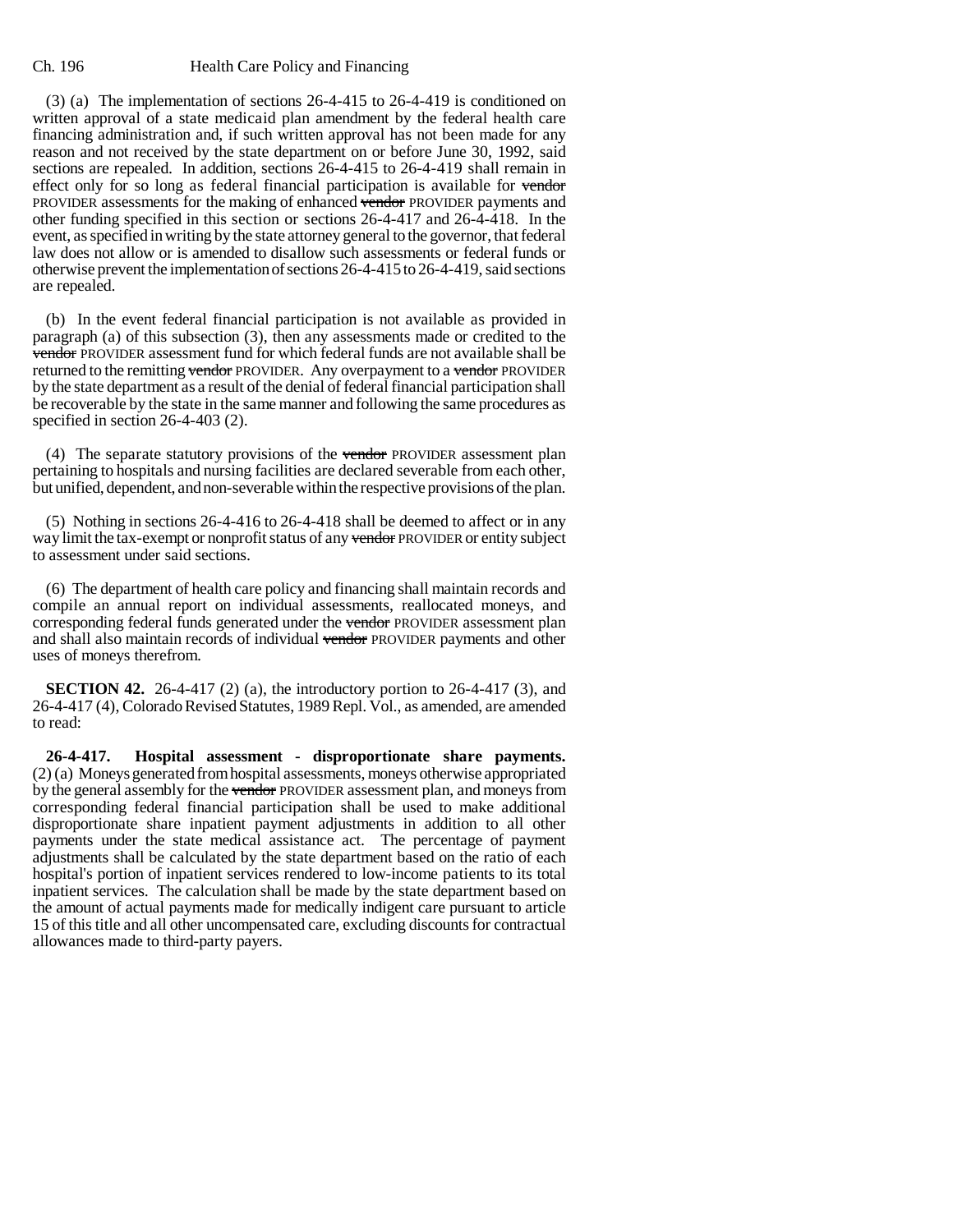(3) Moneys which THAT are not used for disproportionate share payments in accordance with subsection (2) of this section shall be used to pay the cost of the administration of the vendor PROVIDER assessment plan and to assist in funding only the following services and associated costs:

(4) Assessments and payments made pursuant to the vendor PROVIDER assessment plan shall be made in the same calendar quarter.

**SECTION 43.** 26-4-418 (2) (b), Colorado Revised Statutes, 1989 Repl. Vol., as amended, is amended to read:

**26-4-418. Nursing facility assessment - use of funds.** (2) Assessments on nursing facilities shall be made in the following manner:

(b) The assessment shall be payable by nursing facilities yearly and collected by the state department during each state fiscal year on a monthly basis in twelve equal parts. Failure of a nursing facility to timely pay the assessment shall cause the state department to withhold the amount of the assessment from that vendor's PROVIDER'S reimbursement payment as an amount due and owing to the state.

**SECTION 44.** 26-4-504 (6), Colorado Revised Statutes, 1989 Repl. Vol., as amended, is amended to read:

**26-4-504. Personal needs benefits - amount - patient personal needs trust fund required - funeral and burial expenses - penalty for illegal retention and use - repeal.** (6) Any overpayment of personal needs funds to a nursing facility or an intermediate care facility for the mentally retarded by the state department due to the omission, error, fraud, or defalcation of the nursing facility or intermediate care facility for the mentally retarded or any shortage in an audited patient personal needs trust fund shall be recoverable by the state on behalf of the recipient in the same manner and following the same procedures as specified in section 26-4-403 (2) for an overpayment to a vendor PROVIDER.

**SECTION 45.** 26-4-512 (3) (a), Colorado Revised Statutes, 1989 Repl. Vol., as amended, is amended to read:

**26-4-512. No public funds for abortion - exception.** (3) (a) Except as provided in paragraph (b) of this subsection (3), any necessary medical services performed pursuant to this section shall be performed only in a licensed health care facility by a vendor PROVIDER who is a licensed physician.

**SECTION 46.** 26-4-608, Colorado Revised Statutes, 1989 Repl. Vol., as amended, is amended to read:

**26-4-608. Special provisions - post-eligibility treatment of income.** Persons who receive services under this subpart 1 shall pay to the state department, or designated agent or vendor PROVIDER, all income remaining after application of federally allowed maintenance and medical deductions or shall pay the cost of home and community-based services rendered, whichever is less.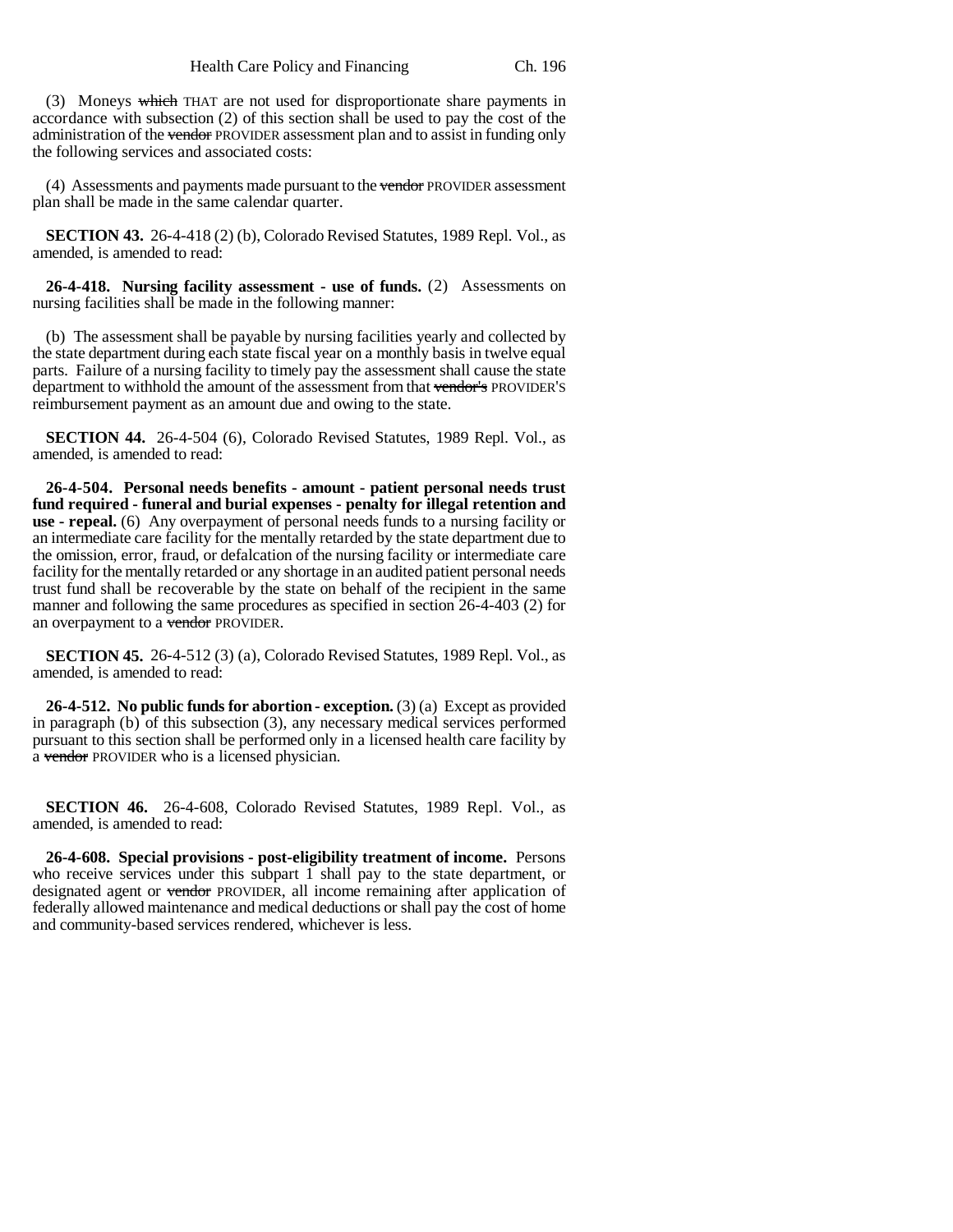**SECTION 47.** 26-4-644 (2), Colorado Revised Statutes, 1989 Repl. Vol., as amended, is amended to read:

**26-4-644. Program established - financial eligibility.** (2) Any person who accepts and receives services authorized under this subpart 3 shall pay to the state department, or to an agent or vendor PROVIDER designated by the state department, an amount which THAT shall be the lesser of the person's gross income, minus federally allowed maintenance and medical deductions, or the projected cost of services to be rendered to the person under the case plan. Such amount shall be reviewed and revised as necessary each time the case plan is reviewed.

**SECTION 48.** 26-4-684 (3) (b), Colorado Revised Statutes, 1989 Repl. Vol., as amended, is amended to read:

**26-4-684. Implementation of home and community-based services program for persons with brain injury authorized - federal waiver - duties of the department.** (3) (b) A member of an eligible person's family, other than the person's spouse or a parent of a minor, may be employed to provide personal care services to such person. The maximum reimbursement for the services provided by a member of the person's family per year for an eligible person shall not exceed five thousand dollars per family per year. Standards that apply to other vendors PROVIDERS who provide personal care services apply to a family member who provides these services. In addition, a registered nurse shall supervise a family member in providing services to the extent indicated in the eligible person's plan of care.

**SECTION 49.** 26-4-703 (1) (d) (I) (J), (1) (e), and (7) (a), Colorado Revised Statutes, 1989 Repl. Vol., as amended, are amended to read:

**26-4-703. Cost-containment and utilization control plan.** (1) The state department, upon a determination of feasibility and the projected cost-savings by the executive director of said department, is hereby authorized to develop written implementation plans for the following cost-containment and utilization control measures:

(d) (I) Competitive procurement and contracting for health care services. However, factors concerning the selection of entities and methods to deliver health care pursuant to this article shall be assessed and such assessment shall be specifically addressed in the state's implementation plans. The factors to be assessed shall include, but are not limited to, all of the following:

(J) The feasibility of allowing any vendor PROVIDER that can meet the rate and service standards established in the bidding process to contract and deliver health care services.

(e) The requirement that reimbursement claims by vendors PROVIDERS be received by the fiscal agent for the state department within one hundred twenty days after the date on which any in-patient hospital, home health, hospice, or home and community-based services, including services for the elderly, blind, and disabled, services for the developmentally disabled, and services for persons living with AIDS, are rendered or after the medicare processing date for any medicare crossover claim and within one hundred twenty days after the date of service for any other health care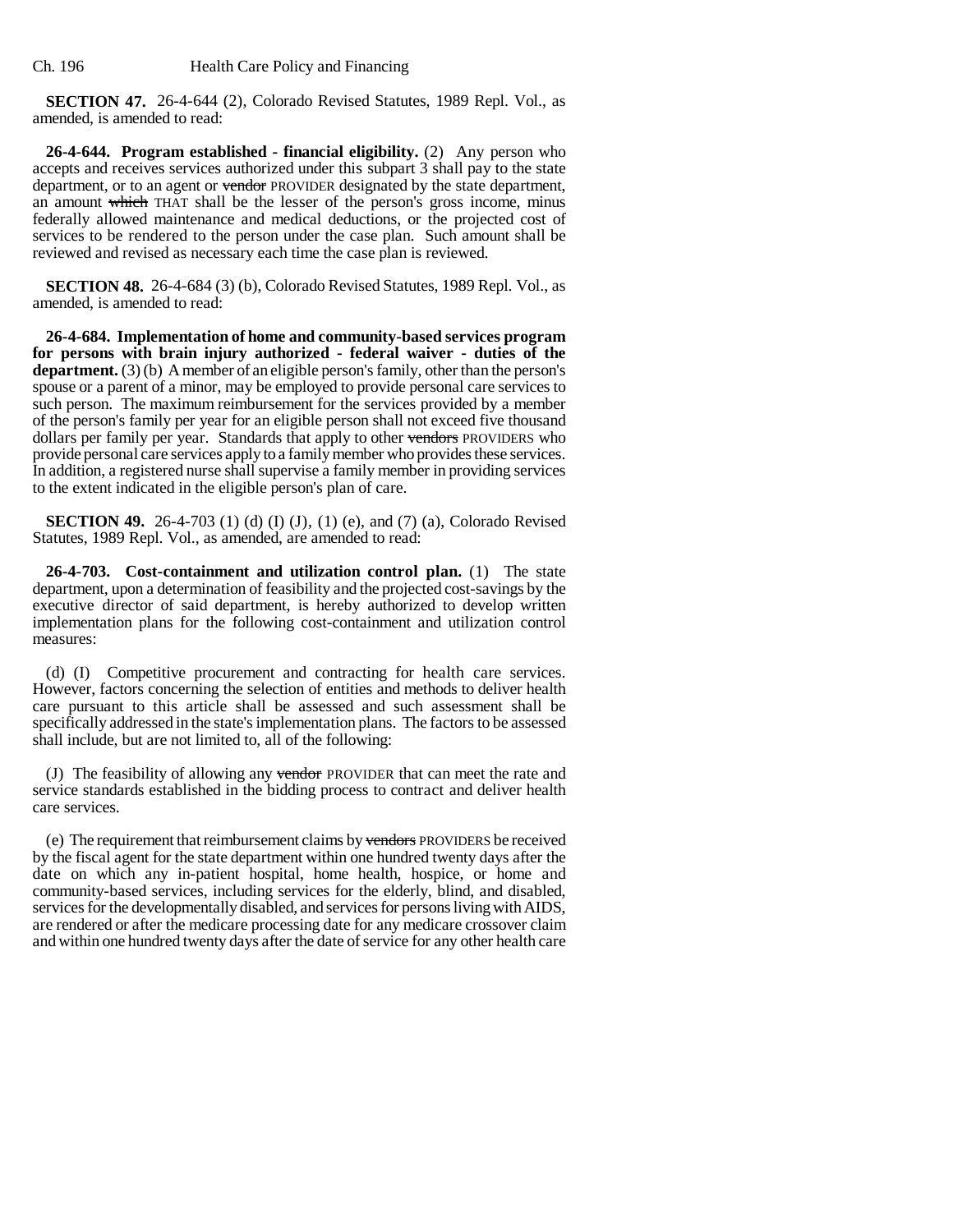service. Such measure shall provide for the denial of payment for any late submittal, unless such submittal was beyond the vendor's PROVIDER'S control. The provision in this paragraph (e) shall be implemented only upon a determination by the executive director that adequate mechanisms are in place to assure that claims are not found to be out of timely filing due to delays in eligibility determination beyond the control of health care providers.

(7) (a) For services described in subparagraphs (I) to (III) of paragraph (b) of this subsection (7), the department shall release a formal request for information, developed with reasonable criteria and standards, for the provision of comprehensive services in order to provide the opportunity for affected medical assistance recipients and vendors PROVIDERS to provide input and make recommendations to the department with respect to the factors described in sub-subparagraphs (A) to (J) of subparagraph  $(I)$  of paragraph  $(d)$  of subsection  $(1)$  of this section during the request for information process. The department shall consult with the medical advisory council created in section 26-4-108 and with the medical assistance reform advisory committee created in section 26-4-704 during the request for information process. Nothing in this subsection (7) shall be construed to preclude the executive director of the department from establishing ad hoc advisory committees to obtain input and recommendations during the request for information process.

**SECTION 50.** 26-4-704 (1) (b), Colorado Revised Statutes, 1989 Repl. Vol., as amended, is amended to read:

**26-4-704. Medical assistance reform advisory committee.** (1) In order for the agency responsible for developing an alternative plan for a nontraditional medical assistance program for the state, in accordance with section 26-4-702, to obtain sufficient input in developing such plan, there is hereby established a medical assistance reform advisory committee. The membership of the committee shall consist of fourteen members who shall be selected as follows:

(b) The speaker of the house of representatives and the president of the senate shall jointly appoint three members, each of whom shall respectively represent vendors PROVIDERS who participate in the medical assistance program, consumers under the medical assistance program or consumer advocates therefor, and members of the general public;

**SECTION 51. Appropriation - appropriations in long bill to be adjusted.** (1) In addition to any other appropriation, there is hereby appropriated, to the department of health care policy and financing, for the fiscal year beginning July 1, 1995, the sum of two hundred six thousand nine hundred two dollars (\$206,902) and 0.5 FTE, or so much thereof as may be necessary, for the implementation of this act. Of this amount, ninety-eight thousand six hundred ninety-five dollars (\$98,695) shall be from the general fund, and one hundred eight thousand two hundred seven dollars (\$108,207) shall be from federal funds.

(2) For the implementation of this act, appropriations made in the annual general appropriation act to the department of health care policy and financing for the fiscal year beginning July 1, 1995, shall be adjusted as follows: The appropriation for the